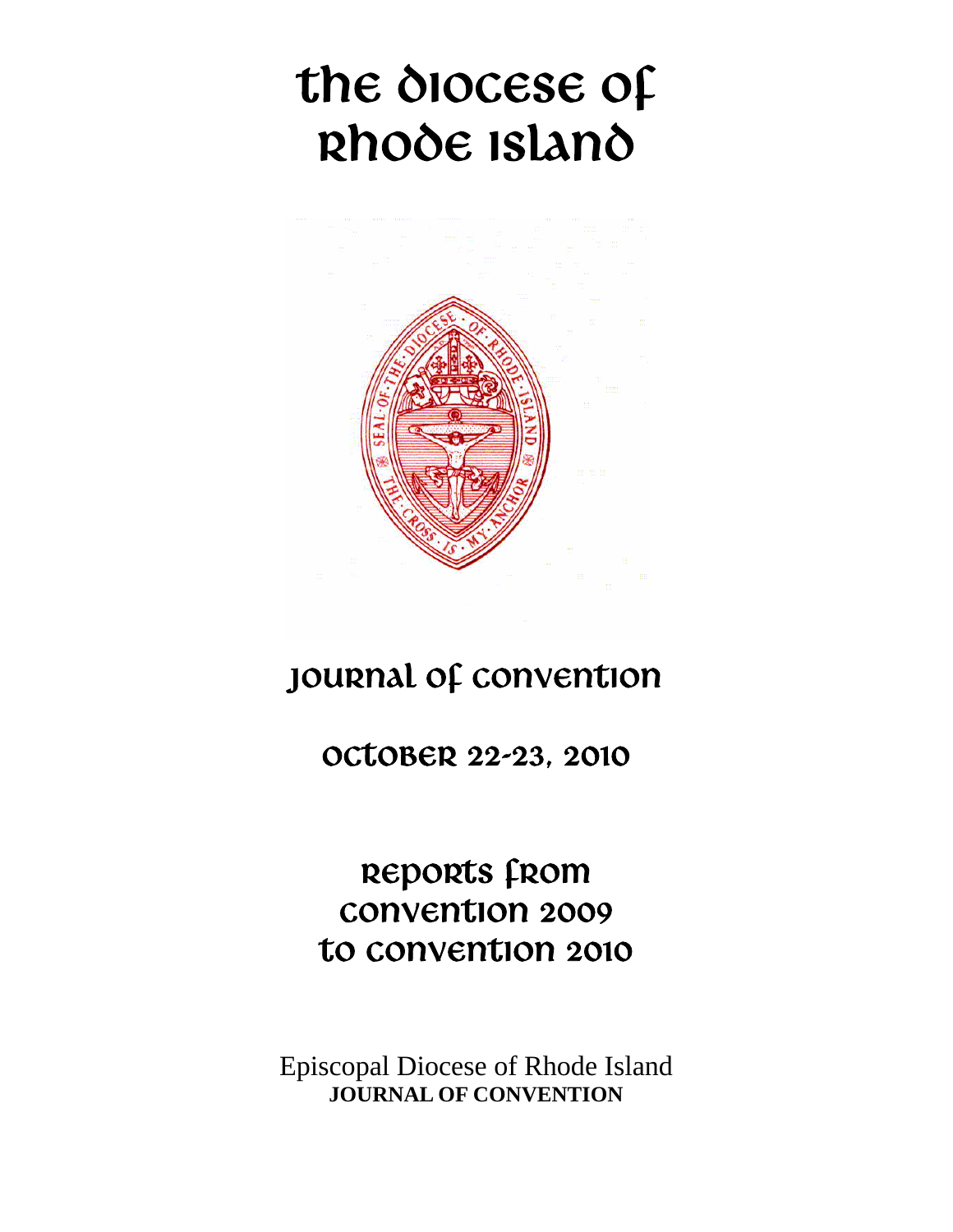## **OCTOBER 23, 2010 AND REPORTS FROM CONVENTION 2009-2010**

#### **Annual Reports**

**APPENDIX**: Auditor's Report 2009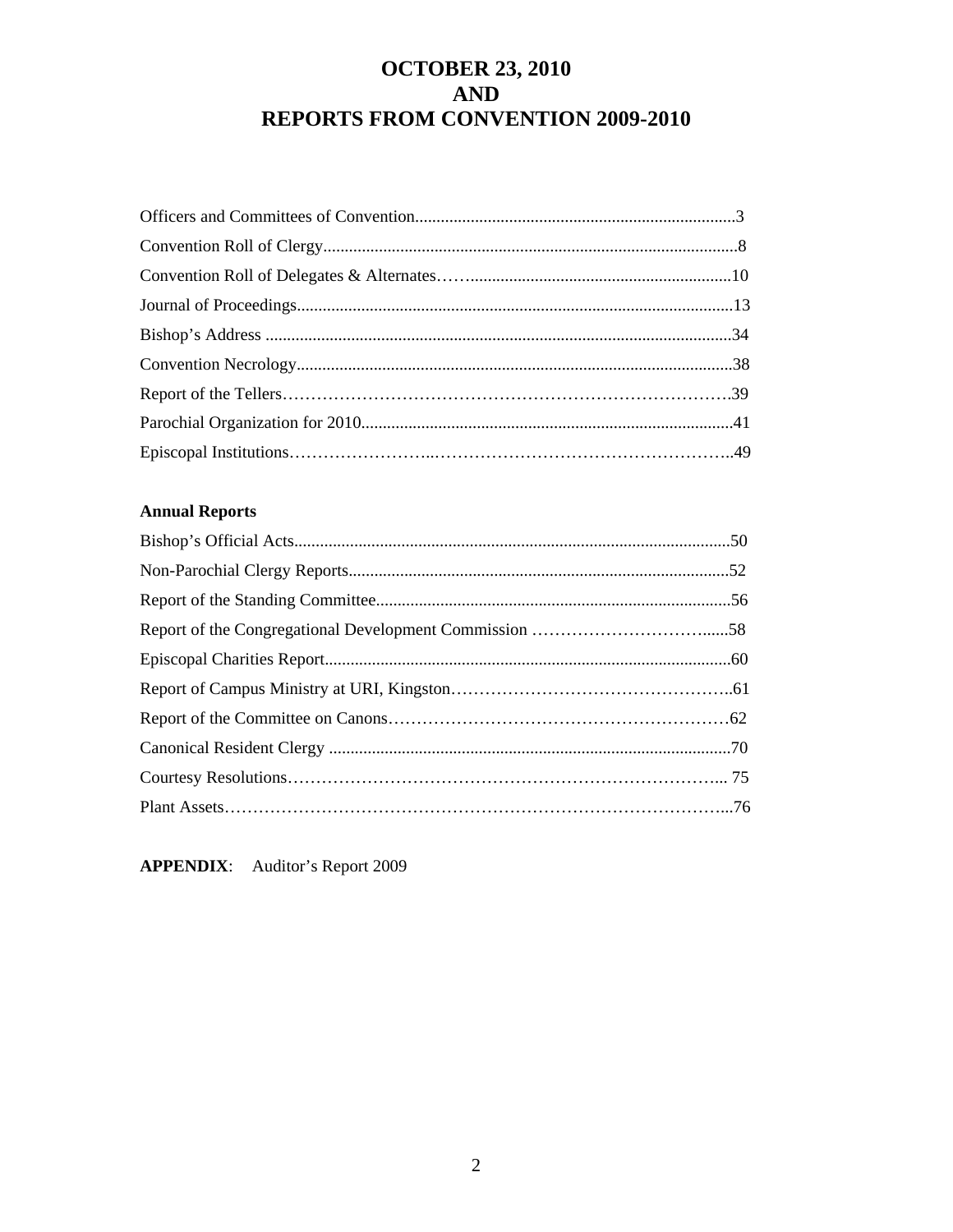#### **DIOCESE OF RHODE ISLAND**

**275 North Main Street Providence, Rhode Island 02903-1298**  (401) 274-4500 (Fax) 401-331-9430 *www.episcopalri.org* 

> **BISHOP**  The Rt. Rev. Geralyn Wolf

#### **ASSISTING BISHOP**

The Rt. Rev. David Joslin

#### **CHANCELLOR TREASURER**

50 S. Main Street 303 Gilbert Stuart Drive

The Rev. Kevin Lloyd Ms. Gloria Williams 67 Mt. Hope Avenue 275 N. Main Street

Edmund C. Bennett, Esq. Mr. Robert L. G. Batchelor, CPA Providence, RI 02903 East Greenwich, RI 02818

#### **SECRETARY REGISTRAR**

Jamestown, RI 02835 Providence, RI 02903

#### **DIOCESAN STAFF**

Ms. Peggy Amatore Ms. MaryAnn Kolakowski Ms. Regina Barattini Finance, Assistant Maintenance Ms. Elizabeth Crawley Ms. Ruth Meteer Executive Assistant to the Bishop Diocesan Communication Mr. Tylan Creason Officer Canon for Program and Administration The Rev. José Roberts Mr. Christopher DeCelles Hispanic Missioner Supervisor, Maintenance Ms. Joan DeCelles **Mr. Ronald W. Turnbull** Assistant Treasurer Comptroller Ms. Betsy Fornal Ms. Gloria Williams Canon for Congregations and Clergy Administration/Reception

Director, Episcopal Charities Director of Christian Formation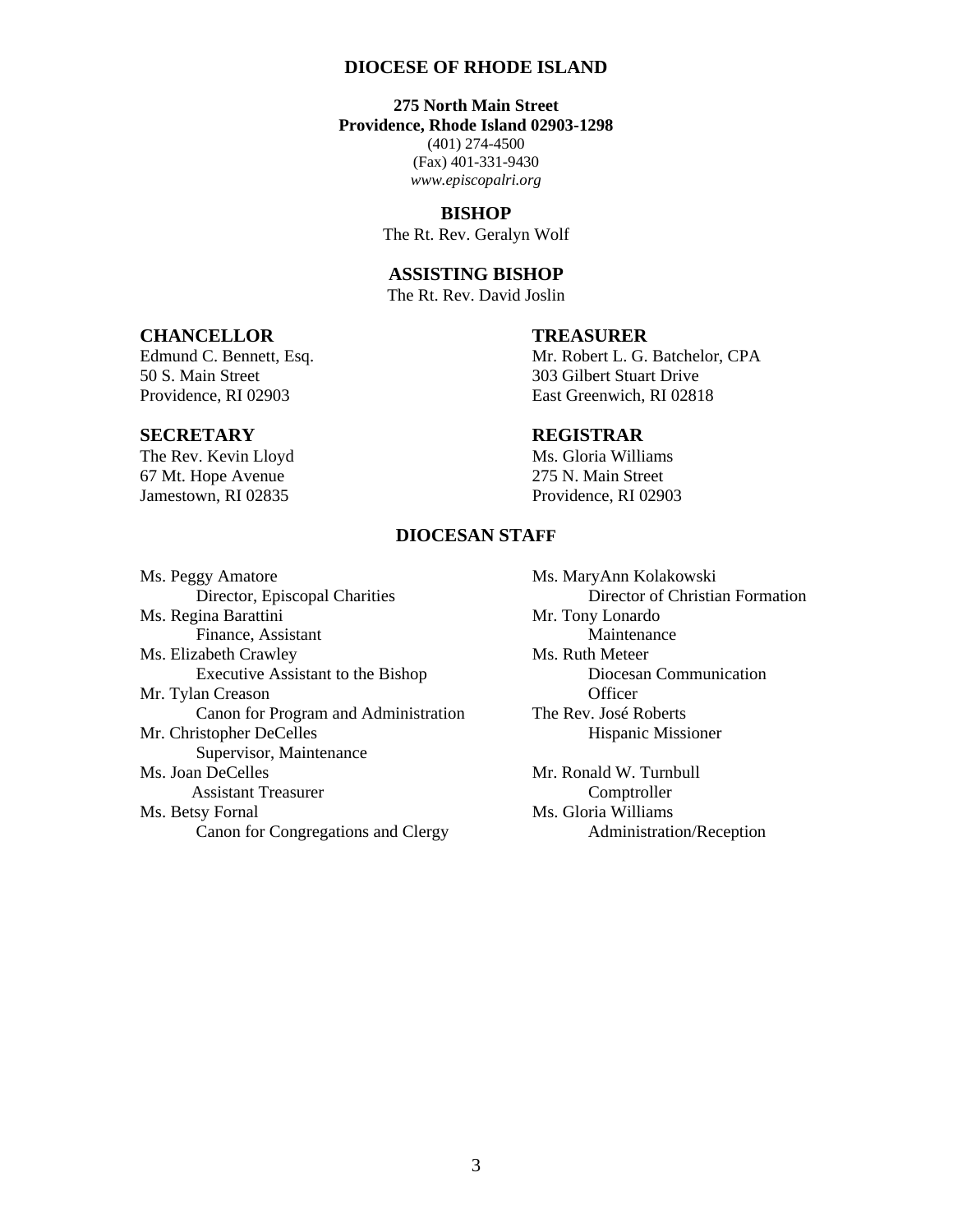#### **OFFICERS AND COMMITTEES OF CONVENTION**

#### **STANDING COMMITTEE**: Canon IV

| The Rev. Stephanie Shoemaker  | 2011 | Ms. Caryl Frink              |
|-------------------------------|------|------------------------------|
| The Rev. Pamela Mott          | 2012 | Ms. Frances Gammell-Roach    |
| The Rev. Jennifer Pedrick     | 2013 | The Hon. Scott Avedisian (P) |
| The Rev. Anita Schell-Lambert | 2014 | Mr. William Plumb            |

#### **DIOCESAN COUNCIL**: Canon VI

The Rt. Rev. Geralyn Wolf, President

ELECTED BY CONVENTION (5 Clergy, 4 Lay, staggered 3-year terms)

| The Rev Jim Bocchino $(V/P)$ | 2011 | Mr. Dante Tavolaro |
|------------------------------|------|--------------------|
| The Rev Dennis Bucco         | 2011 |                    |
| The Rev. Scott Gunn          | 2012 | Mr. Dennis Stark   |
| ****************             | 2012 | Ms. Modesta Pellot |
| The Rev. William Locke       | 2013 | Mr. Dave Seifert   |
| The Rev. Robert Marshall     | 2013 | ****************** |

#### **DIOCESAN COUNCIL - APPOINTED BY BISHOP**

(3 Clerical, 3 Lay, staggered 3-years terms)

| The Rev. Dcn Ted Hallenbeck | 2011 | vacant           |
|-----------------------------|------|------------------|
| The Rev. Ann-Marie Richards | 2012 | Mr. Jim Rezendes |
| The Very Rev. Harry Krauss  | 2013 | Ms. Ann Rheault  |

#### **Ex officio** Staff

The Bishop The Comptroller The Chancellor The Canon for Program and The Treasurer<br>
Commission on Finance, Mr. Brian Ehlers<br>
The Canon for Congregations Commission on Finance, Mr. Brian Ehlers President, Standing Committee, and Clergy The Hon. Scott Avedisian Secretary of Council, Ms. Liz Crawley

#### **Executive Committee of Council**

The Bishop, President The Rev Jim Bocchino Mr. Dave Seifert The Rev. William Locke The Very Rev. Harry Krauss The Treasurer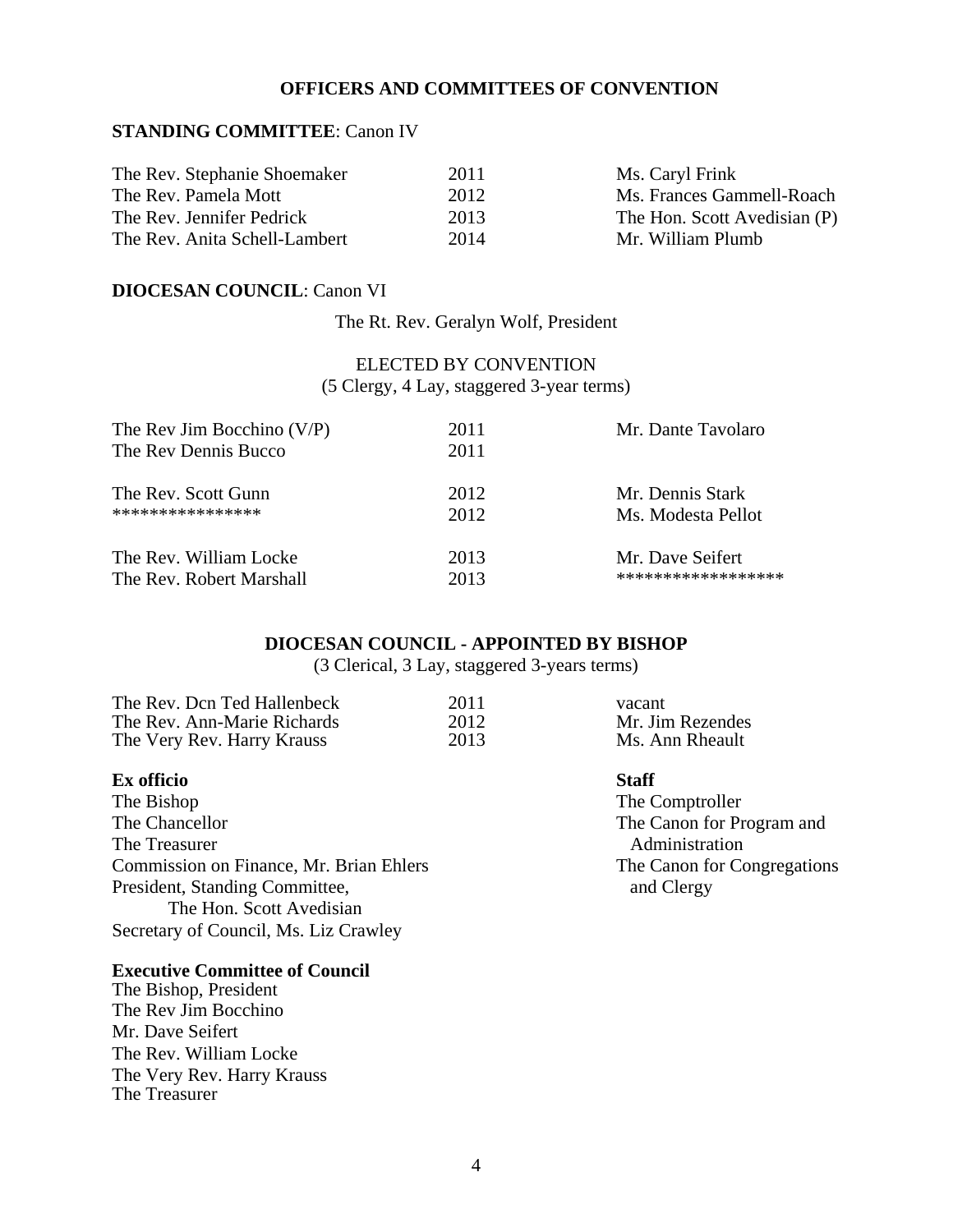#### **COMMISSION ON FINANCE** Canon VII.1

**Elected** (1 clerical, 2 lay) **Appointed** (1 clerical, 2 lay)

| Mr. James Worrell     | 2011 | Mr. Scott Nicholson (C) |
|-----------------------|------|-------------------------|
| Mr. Robert Bergstrand | 2012 | Mr. Brian Ehlers        |
| The Rev. John Pallard | 2013 | The Rev. Dcn. Ted       |
|                       |      | Hallenbeck              |

#### **Ex officio**

The Bishop, The Treasurer

#### **Staff**

The Comptroller The Canon for Program and Administration

**ECCLESIASTICAL COURT** Canon XVI.3 (4 clerical, 3 lay, nominated by Bishop, confirmed by Convention, 4 year terms)

| The Rev. Gregory Prior        | 2011 | Ms. Mary Heffner, Esq. |
|-------------------------------|------|------------------------|
| The Rev. Clare Fischer-Davies | 2012 | ******************     |
| The Rev. Jim Bocchino         | 2013 | Mr. Sydney Clifford    |
| The Rev. Paul Twelves         | 2014 | Mr. Rossi Harris       |

#### **COMMISSION ON CONGREGATIONAL DEVELOPMENT** Canon VII.2

**Elected**  (3 Clerical, 3 Lay, staggered 3-years terms )

| The Rev Clare Fischer-Davies | 2011 | Ms. Catherine Thenault |
|------------------------------|------|------------------------|
| The Rev. David Lucey         | 2012 | Ms. Carol Drought      |
| The Rev. Susan Carpenter     | 2013 | Ms. Jacqueline Kirby   |

**Appointed** 

Nominated by Bishop, Confirmed by Convention (3 clerical, 3 lay, staggered 3-years terms)

| vacant                    | 2011 | Mr. James Burgess |
|---------------------------|------|-------------------|
| The Rev Casey Shobe $(C)$ | 2012 | Mr. Dennis Burton |
| The Rev. Kevin Lloyd      | 2013 | Mr. Joel Gardiner |

#### **Ex Officio**

The Canon for Congregations and Clergy (Bishop's Designee)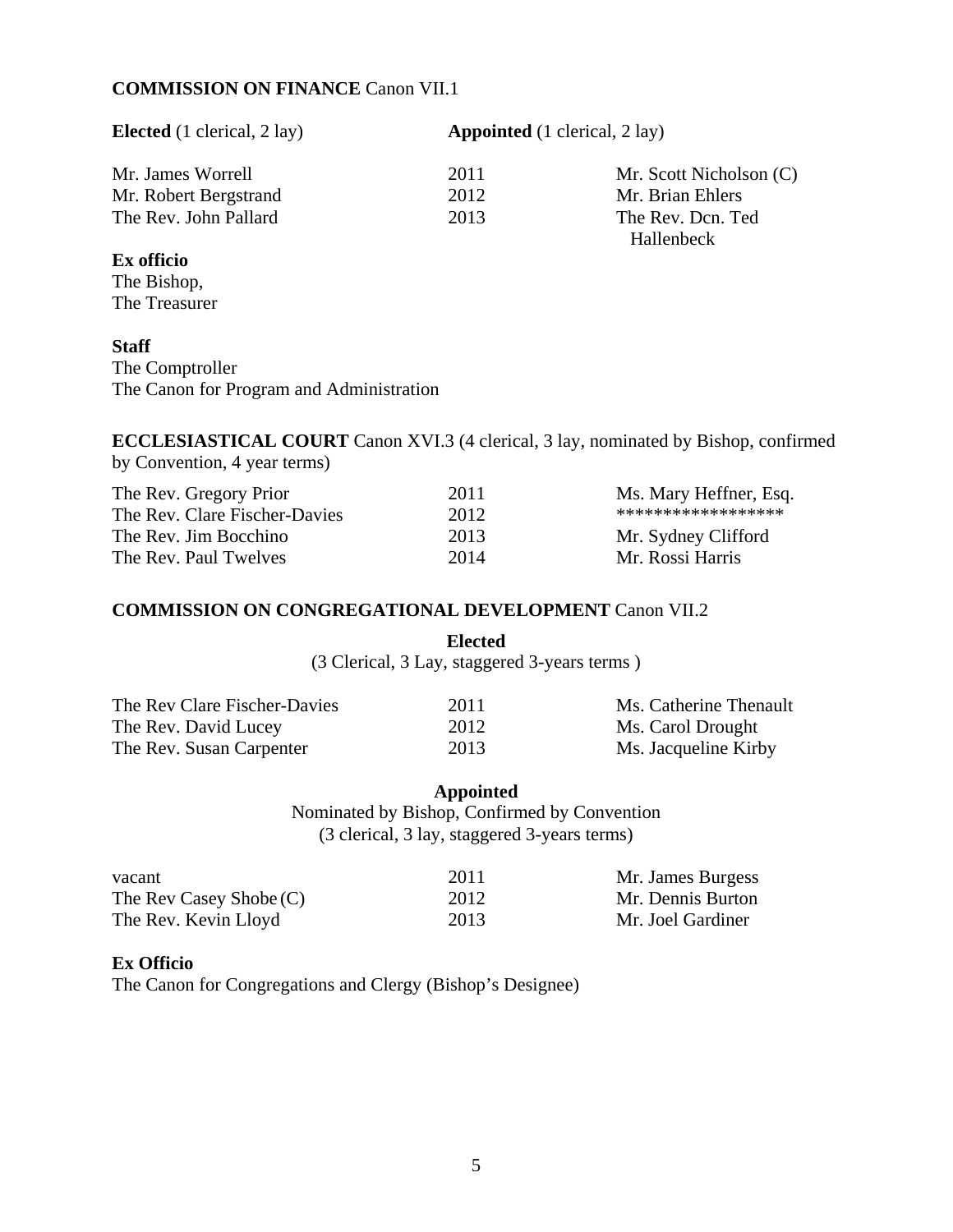**COMMISSION ON MINISTRY** Canon VII.3 (6 clerical, 6 lay; nominated by Bishop, confirmed by Convention. Staggered 3-years terms)

| The Rev. John Alexander $(C)$ | 2011 | Vacant                       |
|-------------------------------|------|------------------------------|
| The Rev. Al Barnaby           | 2011 | Ms. Carol Anne Bennett $(C)$ |
| The Rev David Lucey           | 2012 | Ms. Phoebe Pettingell        |
| The Rev Chris Epperson        | 2012 | Ms. Lavonne Seifert          |
| The Rev. Don Jan Grinnell     | 2013 | Ms. Karen Runner             |
| The Rev. Richard Shippee      | 2013 | Mr. Leon Sibielski           |

#### **Staff**

The Canon for Congregations and Clergy

**COMMISSION ON INVESTMENTS** Canon VII.4 (3 Clerical, 6 Lay. Nominated by Council, confirmed by Convention, staggered 3-years terms)

| The Rev. Gregory Prior   | 2011<br>2011 | Ms. Francis Gammell-Roach<br>Mr. Jeffrey Belden |
|--------------------------|--------------|-------------------------------------------------|
| The Rt. Rev David Joslin | 2012         | vacant<br>Ms. Mary Daly                         |
| The Rev Chris Epperson   | 2013<br>2013 | Mr. Howard Merriman<br>Mr. Austin Smith         |

The Bishop (Ex-Officio) The Chancellor (Ex-Officio) The Treasurer (Ex-Officio)

**COMMISSION ON CHURCH ARCHITECTURE** Canon VII.5 (2 clerical, 4 lay, two to be architects or engineers, staggered 3-years terms)

Currently vacant

#### **COMMISSION ON SUPPLEMENTARY BENEFITS** Canon VII.6 (3 clerical, 2 lay,

| staggered 5-year terms)        |      |
|--------------------------------|------|
| The Rev. Gordon Stenning $(C)$ | 2011 |
| Ms. Bernice Belt               | 2012 |
| Ms. Nancy R. Brown-Cobb        | 2013 |
| The Rev. Daniel Burke          | 2014 |
| The Rev. Harrington Gordon     | 2015 |

**Staff**  The Comptroller The Assistant Treasurer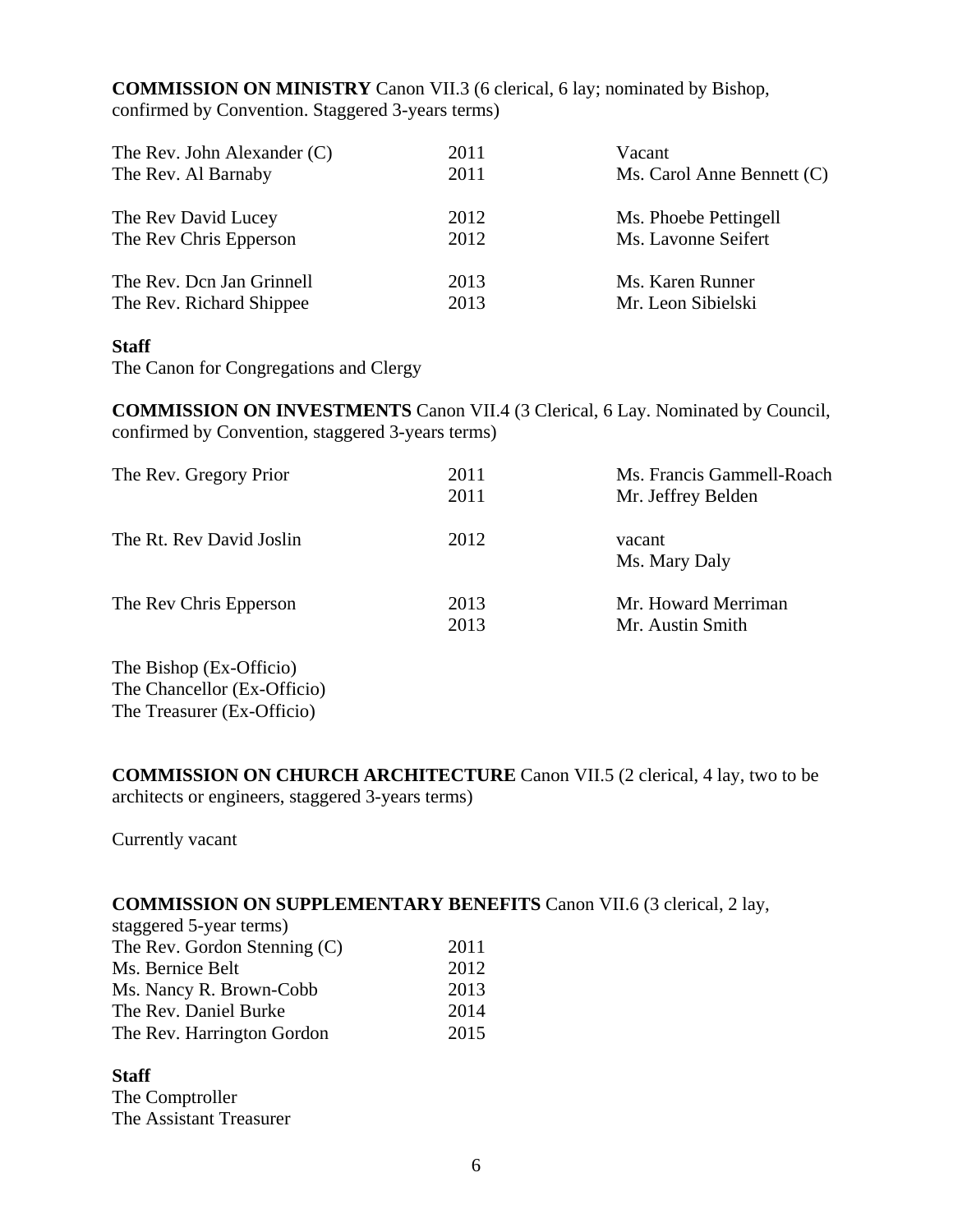#### **Committee on Admissions** Canon II.3 ( 1 clerical, 2 lay, staggered 3-years terms)

#### Currently vacant

#### **Committee on Canons** Canon II.4 (3 Clerical, 3 lay, staggered 3-years terms)

| The Chancellor (ex-officio)   |      |                                      |
|-------------------------------|------|--------------------------------------|
| The Rt. Rev. David B. Joslin  | 2011 | Mr. Benjamin P. Harris III, Esq. (c) |
| The Rev. Pamela L. Rannenberg | 2012 | Mr. James H. Hahn, Esq.              |
| The Rev. John J. Pallard      | 2013 | Ms. Patricia A. Sullivan, Esq.       |

**Committee on Agenda** Canon II.5 (at least 3 persons)

The Bishop The Chancellor The Secretary of Convention The Canon for Program and Administration

**Committee on Resolutions** Canon II.6 (3 clerical, 3 lay, staggered 3-years terms )

| The Rev. Chris Epperson | 2011 | Carol Anne Bennett |
|-------------------------|------|--------------------|
| The Rev. Bill Locke     | 2012 | vacant             |
| The Rev. Scott Gunn (c) | 2013 | Dante Tavolaro     |

The Canon for Program and Administration (staff support)

**Committee on Elections** Canon II.7 (3 clerical, 3 lay, staggered 3-years terms)

| The Rev.            | 2011 | Mr. Leon Sibielski |
|---------------------|------|--------------------|
| vacant              | 2012 | Ms. Evelyn Brchan  |
| The Rev. Dan Barker | 2013 | Ms. Meg Barker     |

The Convention Manager (Ex-Officio) The Secretary (Ex-Officio)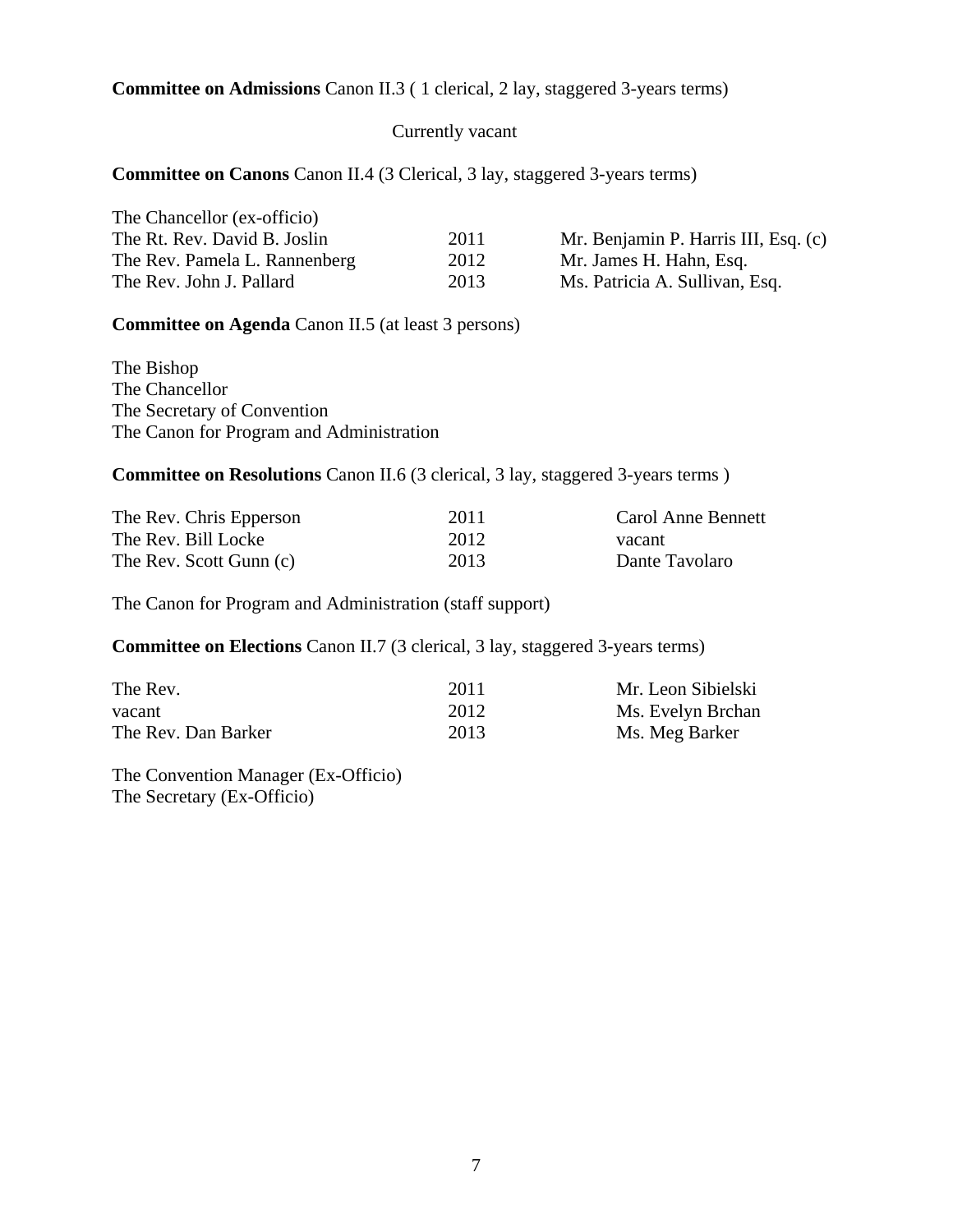#### **CONVENTION ROLL OF CLERGY ATTENDEES 2010**

| <b>Last Name</b>      | <b>First Name</b>      |
|-----------------------|------------------------|
| <b>ALEXANDER</b>      | The Rev. John          |
| <b>AMES</b>           | The Rev. Dr. David A.  |
| <b>ANDERSON</b>       | The Rev. Evangeline    |
| <b>BAILEY</b>         | The Rev. Dcn. Patricia |
| <b>BARNABY</b>        | The Rev. Alcide        |
| <b>BARRY</b>          | The Rev. Dcn. Jean     |
| <b>BESIER</b>         | The Rev. Bettine       |
| <b>BOCCHINO</b>       | The Rev. James         |
| <b>BRADNER</b>        | The Rev. Lawrence      |
| <b>BRIGHTMAN</b>      | The Rev. Dcn. Ricky    |
| <b>BROOKS</b>         | The Rev. Robert        |
| <b>BUCCO</b>          | The Rev. Dennis        |
| <b>BUOTE-GREIG</b>    | The Rev. Eletha        |
| <b>BURKE</b>          | The Rev. Dcn. Anne     |
|                       | The Rev. Dcn.          |
| <b>BURTON</b>         | Christine              |
| <b>CARPENTER</b>      | The Rev. Susan         |
| <b>CLOSE</b>          | The Rev. Dcn. Leroy    |
| <b>COBURN</b>         | The Rev. Mike          |
| <b>COLLINS</b>        | The Rev. Dcn Judith    |
| <b>DECARVALHO</b>     | The Rev. Maria         |
| <b>DEVENS</b>         | The Rev. Philip        |
| <b>DRAKE</b>          | The Rev. Jo-Ann        |
| <b>EPPERSON</b>       | The Rev. Christopher   |
| <b>FAIRMAN</b>        | The Rev. Hank          |
| <b>FISCHER-DAVIES</b> | The Rev. Clare         |
| <b>FRAIOLI</b>        | The Rev. Karen         |
| <b>FRASER</b>         | The Rev. Fr. R. Trent  |
| <b>FRINK</b>          | The Rev. James P.      |
| <b>GATES</b>          | The Rev. Alan          |
| <b>GREENE</b>         | The Rev. Patrick       |
| <b>GREGORY</b>        | The Rev. Pam           |
| <b>GRINNELL</b>       | The Rev. Dcn. Janice   |
| <b>GUNN</b>           | The Rev. Scott         |
| <b>HAINES-</b>        |                        |
| <b>MURDOCCO</b>       | The Rev. Sandra        |
| <b>HALLENBECK</b>     | The Rev. Dcn. Ted      |
| <b>HARRIS</b>         | The Rev. Marsue        |
| <b>HIGBIE</b>         | The Ven. Dcn. Robin    |
| <b>HITT</b>           | The Rev. Dcn. Mary     |
| <b>HUYCK</b>          | The Rev. Cn. Jonathan  |
| <b>JOSLIN</b>         | The Rt. Rev. David     |
| JULIÁN                | The Rev. Mercedes      |
| <b>LESIEUR</b>        | The Rev. Dcn. Betsy    |
| <b>LLOYD</b>          | The Rev. Kevin         |
| <b>LOCKE</b>          | The Rev'd William      |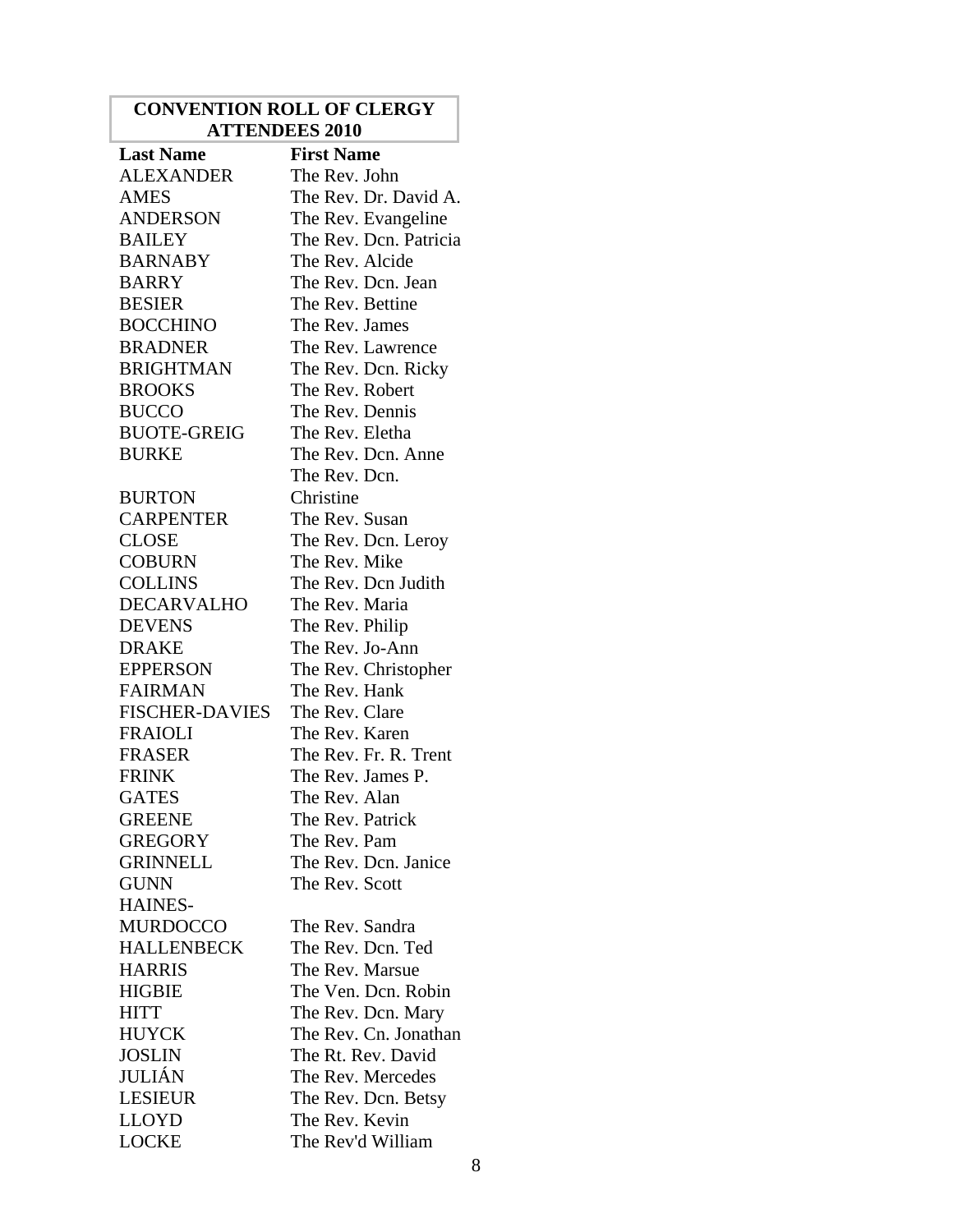| <b>LUCEY</b>        | The Rev. Cn. David J. |
|---------------------|-----------------------|
| <b>MARSHALL</b>     | The Rev. Robert       |
| MAYS-STOCK          | The Rev. Dcn. Barbara |
| <b>MELLO</b>        | The Rev. Dcn. Iris E. |
| <b>MICHAELSON</b>   | The Rev. Peter R.     |
| <b>MITCHELL</b>     | The Rev. Dr. Judith   |
| MORGAN, V           | The Rev'd Richard     |
| <b>MOTT</b>         | The Rev. Pamela       |
| <b>NEALE</b>        | The Rev. Dcn. Hedwig  |
| <b>NESTOR</b>       | The Rev. Elizabeth    |
| <b>NORTH</b>        | The Rev. Susan        |
| PALLARD             | The Rev. John         |
| <b>PARKER</b>       | The Rev. Donald       |
| <b>PECKHAM</b>      | The Rev. Ashley       |
| <b>PEDRICK</b>      | The Rev. Jennifer     |
| <b>PELLETIER</b>    | The Rev. Dcn. Ann     |
| <b>PENFIELD</b>     | The Rev. Dr. Joyce    |
| <b>PERRY</b>        | The Rev. Cecilia      |
| <b>PHILLIPS</b>     | The Rev. Jennifer     |
| <b>RANNENBERG</b>   | The Rev. Pamela       |
| <b>RICE</b>         | The Rev. Marshall     |
| <b>RICHARDS</b>     | The Rev. Anne Marie   |
| <b>ROBERTS</b>      | The Rev. Jose         |
| <b>RUNNER</b>       | The Rev. Wayne        |
| <b>SCHELL-</b>      |                       |
| <b>LAMBERT</b>      | The Rev. Anita        |
| <b>SCHNEIDER</b>    | The Rev. Empy         |
| <b>SCHWEINSBURG</b> | The Rev. Richard      |
| <b>SHATTUCK</b>     | The Rev. Gardiner     |
| <b>SHERMAN</b>      | The Rev. Elizabeth    |
| <b>SHIPPEE</b>      | The Rev. Richard      |
| <b>SHOBE</b>        | The Rev. Casey        |
| <b>SHOEMAKER</b>    | The Rev. Stephanie    |
| <b>STILES</b>       | The Rev. Susan        |
| <b>STRAHAN</b>      | The Rev. Dr. Linda    |
| <b>THORNE</b>       | The Rev. Dcn. Joyce   |
| <b>TIERNEY</b>      | The Rev. Peter        |
| <b>TUCK</b>         | The Rev. Michael      |
| <b>TWELVES</b>      | The Rev. Paul         |
| <b>VANDERAU</b>     | The Rev. Cn. Bob      |
| <b>WOLF</b>         | The Rt. Rev. Geralyn  |
| <b>WRATHALL</b>     | The Rev. Susan        |

#### TOTAL CLERGY ATTENDEES: 85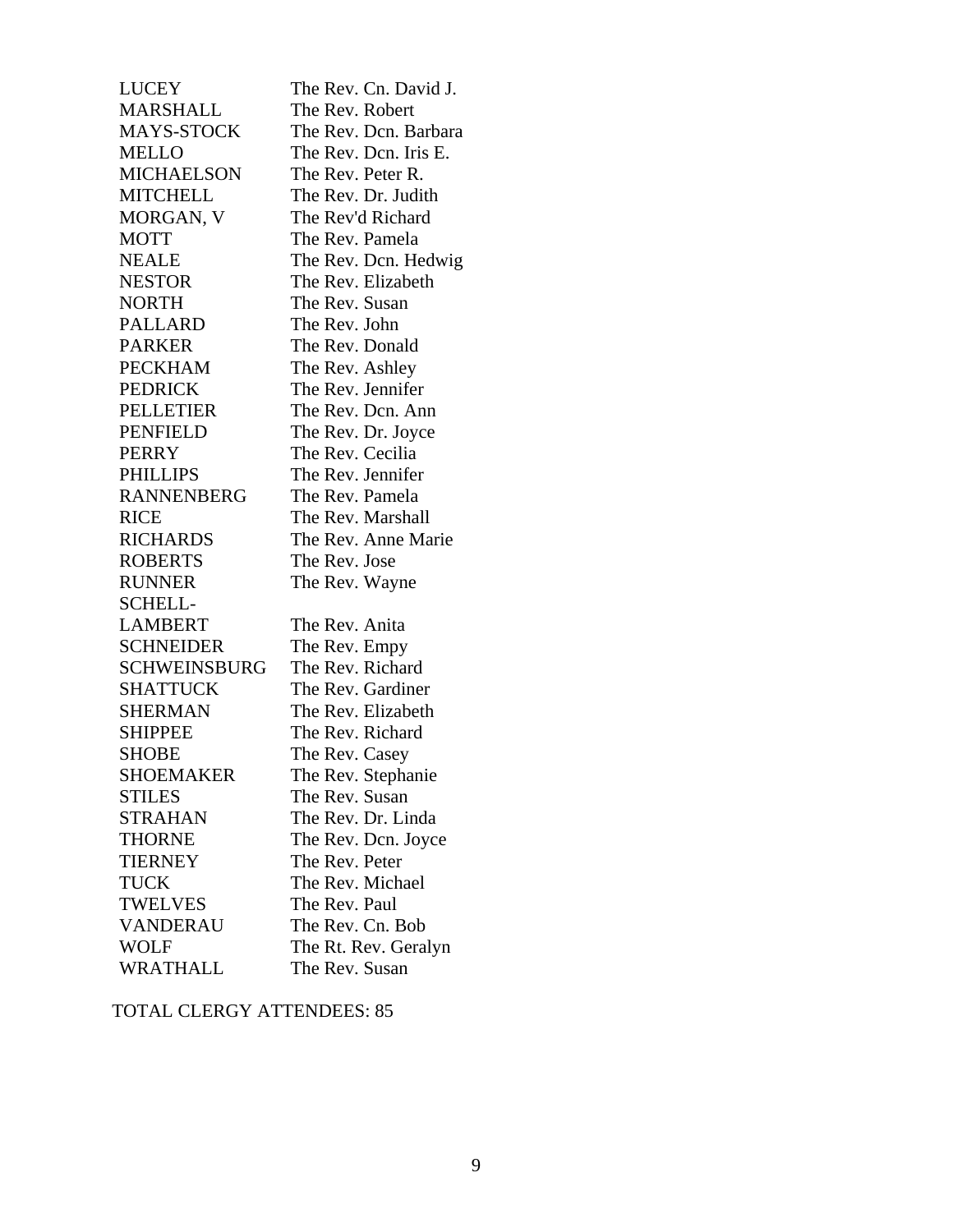#### **CONVENTION ROLL OF DELEGATES ATTENDEES 2010**

| Alberg            | Rebecca       |
|-------------------|---------------|
| Andrews           | Shirley       |
| Audette           | Mrs. Jean     |
| <b>Babbitt</b>    | Nicholas      |
| Baligian          | Paul          |
| Barasda           | Andrew        |
| <b>Barker</b>     | Mr. William   |
| Beggs             | Robert        |
| <b>Bennett</b>    | Carol (Missy) |
| Bergstrand        | Robert        |
| <b>Blackinton</b> | Carol         |
| <b>Breakell</b>   | James         |
| Bridge            | Kenneth       |
| <b>Brown</b>      | Carole        |
| <b>Bruckner</b>   | <b>Bette</b>  |
| <b>Burgess</b>    | James         |
| Cahill            | Kenneth       |
| Chamberlin        | John          |
| Connors           | James         |
| Conrad            | Jennifer      |
| Cook              | Frank         |
| Cowie             | Mr. Ronald    |
| Crokie            | Patricia      |
| Cunnigen          | Bernadine     |
| Cunnigen          | Donald        |
| de Rochambeau     | Camilla       |
| Decker            | Lisa          |
| <b>DiCicco</b>    | Harriet       |
| Drought           | Carol         |
| Dubose            | Carl          |
| Dunlap            | JoAnn         |
| DuPont            | Gary          |
| Easton            | Sally         |
| Ennis             | Melody        |
| Farzan            | Dorienne      |
| Fisher            | Donna         |
| Foltz             | Judy          |
| Forker            | Jim           |
| Frink             | Caryl         |
| Frueh             | <b>Bob</b>    |
| Gaudiosi          | Joseph        |
| Gildea            | Sandra        |
| Gracia            | Robert        |
| Guest             | Linda         |
| Hargrove          | Lil           |
| Harris            | Lynn          |
| Hinthorn          | James         |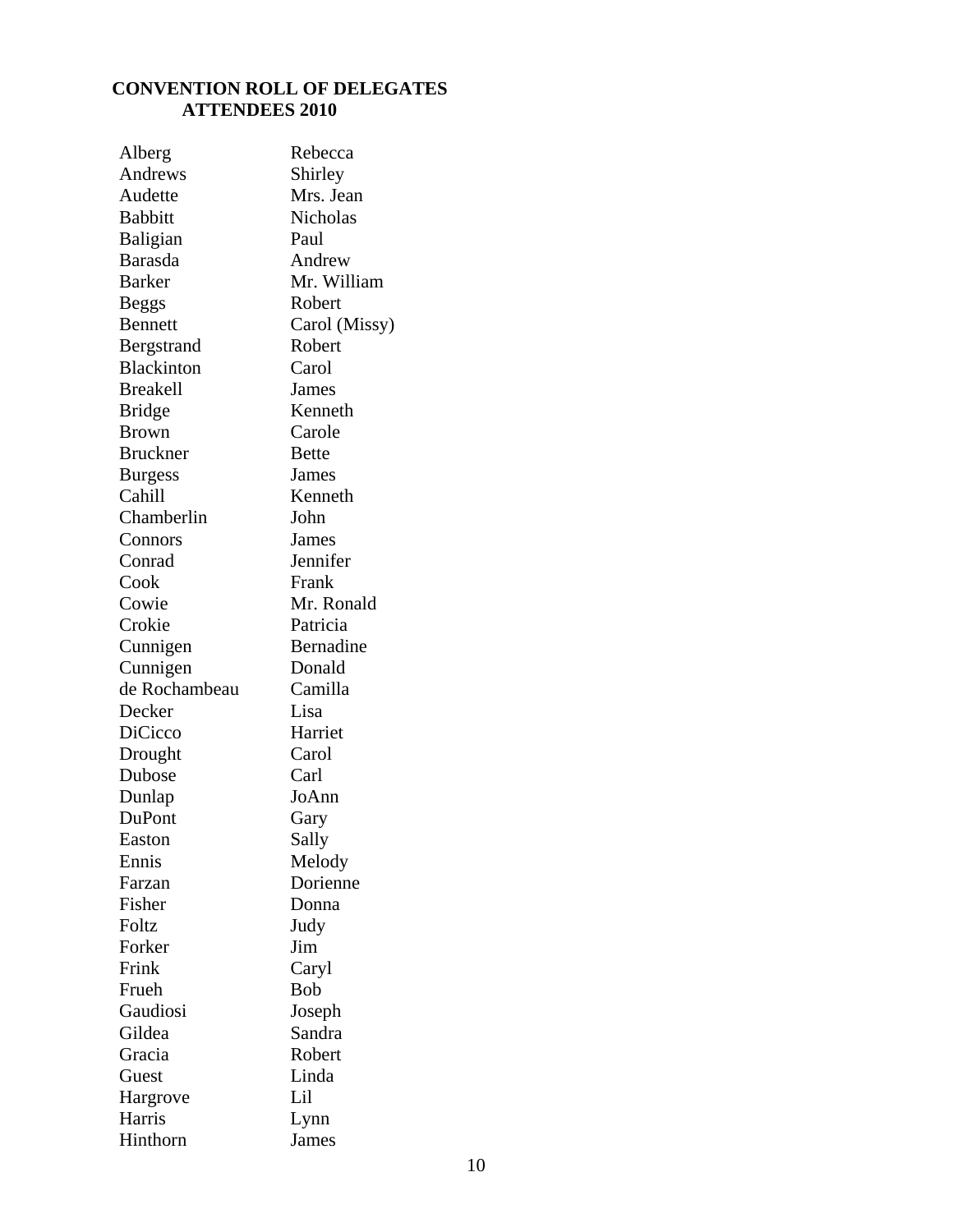| Holmes      | Maurice        |
|-------------|----------------|
| Hood        | Mary           |
| Horan       | Cynthia        |
| Howe        | Laura          |
| Hubbard     | Gordon         |
| Iacobucci   | Cathy          |
| Johnson     | Lisa           |
| Jorgensen   | Ray            |
| Kastner     | Peter          |
| Kesson      | Mary F.        |
| Kintzing    | Deborah        |
| LaMantia    | Janet          |
| Lautieri    | Roy            |
| Leite       | John           |
| Little      | Meg            |
| Lobecker    | <b>Bob</b>     |
| Lombardi    | Salvatore      |
| Mason       | Jeanne         |
| McAvoy      | <b>Brianna</b> |
| McAvoy      | Roger          |
| McClelland  | Phyllis        |
| Miro        | Carol          |
| Nathanson   | George         |
| Nebiker     | Irene          |
| O'Rourke    | Catherine      |
| Pacheco     | Dan            |
| Palmer      | <b>Barbara</b> |
| Palmieri    | Robin          |
| Pellot      | Modesta        |
|             | Phoebe         |
| Pettingell  |                |
| Picozzi     | Megan          |
| Plumb       | Mr. William    |
| Post        | Janice         |
| Rasheed     | Ramona         |
| Rene        | Paul           |
| Reynolds    | Gerry          |
| Rheault     | Ann            |
| Rodrigues   | Mr. Joseph     |
| Rosario     | Jose           |
| Rose        | Joseph         |
| Rouvelas    | Susan          |
| Santos      | Olga           |
| Sayles      | Marilyn        |
| Schofield   | Stan           |
| Segovis     | Jim            |
| Seifert     | Dave           |
| Serdakowski | Arlene         |
| Silvia      | Donna          |
| Sloan       | Mr. Stephan    |
| Smith       | Valerie        |
|             |                |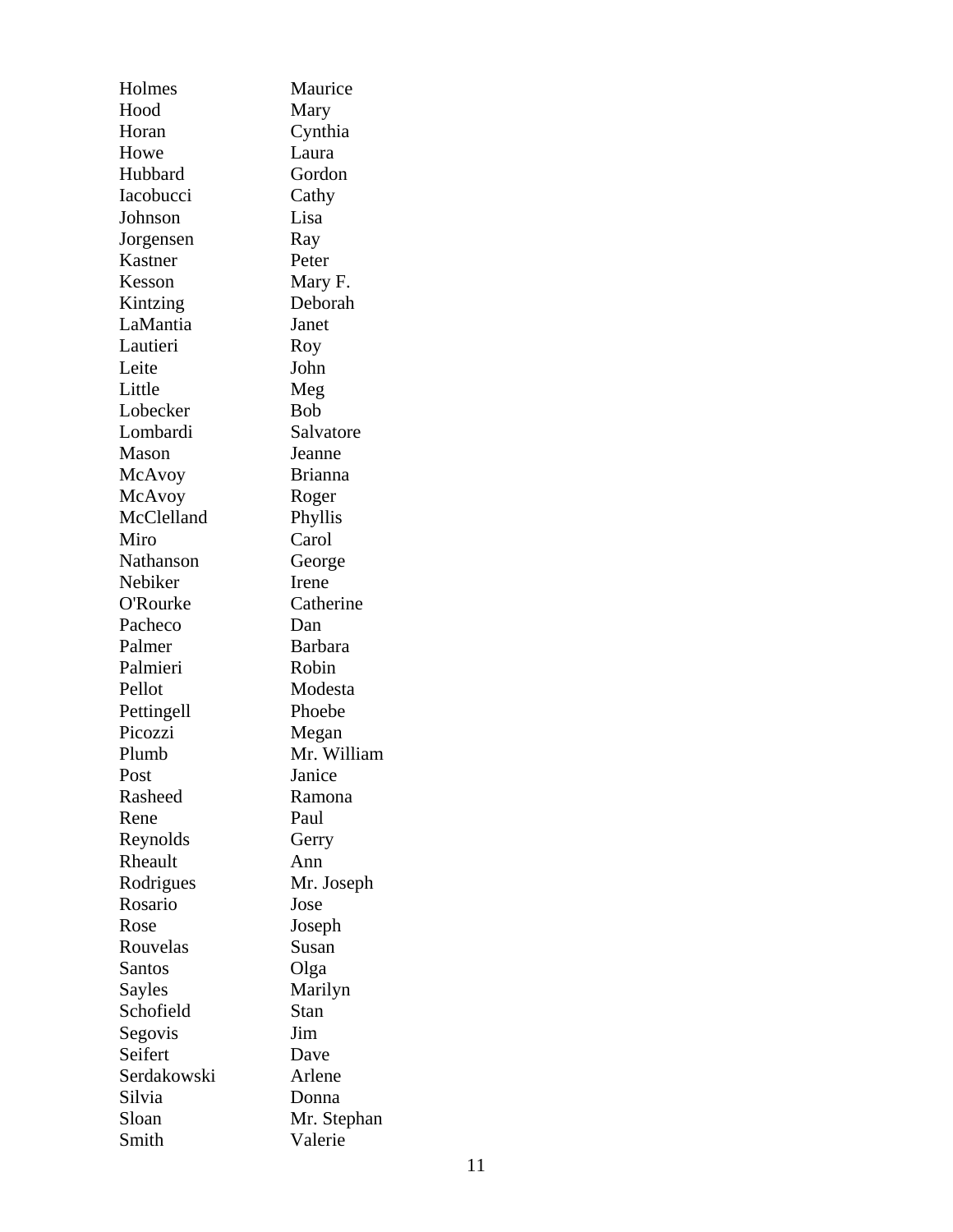| Spaziano       | Phyllis        |
|----------------|----------------|
| Stark          | Dennis         |
| Stenning       | Barbara        |
| <b>Stevens</b> | <b>Bruce</b>   |
| Stevens        | Carol          |
| Stevenson      | <b>Barbara</b> |
| Tavolaro       | Dante          |
| Thresher       | Elizabeth      |
| Tolhurst       | Wil            |
| Turner         | Candace        |
| Vadney         | Ellen          |
| Van Loon       | Jon            |
| Varden         | Carol          |
| Vaughan        | Wheaton        |
| Weeks          | Diane          |
| White          | Karen          |
| Will           | Tyler          |
| Windsor        | Helen          |
| Wright         | Susan          |

#### **CONVENTION ROLL OF ALTERNATES ATTENDEES 2010**

| Heaton        | Roy          |
|---------------|--------------|
| Carreno       | Judith       |
| DiPalma       | Sandra       |
| Field         | Jean         |
| Hunt          | Janet        |
| Hurn          | Sue          |
| Livingston    | <b>Bruce</b> |
| Lombardi      | Micheline    |
| Manchester    | Ms. Donna    |
| Mechnig       | Dan          |
| Olsen         | <b>Zeke</b>  |
| Pantoja-Velez | Martha       |
| Picozzi       | Christopher  |
| Robinson      | Aimee        |
| Sherman       | Anne         |
| Tani          | Toshio       |
| Thomas        | Arthur       |
|               |              |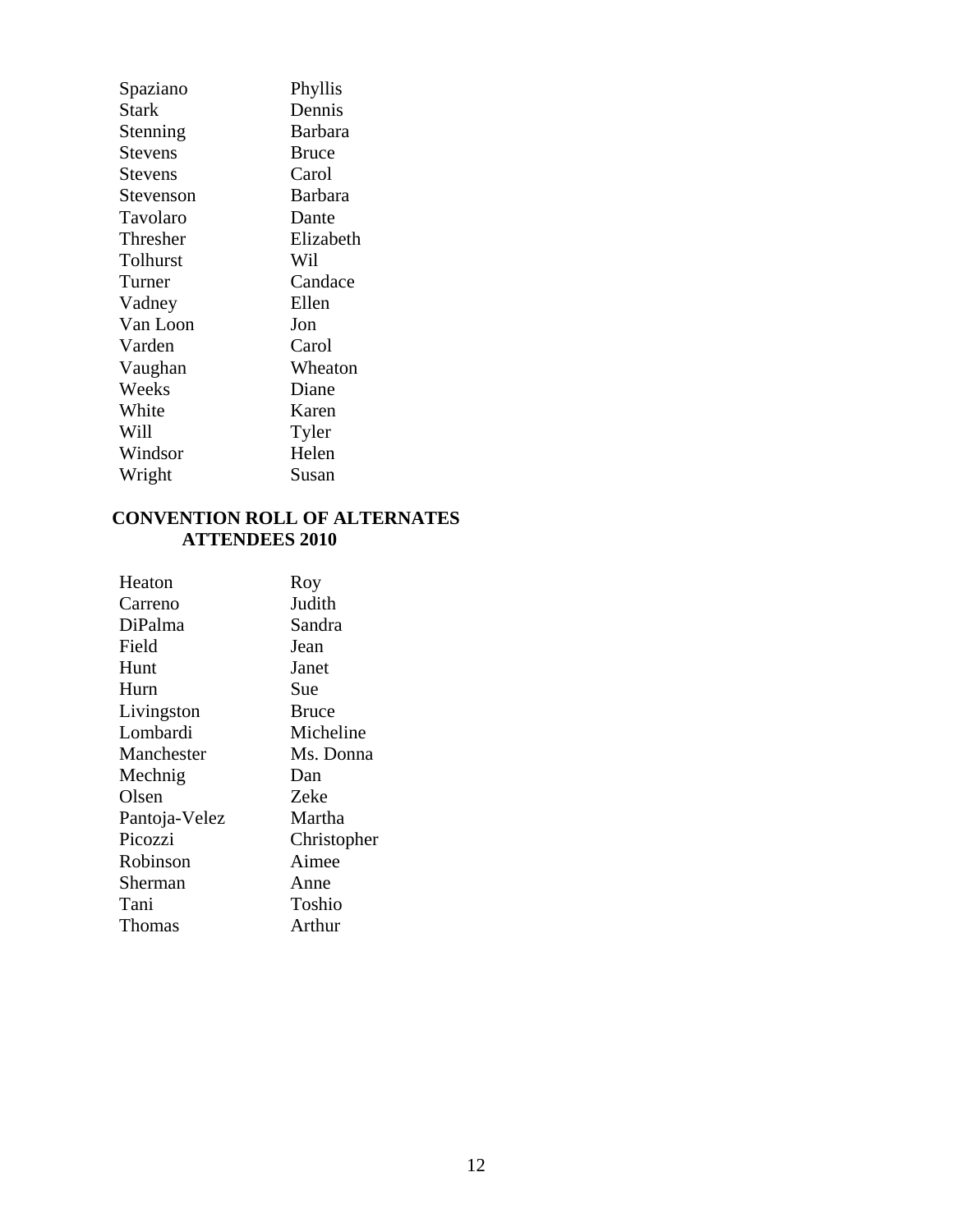#### **DIOCESE OF RHODE ISLAND JOURNAL OF PROCEEDINGS 220TH ANNUAL CONVENTION**

The two-hundred-twentieth meeting of Convention of the Diocese of Rhode Island began with a celebration of the Holy Eucharist at 6:00 p.m. on Friday, October 22<sup>nd</sup>, 2010 at the Cathedral of Saint John in Providence, Rhode Island. The theme for this year's Convention was *Live in Christ, Transform the World*. The preacher for the Holy Eucharist was The Reverend Canon Andrew White, "Vicar of Baghdad". Holy Eucharist was followed by a reception in Synod Hall.

Convention reconvened at the Mariott Hotel in Providence on Saturday, October 23<sup>rd</sup>, 2010 and was called to order by The Right Reverend Geralyn Wolf at 9:00 a.m. Bishop Wolf, being ill and without strong voice, then called upon The Reverend William Locke, President of the diocesan Standing Committee, and delegated to him the role of leading Convention through the agenda. Fr. Locke then led Convention in Morning Prayer.

Following Morning Prayer, Fr. Locke called upon The Rev. Kevin Lloyd, Secretary of Diocesan Convention, who reported that at least 1/3 of all clergy of the diocese eligible to vote and not less than 1/3 of all parishes and missions, including the Cathedral Chapter were registered and present, thus constituting a quorum.

Bishop Wolf then called on Edmund Bennett, Diocesan Chancellor, to review the membership and rules of order for convention. Mr. Bennett reminded members of Convention that the Convention is governed by the Constitution and Canons of both the National Church and the Diocese of Rhode Island, and by the Standing Rules of Order of the Diocese of Rhode Island. He also observed that all clerical and lay delegates are entitled to voice and vote, and that all Deputies to General Convention, all officers of the Diocese and all Chairs of Commissions of the Diocese are entitled to a seat and voice, but not a vote, unless they are otherwise members of Convention. He also observed that Convention is open to all persons unless otherwise ordered by Convention. He asked that all speakers approach a microphone and before speaking identify themselves by name and congregational affiliation or office from which there membership is derived. He further asked that any "late resolutions" be handed in writing to The Rev. Scott Gunn, Chair of the Committee on Resolutions.

Mr. Bennet also proposed the following resolution with regards to election of deputies to General Convention:

**Resolved:** That special rules of order of the election of deputies and alternates to General Convention as described herein are hereby adopted:

- 1. Deputies to General Convention: Beginning with the fourth ballot, and for each successive ballot, the clerical and lay nominee for deputy to General Convention with the lowest number of clerical and lay votes from the preceding ballot shall be deleted from the list of nominees.
- 2. Alternates to Deputies for General Convention: The selection and seniority of alternates to deputies for General Convention shall be determined by those achieving the highest number of clerical and lay votes from a ballot taken following the election of all deputies.

#### **This resolution was seconded and approved unanimously by voice vote**.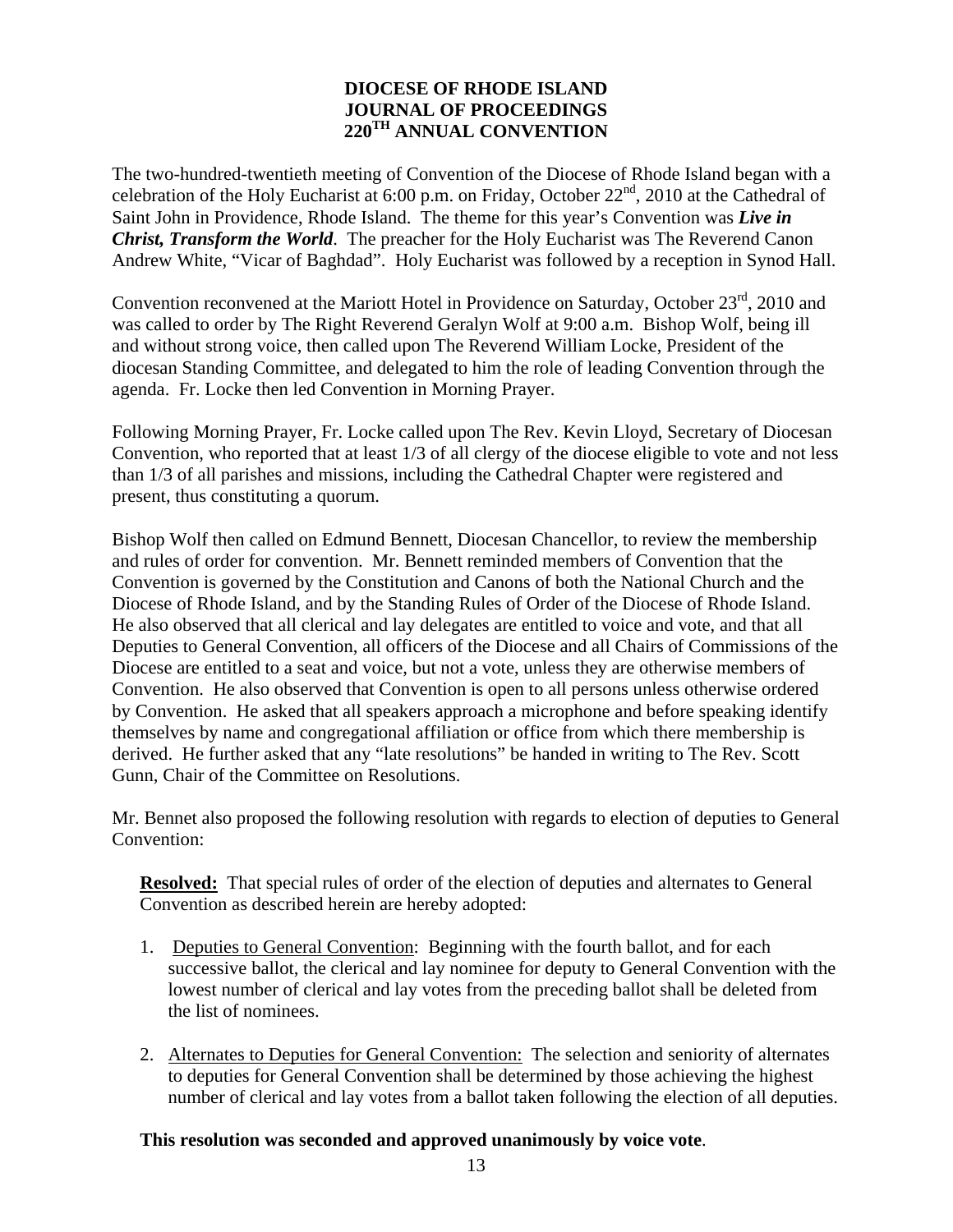The Rev. Bill Locke recognized The Rev. Dn. Ted Hallenbeck for a special presentation to The Rev. Dn. Leroy "Buck" Close, who has been formally recognized by the North American Association for the Diaconate for his ministry and work, specifically with regards to his work in Social Justice for the people of Haiti. The Rev. Hallenbeck invited The Rev. Dn. Robin Higbie to introduce The Rev. Dn. Close. Bishop Wolf then made the official presentation to The Rev. Dn. Close.

Fr. Locke then called on the Secretary to present the agenda. Calling the delegates' attention to the copy of the agenda in their folders, the Secretary moved the agenda, which was seconded and approved by voice vote.

Fr. Locke then invited the following individuals to come forward to introduce themselves and be recognized by members of Convention:

#### **New Clergy to the Diocese since last Convention:**

The Rev. Ann Marie Richards, Rector at Trinity, Newport The Rev. Anita Schell-Lambert, Rector at Emmanuel, Newport The Rev. Jonathan Hyuck, Rector at Grace Church, Providence The Rev. Peter Tierney, Rector at St. Andrew's, Little Compton The Rev. Robert Marshall, Rector at St. John's Barrington The Rev. Edmund Harris, Assistant at Epiphany, East Providence The Rev. Patrick Greene, Assistant at St. Paul's, Wickford The Rev. Mercedes Julian, Hispanic Missioner at Ascension

#### **Seminarian:**

Ms. Becky Gettel, Episcopal Divinity School

#### **Candidate for Holy Orders:**

Mr. John Higginbotham, Priesthood

#### **Newly Ordained since last Convention:**

The Rev. Michael Tuck, Priesthood, January 23<sup>rd</sup>, 2010 The Rev. Dn. Patrick Greene, Transitional Diaconate, May  $22<sup>nd</sup>$ , 2010 The Rev. Dn. Joyce Thorne, Permanent Diaconate, May 22<sup>nd</sup>, 2010 The Rev. Empy Schneider, Priesthood, September 25<sup>th</sup>, 2010

#### **New Diocesan Staff Members:**

The Rev. Susan Carpenter, ECC Summer Camp & Youth Program Director The Rev. Mercedes Julian, Hispanic Missioner

Fr. Locke then called on Ms. Evelyn Brchan, chair of the Committee on Elections, who presented a slate of nominations for election. There being no nominations from the floor, a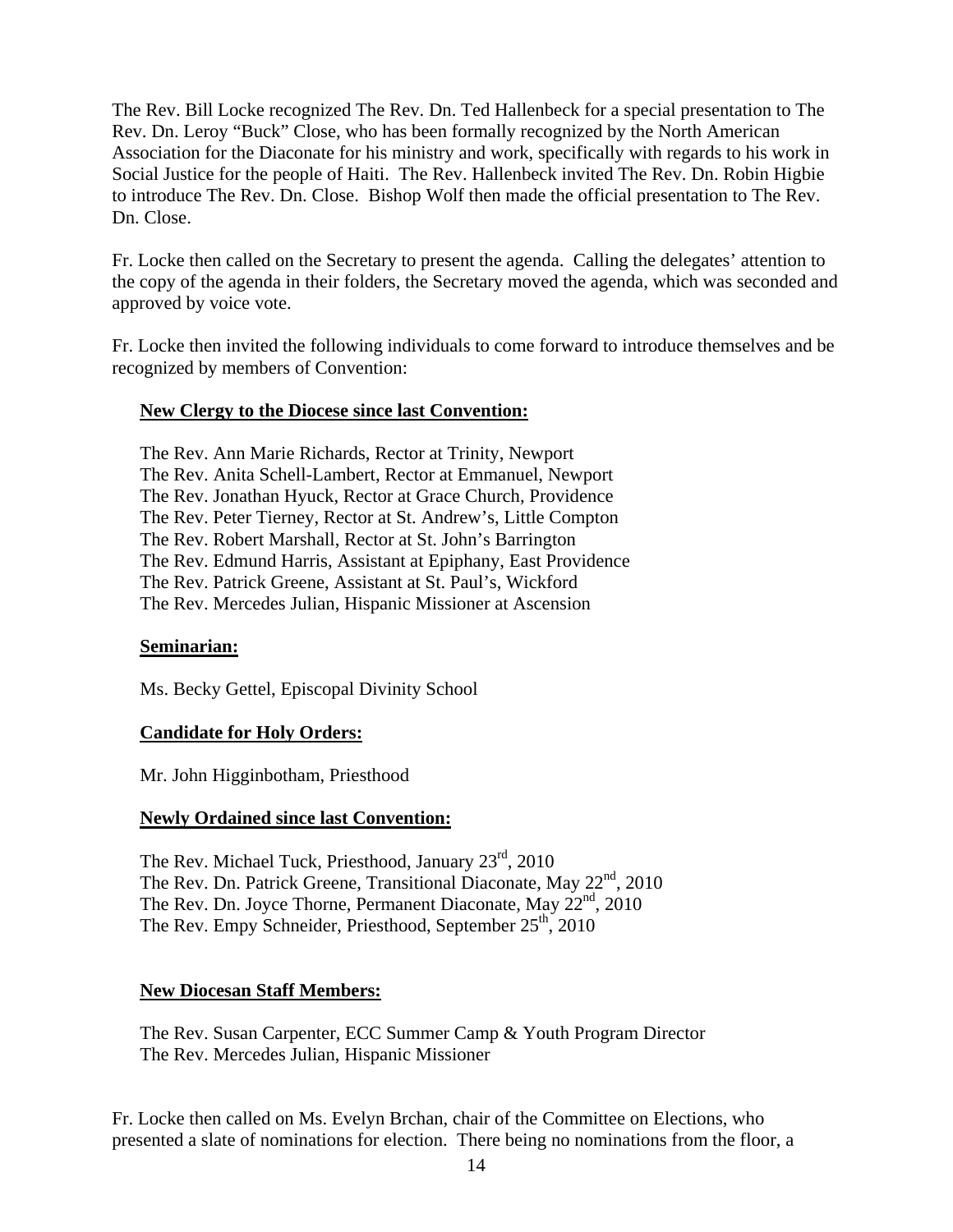motion to close the nominations was made, seconded and approved, and the slate of nominations was voted on in the following order:

**Standing Committee:** Choose one (1) from the clerical order and one (1) from the cay order, each for a four-year term.

The candidates in the clerical order: The Rev. Robert Brooks, The Rev. Anita Schell-Lambert, The Rev. Susan Wrathall

The Rev. Craig Burlington was nominated from the floor by Caryl Frink, whose nomination was seconded by the necessary 8 delegates.

#### **Ballot #1**

The Rev. Susan Wrathall: 42 The Rev. Anita Schell-Lambert: 65 The Rev. Robert T. Brooks: 52 The Rev. Craig Burlington: 34

#### **Ballot #2**

The Rev. Susan Wrathall: 37 The Rev. Anita Schell-Lambert: 75 The Rev. Robert Brooks: 59 The Rev. Craig Burlington: 13

#### **Ballot # 3**

The Rev. Susan Wrathall: 19 The Rev. Anita Schell-Lambert: 102 The Rev. Robert Brooks: 52 The Rev. Craig Burlington: 7

#### **The Rev. Anita Schell-Lambert was elected.**

The candidates in the lay order: Mr. William Plumb

#### **Mr. William Plumb, being unopposed, was elected by acclamation.**

**Diocesan Council:** Choose two (2) from the clerical order and one (1) from the lay order, each for a three-year term. Choose one (1) from the clerical order and one (1) from the lay order, each for a one-year term.

#### **Three-year terms**

The candidates in the clerical order: The Rev. William Locke, The Rev. Robert **Marshall** 

#### **The Rev. William Locke and The Rev. Robert Marshall, being unopposed, were elected by acclamation.**

The candidates in the lay order: Mr. Dave Siefert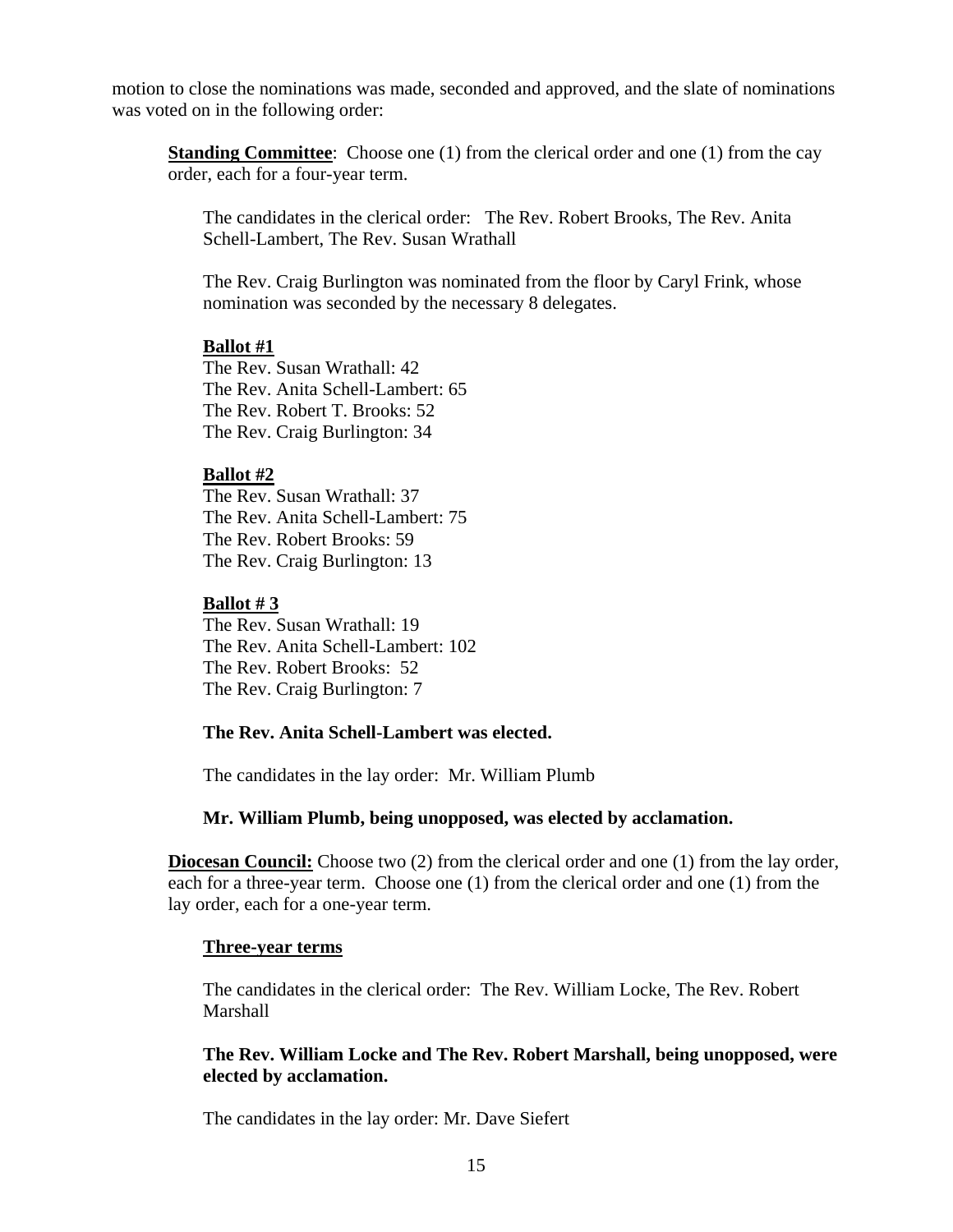#### **Mr. Dave Siefert, being unopposed, was elected by acclamation.**

#### **One-year terms**

The candidates in the clerical order: The Rev. Dennis Bucco

#### **The Rev. Dennis Bucco, being unopposed, was elected by acclamation.**

The candidates in the lay order: Mr. Dante Tavolaro, St. Pauls, Pawtucket

#### **Mr. Dante Tavolaro, being unopposed, was elected by acclamation.**

**Commission on Finance:** Choose one (1) from the clerical order for a three-year term.

The candidates: The Rev. John Pollard, St. Barnabas, Warwick

#### **The Rev. John Pollard, being unopposed, was elected by acclamation.**

**Commission on Congregational Development:** Choose one (1) from the clerical order and one (1) from the lay order, each for a three-year term. Choose one (1) from the clerical order for a two-year term.

#### **Three-year term:**

The candidates in the clerical order: The Rev. Susan Carpenter

#### **The Rev. Susan Carpenter, being unopposed, was elected by acclamation.**

The candidates in the lay order: Ms. Jacquelyn Kirby

#### **Ms. Jacquelyn Kirby, being unopposed, was elected by acclamation.**

#### **Two-year term:**

The candidates in the clerical order: The Rev. David Lucey

#### **The Rev. David Lucey, being unopposed, was elected by acclamation**

**Deputies for General Convention:** Choose four (4) from the clerical order and four (4) from the lay order, each for a three-year term.

The candidates in the clerical order: The Rev. John Alexander, The Rev. Scott Gunn, The Rev. Harry Krauss, The Rev. William Locke, The Rev. Pamela Mott, The Rev. Jennifer Pedrick, The Rev. Jennifer Phillips, The Rev. Melody Shobe.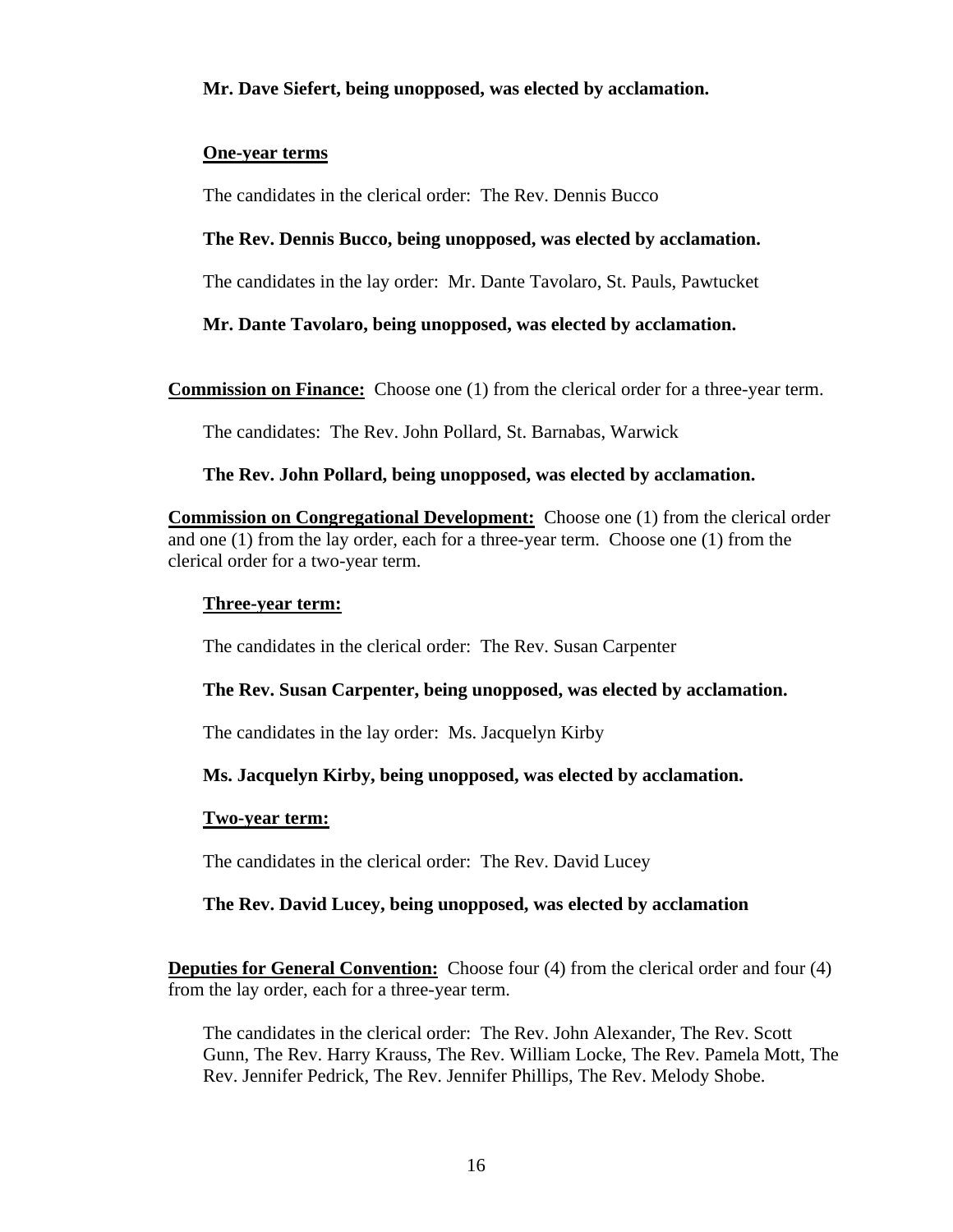The candidates in the lay order: Ms. Carol Anne (Missy) Bennett, Ms. Amy Esposito, Mr. Joel Gardiner, Ms. Mary Ann Kolakowski, Ms. Phoebe Pettingell, Mr. Dennis Stark, Mr. Dante Tavolaro.

#### **Ballot #1 Results:**

| <b>Clergy Nominees</b>     | Lay | <b>Clergy</b> |
|----------------------------|-----|---------------|
| The Rev. Pamela Mott       | 47  | 57            |
| The Rev. Jennifer Pedrick  | 72  | 46            |
| The Rev. William Locke     | 68  | 60            |
| The Rev. Jennifer Phillips | 66  | 38            |
| The Rev. Scott Gunn        | 74  | 45            |
| The Rev. Melody Shobe      | 41  | 17            |
| The Rev. John Alexander    | 28  | 22            |
| The Very Rev. Harry Krauss | 45  | 32            |

**The Rev. Scott Gunn, The Rev. William Locke and The Rev. Jennifer Pedrick were elected on the first ballot.** 

| <b>Lay Nominees</b>     | Lay | <b>Clergy</b> |
|-------------------------|-----|---------------|
| Ms. Amy Esposito        |     | 43            |
| Mr. Joel Gardiner       | 64  | 29            |
| Mr. Dennis Stark        | 63  | 32            |
| Ms. Phoebe Pettingell   | 45  | 35            |
| Mr. Dante Tavolaro      | 61  | 38            |
| Ms. Carol Ann Bennett   | 54  | 44            |
| Ms. Mary Ann Kolakowski | x٥  | 52            |

#### **Ms. Amy Esposito and Ms. Mary Ann Kolakowski were elected on the first ballot.**

### **Ballot #2 Results:**

| <b>Clergy Nominees</b>     | Lay | <b>Clergy</b> |
|----------------------------|-----|---------------|
| The Rev. Pamela Mott       | 31  | 26            |
| The Rev. Jennifer Phillips | 25  | 35            |
| The Rev. Melody Shobe      |     | 21            |
| The Rev. John Alexander    |     |               |
| The Very Rev. Harry Krauss |     | 13            |

| <b>Lay Nominees</b>   | Lay | <b>Clergy</b> |
|-----------------------|-----|---------------|
| Mr. Joel Gardiner     | 26  | 40            |
| Mr. Dennis Stark      | 38  |               |
| Ms. Phoebe Pettingell | 23  | 23            |
| Mr. Dante Tavolaro    | 39  | 54            |
| Ms. Carol Ann Bennett | 39  |               |

#### **There was no election on Ballot #2**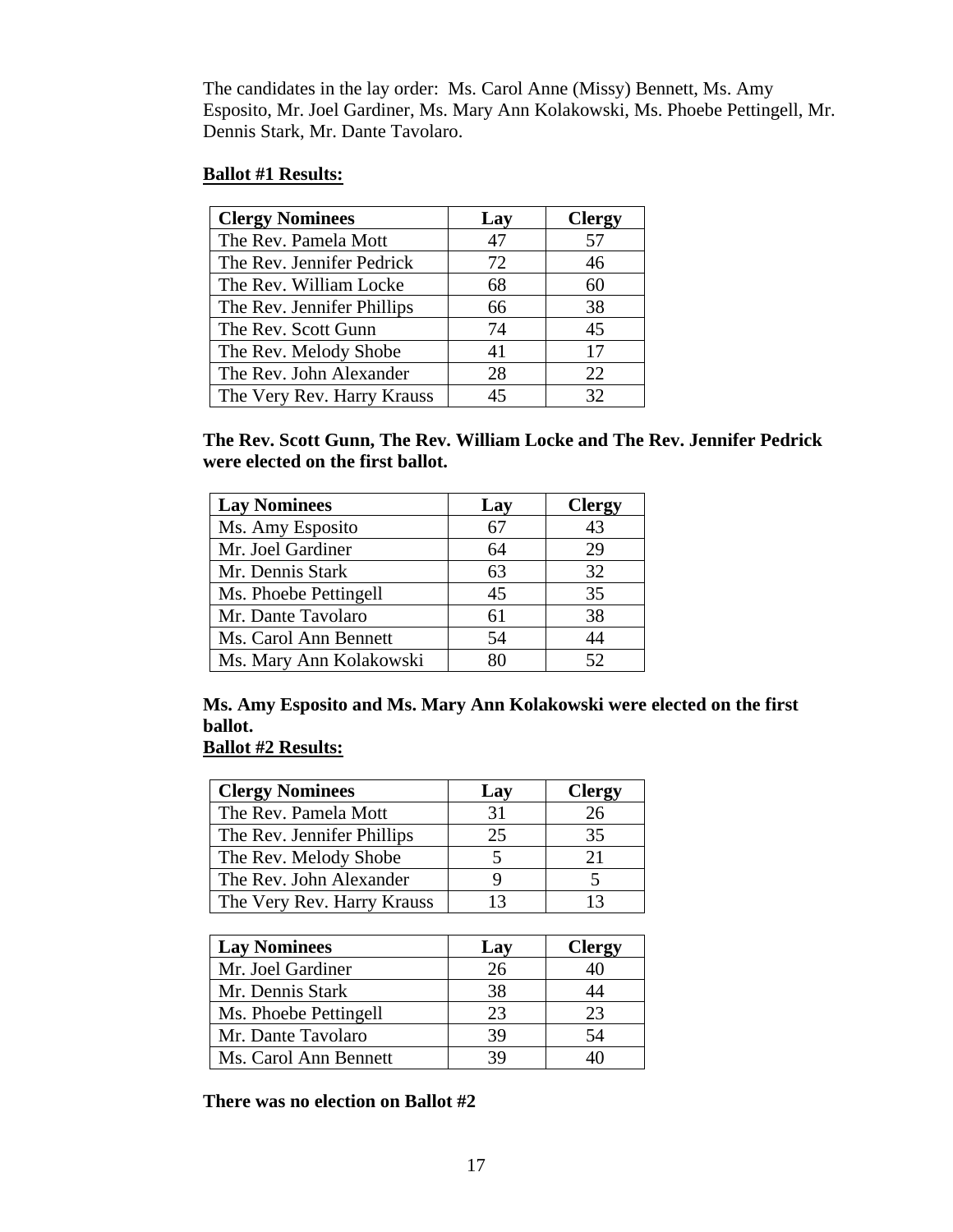#### **Ballot #3 Results:**

| <b>Clergy Nominees</b>     | Lay | <b>Clergy</b> |
|----------------------------|-----|---------------|
| The Rev. Pamela Mott       | 39  |               |
| The Rev. Jennifer Phillips | 51  | 26            |
| The Rev. Melody Shobe      |     |               |
| The Rev. John Alexander    |     |               |

| <b>Lay Nominees</b>   | Lay | <b>Clergy</b> |
|-----------------------|-----|---------------|
| Mr. Joel Gardiner     | 29  | 23            |
| Mr. Dennis Stark      | 50  | 39            |
| Ms. Phoebe Pettingell | 27  | 13            |
| Mr. Dante Tavolaro    | 59  | 39            |
| Ms. Carol Ann Bennett |     |               |

#### **There was no election on Ballot #3**

#### **Ballot #4 Results:**

| <b>Clergy Nominees</b>     | Lav | <b>Clergy</b> |
|----------------------------|-----|---------------|
| The Rev. Pamela Mott       | 61  |               |
| The Rev. Jennifer Phillips |     |               |
| The Very Rev. Harry Krauss |     |               |

#### **The Rev. Pamela Mott was elected on the fourth ballot.**

| <b>Lay Nominees</b>   | Lav | <b>Clergy</b> |
|-----------------------|-----|---------------|
| Mr. Joel Gardiner     |     |               |
| Mr. Dennis Stark      | 58  |               |
| Mr. Dante Tavolaro    |     |               |
| Ms. Carol Ann Bennett |     |               |

#### **Mr. Dennis Stark and Ms. Carol Ann Bennett were elected on the fourth ballot**

#### **Ballot #5 Results (Alternates):**

| <b>Clergy Nominees</b>        | <b>Total</b> |
|-------------------------------|--------------|
| The Rev. Jennifer Phillips    | 109          |
| The Rev. John Alexander       | 33           |
| The Very Rev. Harry E. Krauss | 31           |

**Rank of Alternates for the Clergy Order: The Rev. Jennifer Phillips, The Rev. John Alexander, and The Rev. Harry E. Krauss.** 

| <b>Lay Nominees</b>   | <b>Total</b> |
|-----------------------|--------------|
| Mr. Joel Gardiner     |              |
| Ms. Phoebe Pettingell |              |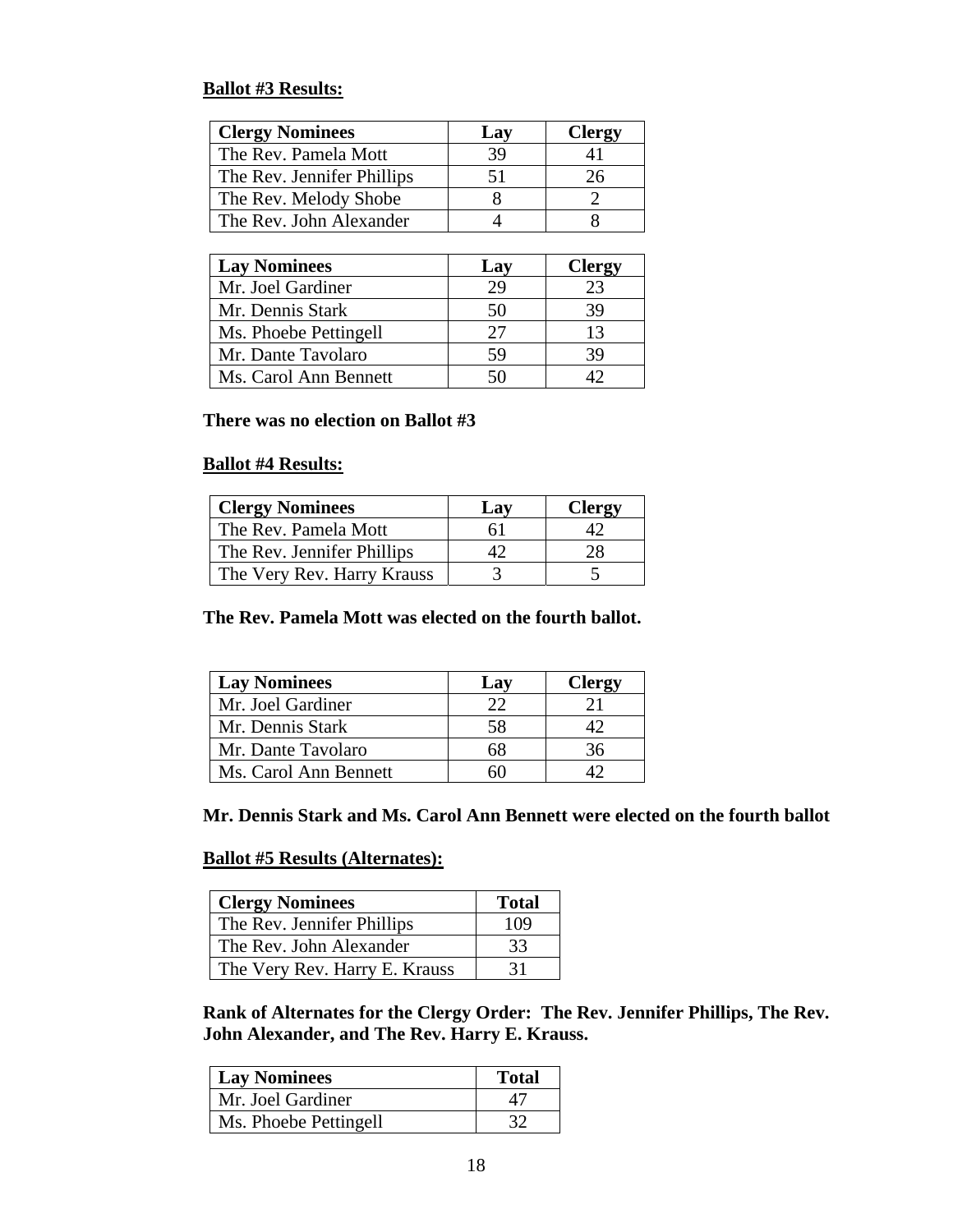| Mr. Dante Tavolaro |  |
|--------------------|--|
|--------------------|--|

#### **Rank of Alternates for the Lay Order: Mr. Dante Tavolaro, Mr. Joel Gardiner, Ms. Phoebe Pettingell.**

On behalf of the Bishop, Fr. Locke thanked all those who allowed their names to be put forward for nomination.

The Bishop then offered her **annual address to the diocese** (see attached copy).

Following the Bishop's address, members of Convention were invited to attend one of the breakout groups to discuss the various resolutions.

When Convention re-convened, Evelyn Brchan, Chair of the Committee on Elections, reported results of the elections (see above).

Fr. Locke then called on the The Rev. Jennifer Pedrick, Chair of the Mission Task Force, who then recognized Susan Wright, Secretary of the Mission Task Force, to introduce the **report of the Mission Task Force**. Ms. Wright explained that the Task Force set out to accomplish three goals: design and implement a listening process; link with other diocesan bodies and leaders; be ready to report to this convention. As a result of their work and with the input of people throughout the diocese, the Task Force is proposing three resolutions (see attached report). An audio-visual presentation followed.

Fr. Locke, wearing another hat, continued the Mission Task Force report. Fr. Locke invited a brief time of silence for reflection on what we each hunger for currently, followed by a time of conversation around each table. Then Fr. Locke, having been chaplain to the Mission Task Force, provided a brief summary of the listening process over the past year and how it led to the proposed mission focus of "Feeding the Hungry".

The Rev. Jennifer Pedrick, Chair of Mission Task Force, then spoke, addressing the proposals of the Mission Task Force (see attached report).

Scott Nicholson, member of MTF, spoke regarding the "2015 Task Force", stressing the need for the "2015 Task Force" to be established and begin work as soon as possible.

The Rev. Jennifer Pedrick moved the following three resolutions, as proposed by the Mission Task Force:

#### **Resolution to Propose a New Diocesan Mission Focus & Strategy**

**Resolved**, That the 220<sup>th</sup> Convention of the Diocese of Rhode Island adopts the Mission Focus, "Feeding the Hungry" to be developed and implemented over the next five years, at a minimum.

#### **Resolution to Reconstitute a Mission Task Force**

**Resolved**, That this 220<sup>th</sup> Convention of the Diocese of Rhode Island, having adopted a new Mission Focus, reconstitutes a Mission Task Force (MTF) to lead, with the Bishop,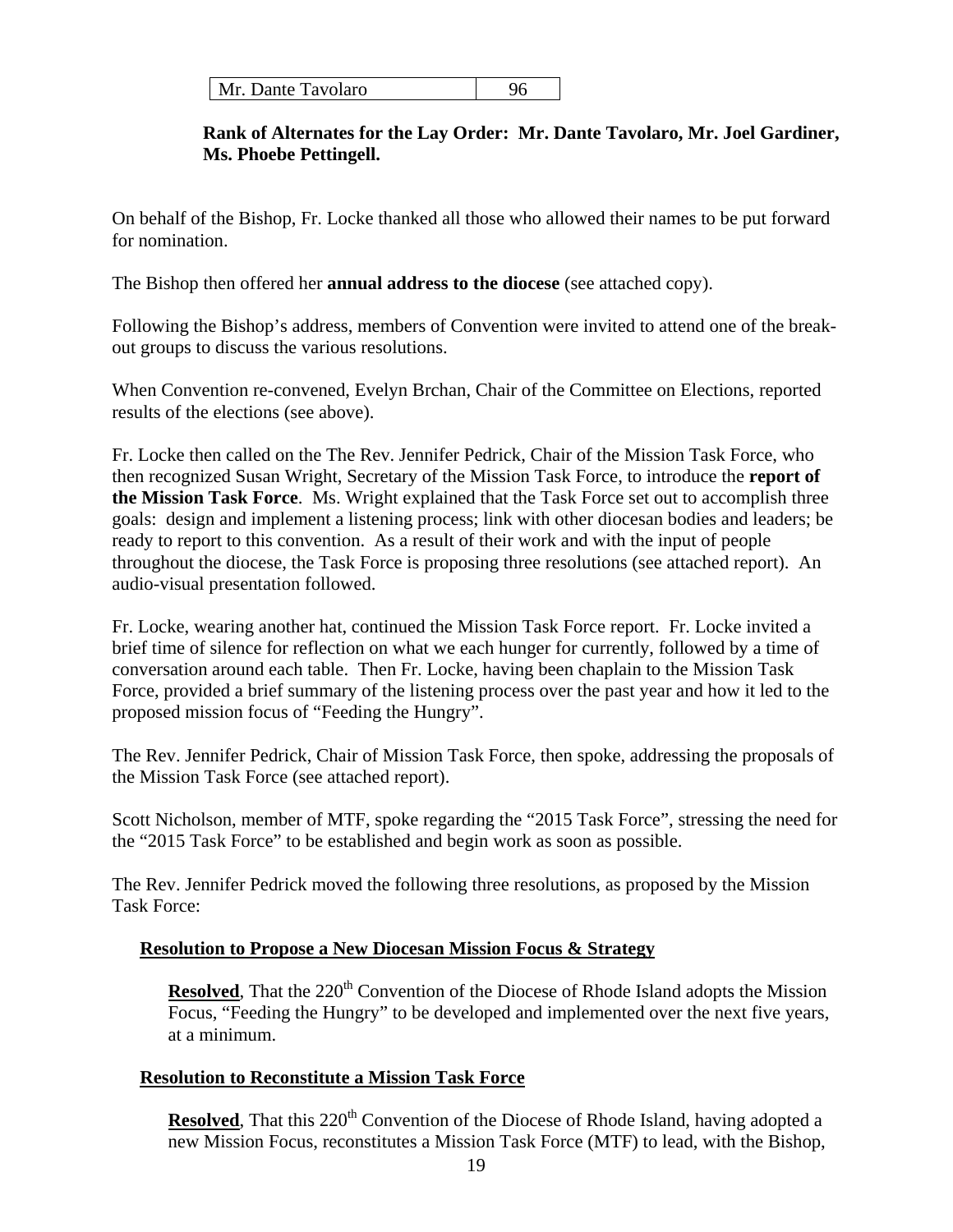the implementation of the Mission focus over the next five years. This MTF shall be composed of one priest or one lay person elected by the Standing Committee from its membership; one cleric or one lay person elected by Diocesan Council from its membership, and two people appointed by the Bishop. The MTF shall be constituted by November 30, 2010, and be it further

**Resolved**, That the President of the Standing Committee shall set the time and place of the first meeting of the MTF to be held before December 31, 2010. At this first meeting, the MTF shall elect a chairperson from its membership and will recruit additional members, so that its membership represents a balance of clergy and laity and at least one member from each Deanery of the Diocese, and be it further

**Resolved**, That the MTF shall engage and coordinate with diocesan staff and request reasonable staff support, and be it further

**Resolved**, That the MTF shall report to the 221<sup>st</sup> Convention of the Diocese of Rhode Island its progress in the first year and its goals for the next year. The MTF is encouraged to be in regular communication with the appropriate people and groups for the budgeting process.

#### **Resolution to Create the 2015 Task Force for Strategic Needs & Planning**

**Resolved**, That the 220<sup>th</sup> Convention of the Diocese of Rhode Island invites a five-year process of strategic planning, including an initial review of our existing resources and structures and a recommendation to address the needs for future mission and ministry of the Diocese to be implemented by the 2015 Convention; and be it further

**Resolved**, That a 2015 Task Force by created to facilitate this process. The 2015 Task Force shall be composed of one member from Diocesan Council, one member from the Standing Committee, one member from the Congregational Development Commission, one member from the Finance Commission, and one Bishop's appointee. The 2015 Task Force shall be constituted by November 30, 2010; and be it further

**Resolved**, That the 2015 Task Force be convened by the Vice-President of Diocesan Council and schedule its first meeting to occur no later than December 31, 2010. At this first meeting, the 2015 Task Force shall elect a chairperson and may recruit additional members, so that its membership represents a balance of clergy and laity and at least one member from each Deanery of the Diocese. The members of the 2015 Task Force may not be diocesan staff members; and be it further

**Resolved**, That the 2015 Task Force may elect replacements for any members who resign or who become ineligible when their terms on qualifying bodies end, provided that the named qualifying bodies in the second Resolved continue to be represented on the 2015 Task Force; and be it further

**Resolved**, That the work of the 2015 Task Force will include, but not be limited to, a review and revision of budgeting process, evaluation of the viability and vitality of the missions and parishes of the Diocese, and the strategic planning noted in the first Resolved; and be it further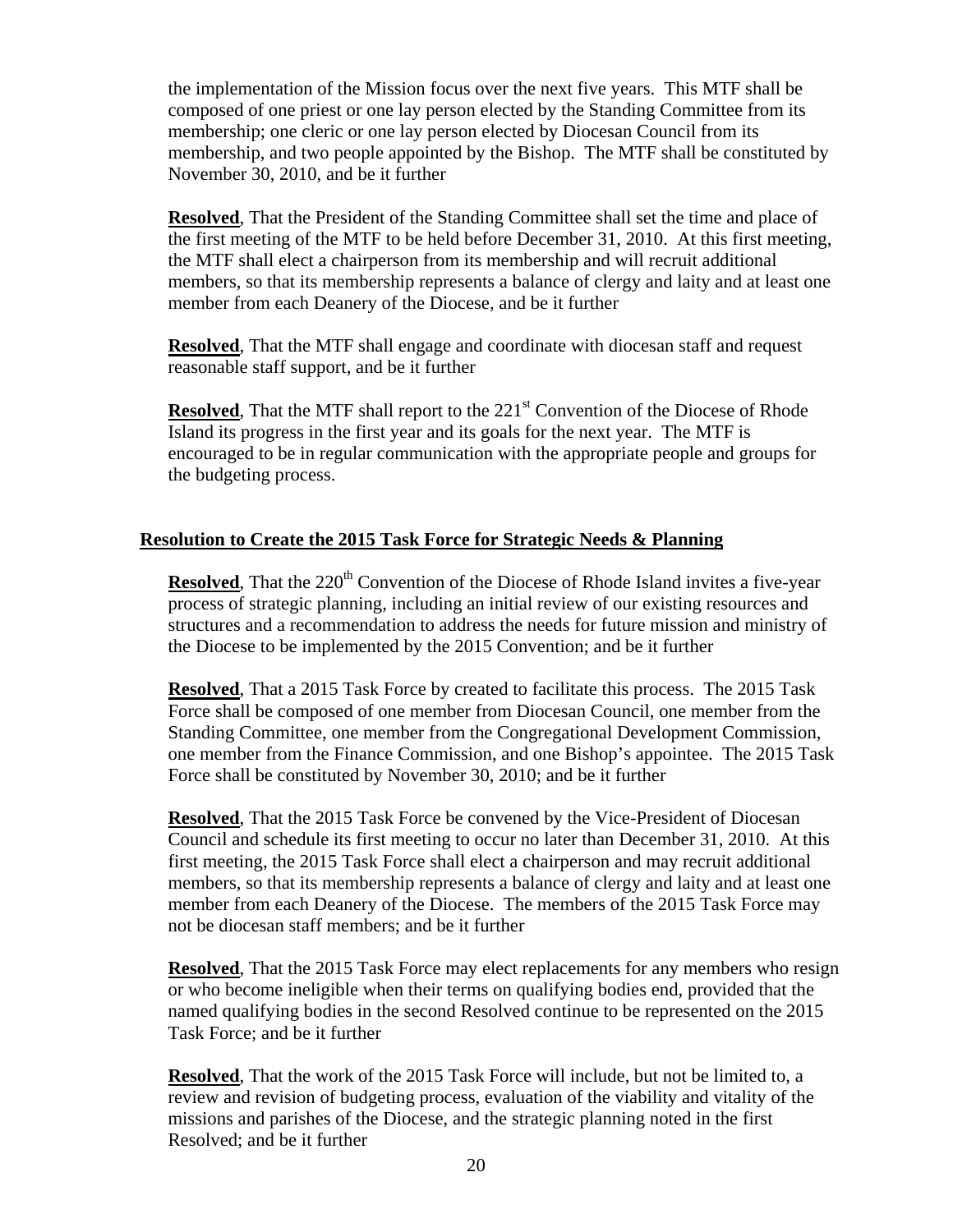**Resolved**, That the 2015 Task Force make an interim report of its work to Diocesan Council at least twice each year and annually to Diocesan Convention in each year of its existence.

The resolutions were seconded.

The Rev. Robert Marshall asked for clarification on the difference between the two task forces. The Rev. Pedrick indicated that while the MTF will be working on implementing the new mission focus, the 2015 Task Force will be analyzing the existing resources and structures of the diocese for strategic planning purposes.

The Rev. Jim Bochino asked a point of order about considering the resolutions as three or each individually. Fr. Locke indicated that it's the pleasure of the body, which decided to consider all three together. The question was called.

#### **All three resolutions approved unanimously by voice vote.**

Fr. Locke recognized The Rt. Rev. Bishop Joslin, who offered a **report from the Committee on Canons**, including resolutions to amend Diocesan Canons (see Report of Committee on Canons):

**These resolutions were moved, seconded and approved with one amendment to the resolution to amend Canon 10 on Parishes: paragraph C, add the word "formal" before "exploration".** 

Evelyn Brchan reported election results (see above).

Fr. Locke recognized The Rev. Casey Shobe, who offered the **report of the Congregational Development Commission** (see attached report).

Fr. Locke then led Convention in Noonday Prayers.

Lunch

Following lunch, Evelyn Brchan reported elections results (see above).

Fr. Locke then called on Robert Batchelor, Diocesan Treasurer, to offer the Treasurer's Report (see attached report). In the course of his report Mr. Batchelor moved the following resolution:

**Resolved**, the 2009 Audited Financial Statements of the Diocese of Rhode Island be accepted as presented.

#### **The resolution passed unanimously by voice vote**.

Fr. Locke called on The Rev. David Lucey, who offered the report of the Committee on Program and Budget.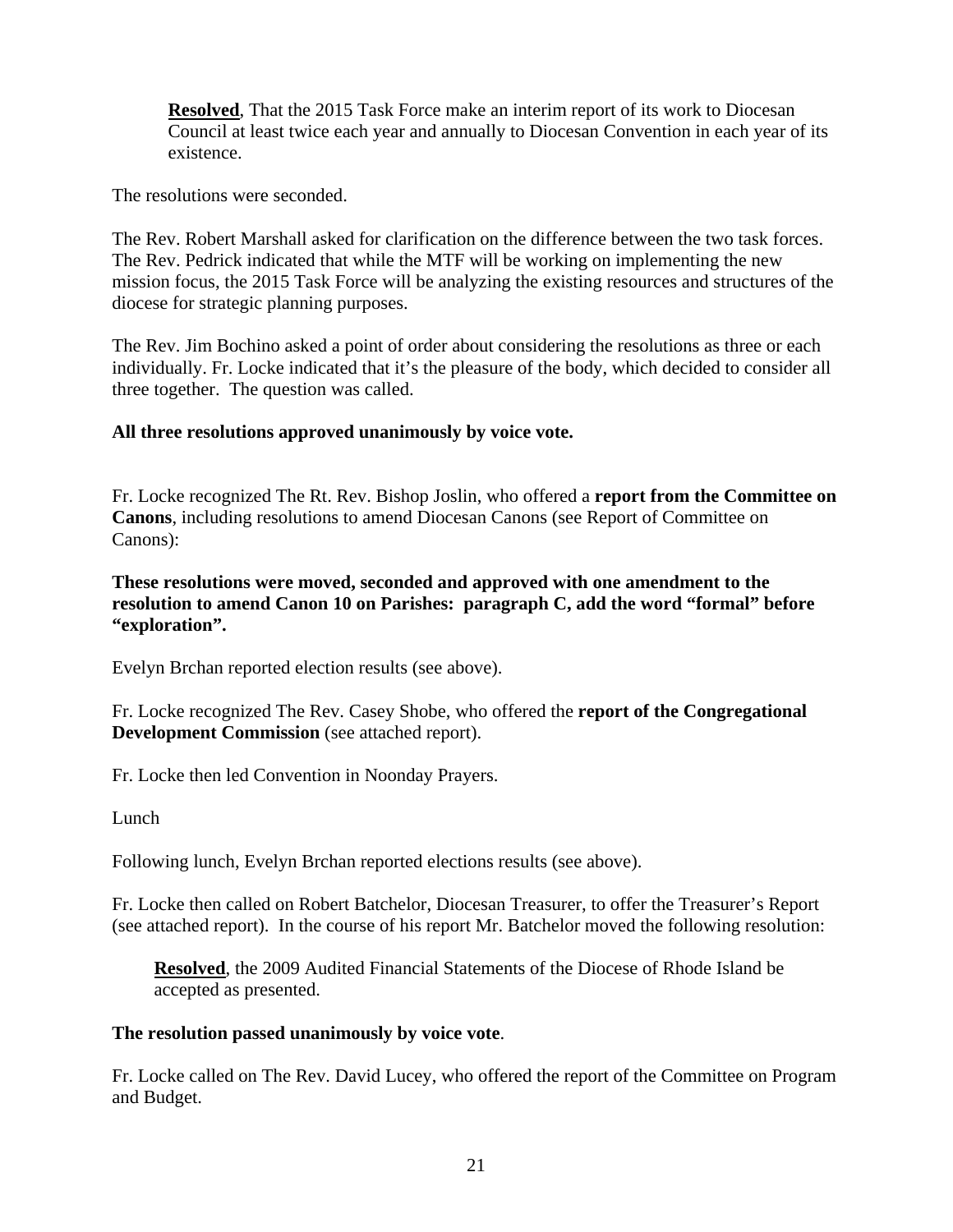Committee made up of clergy and lay people: Ted Hallebeck, Susan Wrathall, Scott Nicholson, Scott Avedesian, Shirley Sebilski

Ex-Officio members: Bishop Wolf, Ty Creason, Bob Batchelor, Ron Turnbull

Economic Conditions: Are having a negative impact on our parishes, numerically, psychologically, and spiritually. Annual stewardship remains stagnant on the whole. Stock Market has had negative impact on parish endowments. Health Care increases and energy cost increases have influenced all of this as well.

Goals of the Committee: close the projected deficit (deficit of \$84,000); reduce the apportionment burden on parishes; prepare for ongoing reassessment of Diocesan programs

Committee decided to use current stated Mission Priorities of the Diocese: Hispanic Ministry, Congregational Development, Christian Formation, Episcopal Conference Center.

The Rev. Lucey then presented a budget summary. Proposed budget is effectively a balanced budget (\$6000 surplus).

This proposed budget is a decrease from last year's budget of \$42,000, which largely reflects the decrease in apportionment revenue.

Elimination & decrease of funding: elimination of funding for ACI Chaplaincy, with provision for transition expenses; elimination of salary adjustment pool of \$34,000; 50% reduction of grant to RISCC.

Reassessment of Diocesan structures and programs will continue for the 2012 budget cycle to better support parish vitality, economic efficiency, and mission priorities.

The Rev. Lucey invited us to continue to do the ministry that we are called to do.

**Resolved**, that the Budget of the Diocese of Rhode Island with an apportionment percentage of 17% for calendar year 2011 is herby approved and adopted as presented; and that for purposes of Apportionment for fiscal year 2011, income of each parish, organized mission and congregation of the Cathedral Corporation shall be an amount equal to "Total Normal Operating Income", as set forth in the report known as the Parochial Report of the The Episcopal Church, less deductions approved by Diocesan Council of the Diocese of Rhode Island ("Income") for the second fiscal year immediately preceding the applicable budget year.

Scott Nicholson proposed amendment: "**Resolved** that the diocese shall adopt, prior to each fiscal year, a budget of revenues and expenses for such fiscal year in which total expenses are no greater than total revenues." It was seconded and approved by voice vote.

Delegate Melody Ennis, Grace Church, Providence spoke in support of the ACI chaplaincy. We have mandate from Jesus to love our neighbors as ourselves.

Lawrence Bradner spoke in support of ACI chaplaincy.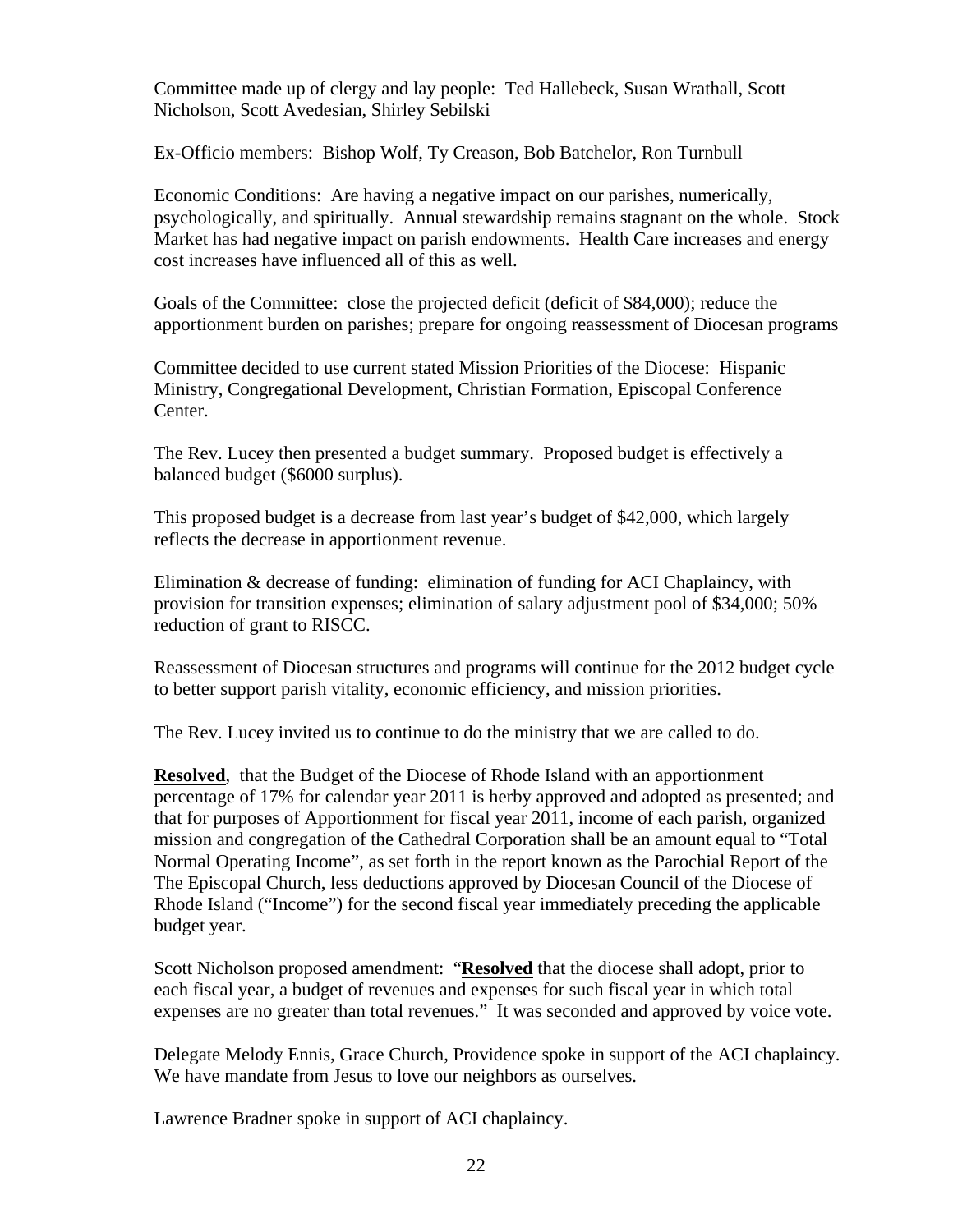The Rev. Mike Coburn, in support of ACI chaplaincy, proposed the following amendment:

**Resolved**, that a fund be set up apart from the operational budget, to fund the ACI ministry. That all clergy be invited to prayerfully consider contributing 2% of their salaries to this fund and that all parishes be asked to prayerfully consider contributing .5% of their operating budget to this fund.

The amendment was seconded.

The Rev. Joyce Penfield, ACI chaplain spoke: thanked Committee on Program & Budget and Fr. Coburn for his creative suggestion. Christ worked with the people on the margins. The prison ministry is one of the few ways where we work with the people on the margins. She then spoke in support of restoring ACI Chaplaincy to budget. She spoke in favor of Fr. Coburn's amendment.

The Rev. Jim Bochino, speaking to the amendment, asked where the figures came from in the proposed amendment. Will this sufficiently fund the program? Are they realistic numbers? Fr. Coburn responded, but could not be heard.

The Rev. David Lucey said it would take .75% increase to pay for ACI.

Bob Batchelor: in order to raise shortfall of ACI chaplaincy, we would need \$58,000.

The Rev. Richard Morgan, St. Elizabeth's Hope Valley: if amendment passed would this \$18,000 become part of the \$58,000. The Rev. David Lucey responded that it could be available to that, but would have to be approved.

Visitor Jerry Silvia asked permission to speak and was given permission to speak: decisions driven by money lead to conflict and misunderstanding; seem to be focused reducing churches and ministry based on money; referenced Matthew 25; we have been incompetent together as a diocese; we need more people and to get younger, which means changing everything in what we do.

The Rev. David Lucey addressed the amendment "as rector of Saint Michael's Church": appreciate sentiment, but not feasible at the parish level.

Roger McAvoy, Holy Trinity, Tiverton: in opposition to the amendment; increase apportionment instead.

Sal Lombardi, Trinity, North Scituate: back in 1970 his brother served 8 years in prison and found God there; suggested that we amend the amendment to something more manageable.

The Rev. Bob Brooks: the budget is a bridge; amendment should be only for 2011; amendment offers an invitation (not a tax); if the amendment passes, we should make decision no later than Dec.  $31<sup>st</sup>$  based on commitments in hand, and that funding be limited to those commitments.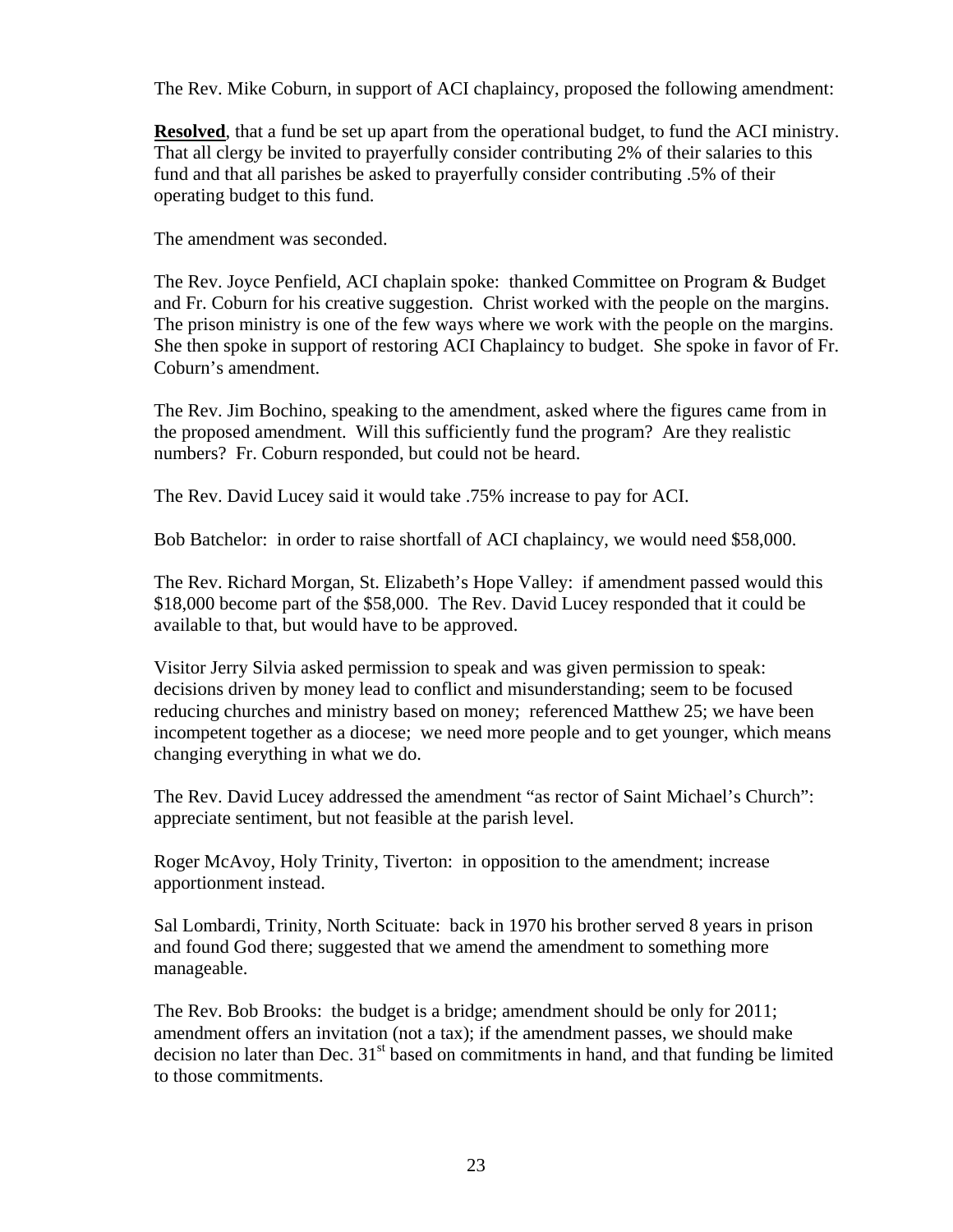The Rev. Dn. Jan Grinnell, Saint Paul's, Wickford: spoke in opposition to amendment; we need to take full responsibility for this; use \$18,000 for transition costs towards training for prison ministry.

Bishop Wolf: I strongly believe that anyone can do prison ministry and be trained for it; eliminating ACI ministry from diocesan budget doesn't mean ministry is going to end.

The Rev. John Alexander: proposed friendly amendment to the amendment "all clergy and lay leaders"; it was accepted by Fr. Coburn.

The Rev. Susan Wrathall: I already tithe and I don't think I can commit to this; nor do we have another 5% in parish budget (only place is Christian Formation). I understand the need for prison ministry, but I think it's time to get brave and think about other ways to do it.

Question called for amendment: **amendment defeated by voice vote and hand vote**.

Stan Schofield, St. Barnabas, Warwick: how were cuts arrived at by the Committee?

The Rev. David Lucey: mission priorities were basis for decision; there has been no willingness to raise apportionment to cover it; we have affection for ACI ministry, but not a mission priority; health care cost increased for everyone (6.5% - 7%); no room in parish budgets for increase in apportionment; looking to 2012, we don't foresee a significant improvement in economic conditions.

The Rev. Scott Gunn moved the previous question.

#### **The budget was approved by voice vote and then requested hand vote.**

Evelyn Brchan reported back to Convention on the election of General Convention delegates (see above).

The Bishop then recognized The Rev. Scott A. Gunn who offered the **Report of the Committee on Resolutions**, who presented the following resolutions for consideration:

#### **I. INCLUSIVE CHURCH PAPERWORK**

**RESOLVED**, That this 220th Annual Convention of the Diocese of Rhode Island recommend and encourage all bodies of the diocese to utilize all available resources to revise and adapt forms to be fully inclusive of all people: by including lines not only for one's legal name, but also for one's preferred name as well as one's gender identity and pronoun preference.

#### *Explanation*

The 76th General Convention – held in 2009 – adopted several resolutions supporting and affirming the transgender members of The Episcopal Church. Resolutions included supporting transgender civil rights and supporting a fully inclusive ENDA (Employment Non-discrimination Act). This resolution extends into the life of the Church the respect and recognition of transgender people conveyed by these other resolutions, by calling for a small but significant change in forms. This resolution would add four lines to Church forms: legal name, preferred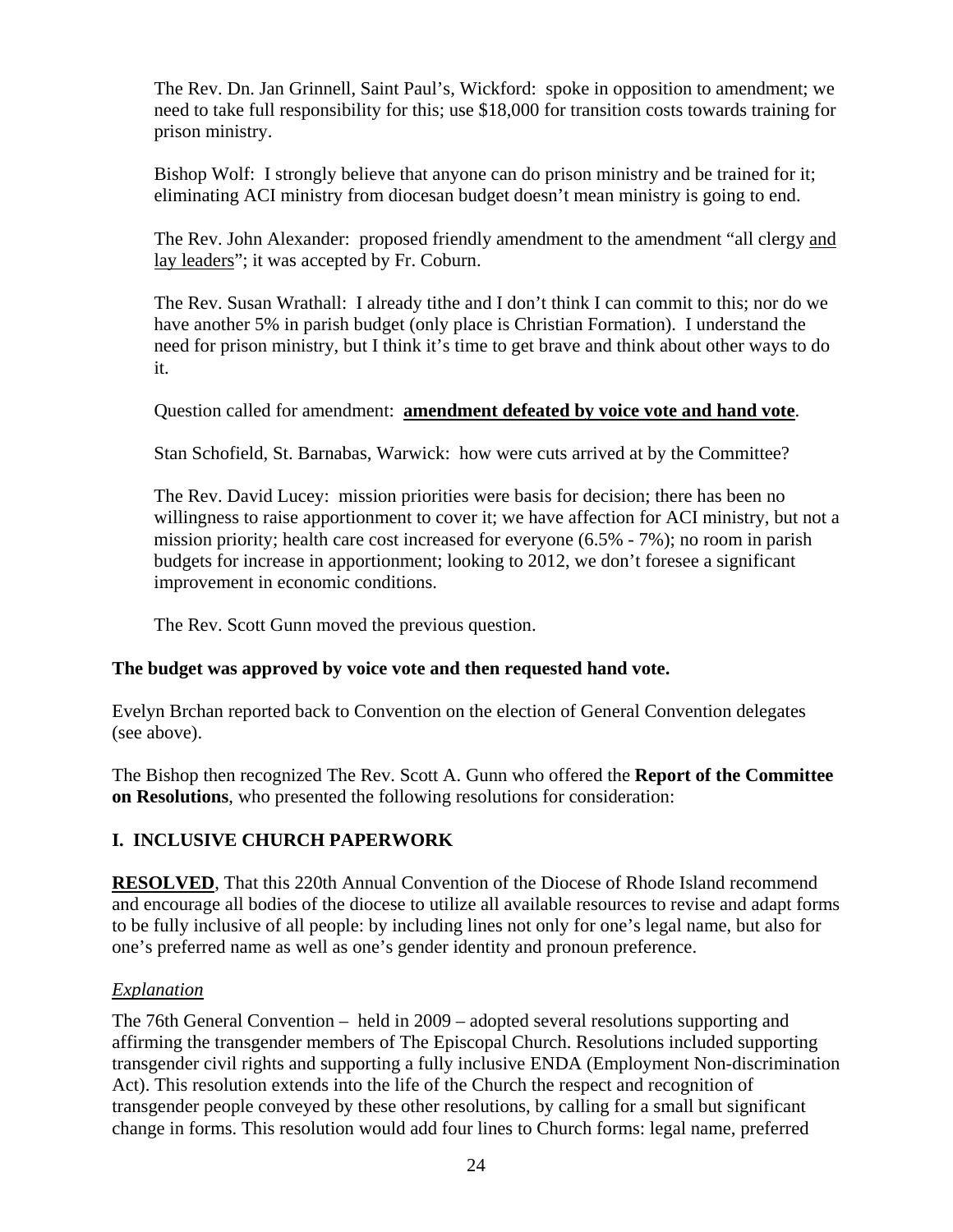name, gender identity, and pronoun preference. The addition of preferred name would benefit many people. A person's legal name could be William, but he might go by his middle name. For transgender persons, the "preferred name" line can facilitate respectful treatment even if they do not have the financial means to legally change a birth name to one that reflects their gender identity. The choice to write out one's gender identity (one's inner sense of oneself as a man, a woman, or another gender category), rather than the restriction of the categories "male" or "female" from a multiple choice dropdown menu, would significantly facilitate the ability of transgender people to access and take their place within the life of the Church. Similarly, the ability to choose the pronouns by which one is referenced deeply impacts transgender people's experience on a very concrete level, moment by moment. The imposition of pronouns with which one does not identify can be experienced as profoundly dehumanizing. Adding these four lines to church forms would represent a small but significant step forward as transgender people increasingly take their place in the life of the Church. In a highly concrete way, these changes would reflect our conviction, as stated in our Baptismal Covenant, that we respect the dignity of every human being. Forms are, in a real sense, doorways that can significantly frame our experience of the Church. For transgender people – and indeed, for all – they should stand open, inviting and valuing full participation.

*Submitted by*

Ms. Caryl Frink, Good Shepherd, Pawtucket The Rev'd Jennifer Pedrick, Epiphany, Rumford The Rev'd Jennifer Phillips, St. Augustine's, Kingston Mr. Dante Tavolaro, St. Paul's, Pawtucket

The Resolutions Committee recommended adoption of this resolution.

The Rev. Scott Gunn moved the adoption of this resolution and it was seconded.

Dante Tavolaro, St. Paul's, Pawtucket spoke in support of the resolution.

Tyler (last name?) spoke towards the resolution. He asked that we exercise care and restraint in passing this resolution.

#### **Resolution passed with one "no" vote**.

#### **II. HANDICAP ACCESIBILITY AT DIOCESAN EVENTS**

**RESOLVED**, That in order to ensure that all people can be welcomed at diocesan liturgies and events, the Diocese of Rhode Island shall commit to holding diocesan events only in those spaces which are substantially compliant with the standards of the "Accessibility Mini-Audit for Churches", especially those items concerning wheel chair access, and be it further

**RESOLVED**, that this shall apply to Diocesan Convention, the Convention Eucharist, Convocation, and Confirmations.

#### *Explanation*

The holy obligation of extending hospitality requires that we make our diocesan events open, welcoming and accessible to people with physical disabilities. While churches may not reach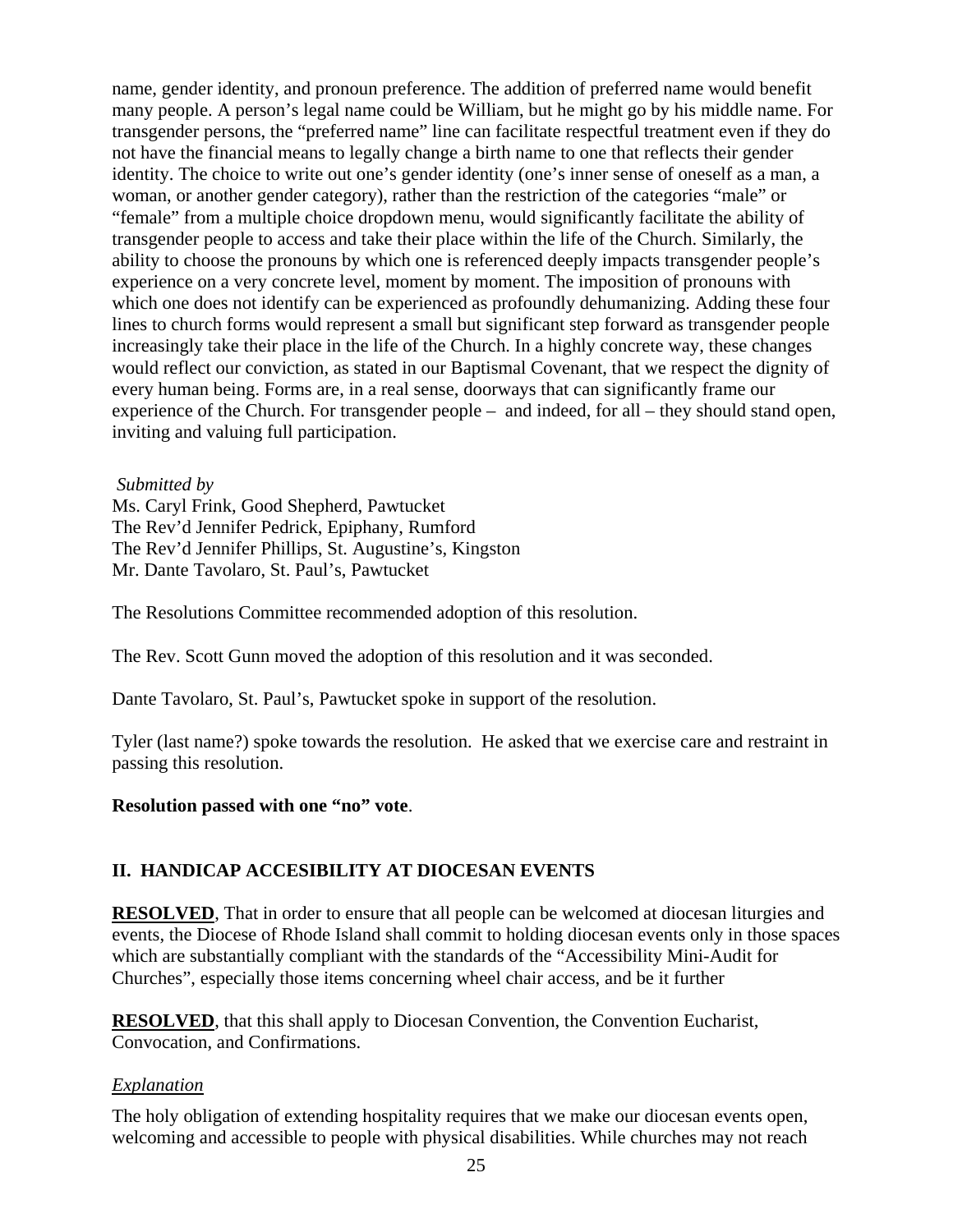every standard of the Accessibility Mini-Audit, it seems good to set a standard toward which to strive. Meanwhile, we hope to ensure that people in wheel chairs are able to access diocesan liturgies. The Episcopal Church does not seem to have created a compact checklist such as the one to which this resolution refers, so this resolution relies on good work by the United Methodist Church.

#### *Submitted by*

The Rev'd R. Casey Shobe, St. Peter's by-the-Sea, Narragansett

The Resolutions Committee recommended adoption of this resolution. This resolution was presented in a form slightly different from the way in which it was submitted. The Resolutions Committee suggested changes to the submitter, who was supportive of the proposed changes.

The Rev. Scott Gunn moved adoption of this resolution and it was seconded.

Bill Plumb, Trinity, Cranston: spoke in opposition, saying that it would exclude the use of cathedral for diocesan events.

Phylis Spaziano, St. Thomas, Greenville: Grandmother couldn't get into cathedral for her grandson's confirmation.

The Rev. Dn. Susan North: spoke in support of resolution.

The Rev. Jennifer Pedrick: spoke in support of resolution; she also had a parishioner experience the difficulty of not being able to get into the cathedral for a confirmation service.

Chancellor Ed Bennett spoke to the authority of convention to take certain actions; convention does not have authority to impinge on BCP and Bishop's right to schedule certain events at cathedral. Resolutions like this are not necessarily binding.

#### **Resolution passed unanimously by voice vote**.

#### **III. TRANSPARENCY IN FINANCES AND LEADERSHIP**

**RESOLVED**, That in order to encourage open access to information, the Diocese of Rhode Island shall make financial and other leadership information available on its website, and be it further

**RESOLVED**, That an accurate list of Diocesan leaders, including the members of all elected bodies and all appointed Commissions and Committees of the Diocese, shall be kept on the website and that these lists shall be updated within 30 days of any changes of leadership position whether through election, resignation, appointment, or replacement, and be it further

**RESOLVED**, That monthly treasurer's reports shall be posted within 30 days of the end of each month, and be it further

**RESOLVED**, That the full report of the audit of the Diocese and a summary of all significant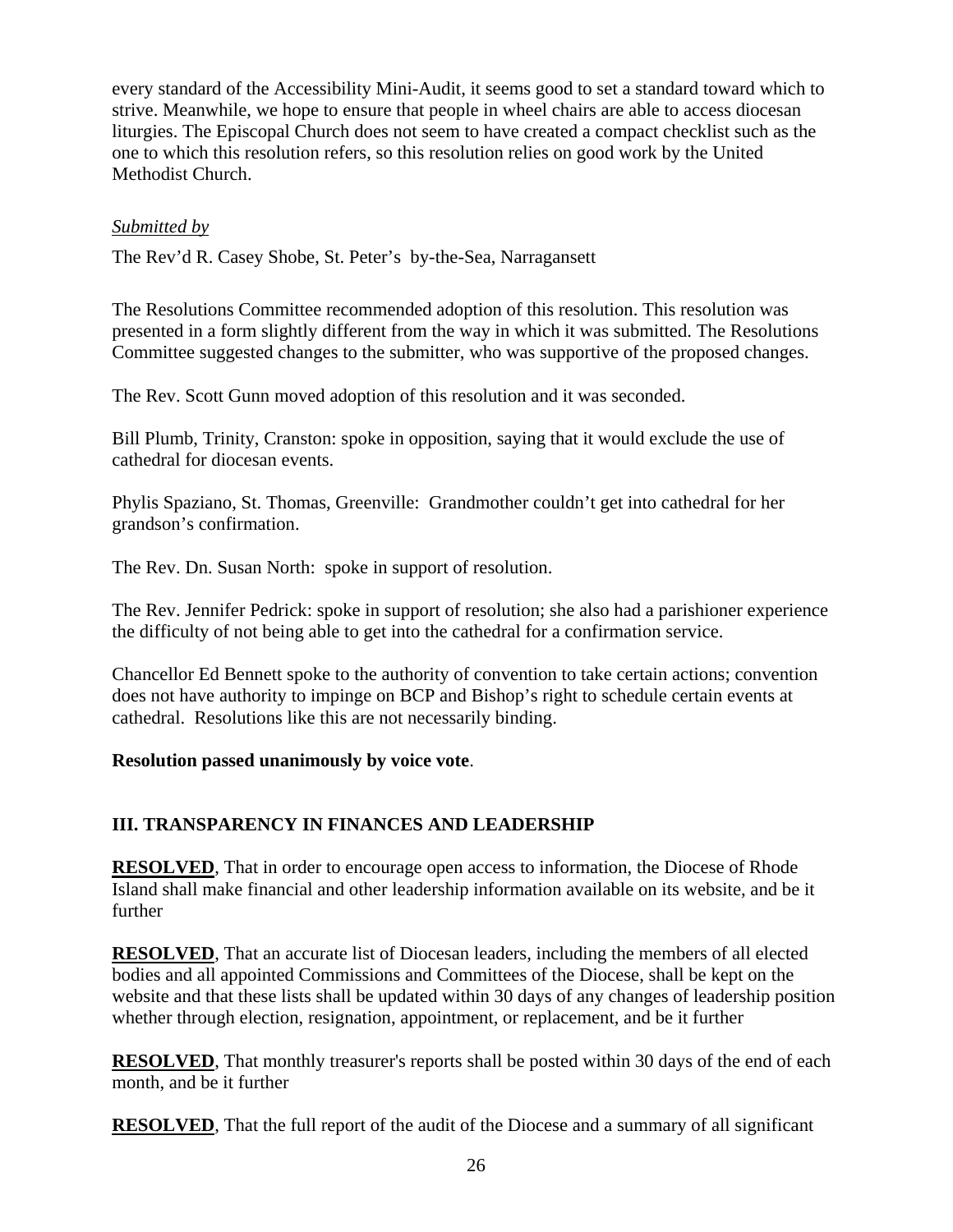assets of the Diocese shall be posted annually, including current balance and a brief description of each restricted fund and of any real estate holdings, and be if further

**RESOLVED**, That summaries of meetings from Diocesan bodies, including Standing Committee, Diocesan Council, and all Commissions, recognizing that some confidential information may be redacted, shall be posted regularly on the diocesan website or shall be linked from the diocesan website if posted elsewhere, and be it further

**RESOLVED**, That complete annual reports, including financial reports and audits, of all diocesan institutions, shall either be posted on the diocesan website or shall be linked from the diocesan website if posted elsewhere, and be it further

**RESOLVED**, That Diocesan Council shall monitor compliance with this resolution.

#### *Explanation*

Open access to information is essential in healthy governance. This resolution ensures that members of the Diocese of Rhode Island will have ready access to financial information. Moreover, this resolution ensures that interested Episcopalians and others will know who the leaders of the Dioceses are, should they have questions or suggestions.

#### *Submitted by*

The Rev'd R. Casey Shobe, St. Peter's by-the-Sea, Narragansett

The Resolutions Committee recommended adoption of this resolution. This resolution was presented in a form slightly different from the way in which it was submitted. The Resolutions Committee suggested changes to the submitter, who was supportive of the proposed changes.

The Rev. Scott Gunn moved the resolution.

The Rev. Alan K. Gates, Holy Trinity, Tiverton: request for of point of information; what has already been passed?

The Rev. Scott Gunn: can only speak to last couple of years; no resolutions of this nature.

The Rev. Richard Morgan: will it call for increased staffing for diocesan staff?

The Rev. Scott Gunn: Resolutions Committee decided it would not create an onerous burden on the staff. Various diocesan bodies will need to take responsibility for these items.

#### **The resolution passed unanimously by voice vote.**

#### **IV. MUTUAL MINISTRY REVIEW**

**RESOLVED**, That the Bishop and Standing Committee engage in an annual Mutual Ministry Review (MMR) each year and publish the results of each MMR in RISEN and on the diocesan web site.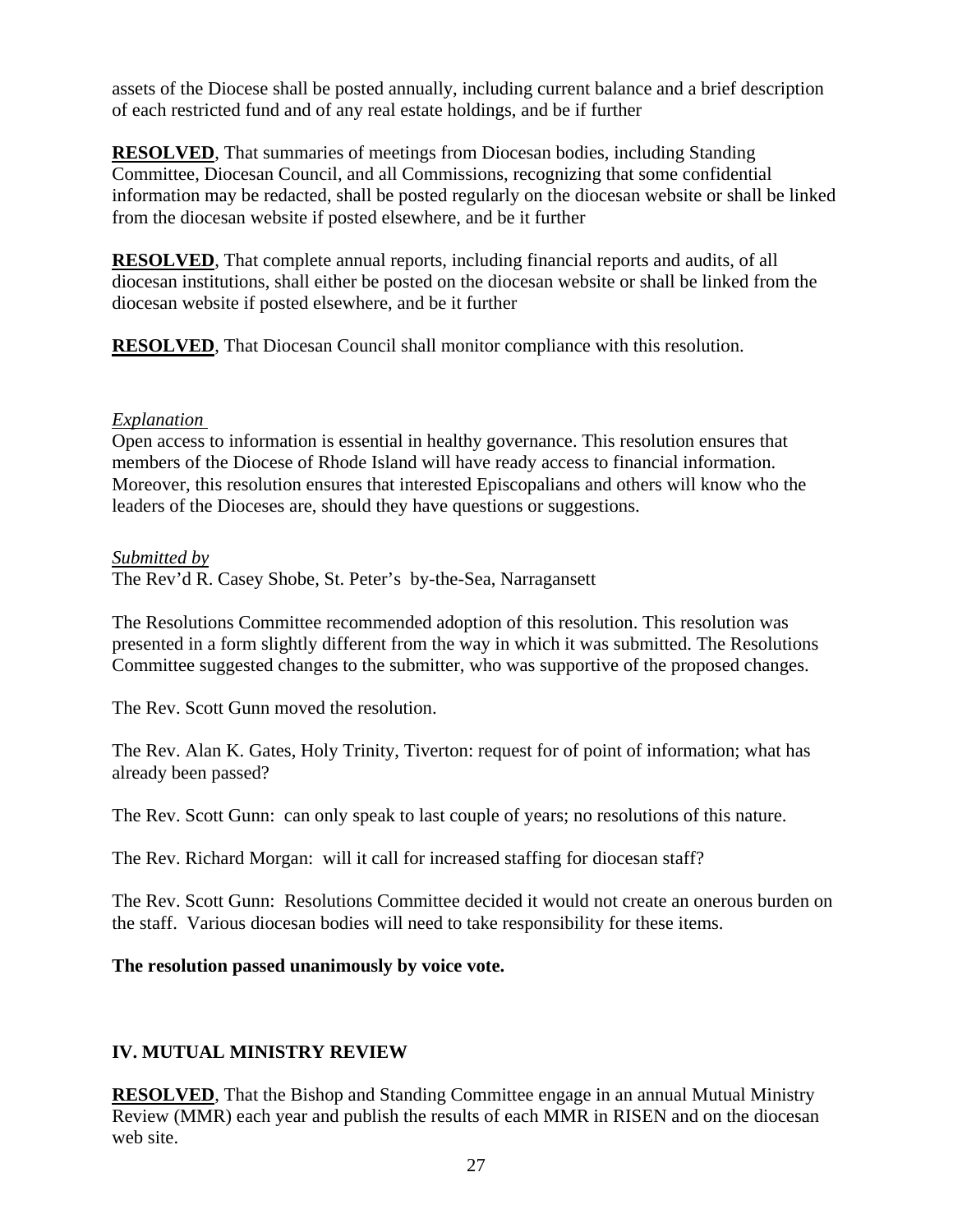#### *Explanation*

Mutual Ministry Reviews are considered "best practice" throughout the Church. The Diocese requires MMR's to be done in the first year of any Rector's tenure and encourages their use throughout a Rector's tenure. The ongoing use of MMR's by the Bishop and Standing Committee would both add to the effectiveness of their work together and set a good example for the entire Diocese. An increasing number of Bishops and Standing Committees are already practicing annual MMRs.

#### *Submitted by*

The Rev'd Robert T. Brooks, retired

The Resolutions Committee recommended that this resolution be referred to the Standing Committee. The Resolutions Committee believes that the intent of this resolution can be achieved by encouraging the Standing Committee to address this topic with the Bishop.

The Rev. Scott Gunn moved adoption of this resolution.

The Rev. Bob Brooks proposed following amendment: "That the  $220<sup>th</sup>$  Convention encourages the Bishop and Standing Committee…"

#### **The amendment was seconded and approved unanimously by voice vote**.

The Rev. Jim Bochino: Questioned the need to publish results in Risen and on website?

The Rev. Bob Brooks: These should be published for transparency's sake. They would not need to be published verbatim.

Chancellor Ed Bennett: relationship between Bishop and Standing Committee is different from that between Rector and Vestry. In the Episcopal Church, there is not a mutuality in the same way between Bishop and Standing Committee. Some Bishops have voluntarily entered into such conversations.

The Rev. Bob Brooks: Intention of resolution is not to be punative, but meant to encourage appreciative inquiry conversation.

#### **Resolution passed by voice vote and requested hand vote.**

#### **V. MERGER OF DIOCESE**

**RESOLVED**, That the Bishop and Sanding Committee or their designees enter into discussions with the Dioceses of Connecticut, Massachusetts, and Western Massachusetts regarding the possibility of merging the Diocese of Rhode Island with one of those dioceses, and report the results of those conversations to the Diocesan Convention in 2011.

*Explanation*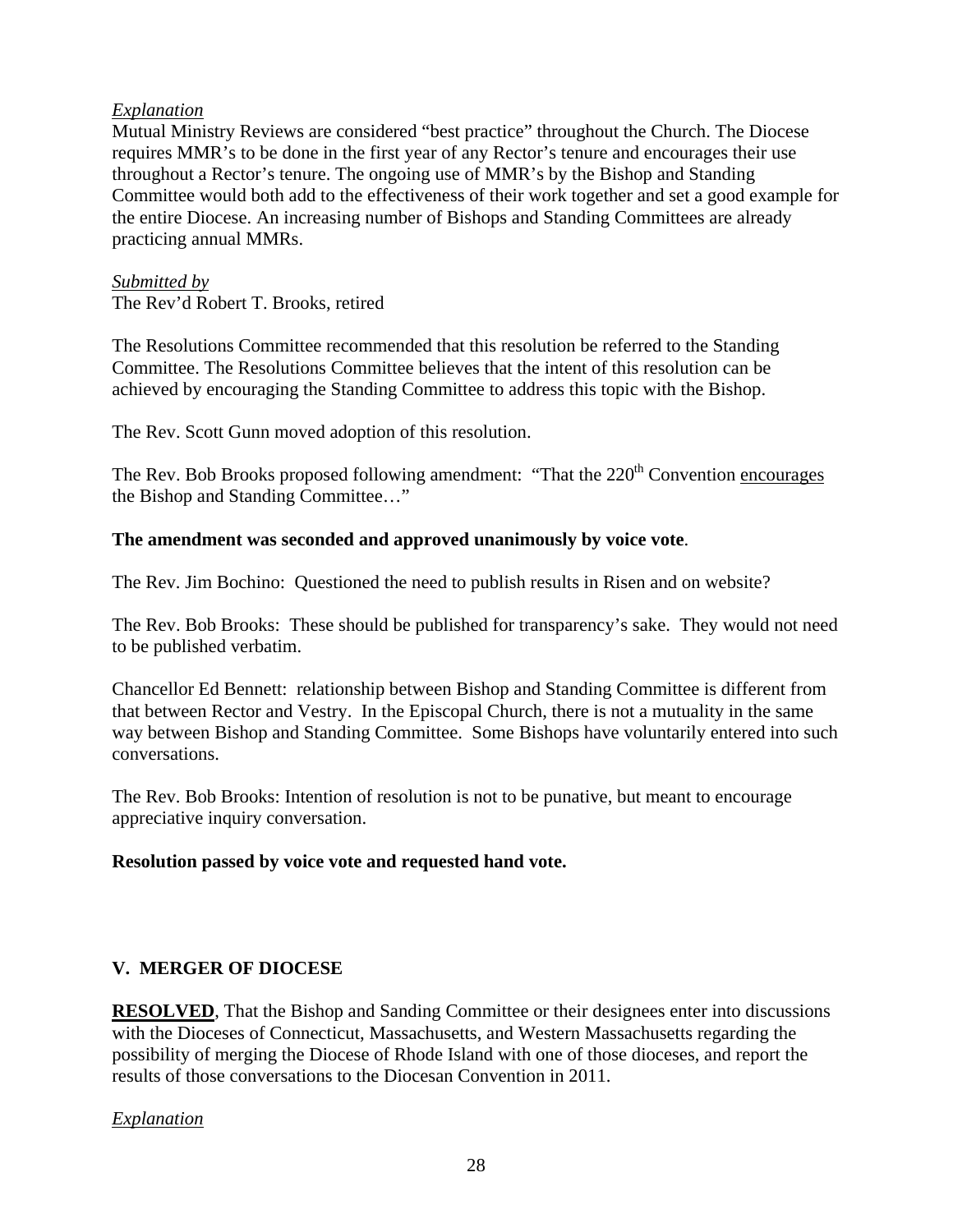In times of continued economic uncertainty and the ongoing mergers of parishes in the Diocese of Rhode Island, our diocese should explore the possible benefits of partnering with a neighboring diocese. Provisions for what the Constitution of the Episcopal Church refers to as "the junction of two or more dioceses" can be found in Article V of the Constitution.

#### *Submitted by* The Rev'd Robert T. Brooks, retired

The Resolutions Committee recommendED that this resolution be referred to the Standing Committee. The Resolutions Committee believes that the intent of this resolution can be achieved by encouraging the Standing Committee to address this topic with the Bishop. The Resolutions Committee notes that there is another resolution covering substantially the same topic as this one. The Convention may address only one resolution on the same topic, so if the other resolution has been acted on, then this one will not be acted on.

The Rev. Bob Brooks was recognized for an amendment: "That the  $220<sup>th</sup>$  Convention encourages the Bishop and Standing Committee…"

#### **Amendment was approved by voice vote and hand vote.**

#### **Resolution passed by voice and hand vote.**

#### **VI. BEGIN STUDY OF POSSIBLE MERGER BETWEEN THE DIOCESE OF RHODE ISLAND AND A NEIGHBORING DIOCESE.**

**RESOLVED**, That the Standing Committee appoint a study committee to investigate diocesan mergers already effected and those under study in the Episcopal Church, and report back to the 2011 Convention their findings, which should include, but not be limited to, options for possible merger.

#### *Explanation*

The recent economic decline and the continuing merger and closing of parishes in the Diocese of Rhode Island dictates that it would be prudent to study the possibility of merger with another diocese. Our ability to provide fundamental ministries in Episcopal parishes and for the common good has been threatened and diminished.

#### *Submitted by*

The Rev'd Marsue Harris, Trinity, Cranston

The Resolutions Committee noted that there was another resolution covering substantially the same topic as this one. The Convention may address only one resolution on the same topic, and seeding that the other resolution was already acted on, this one was not addressed. It was the Committee's sense that the other resolution more effectively addresses the intent of the proposers to encourage conversation about a diocesan merger.

#### **Resolution ruled to be no longer in order, following approval of the previous resolution**.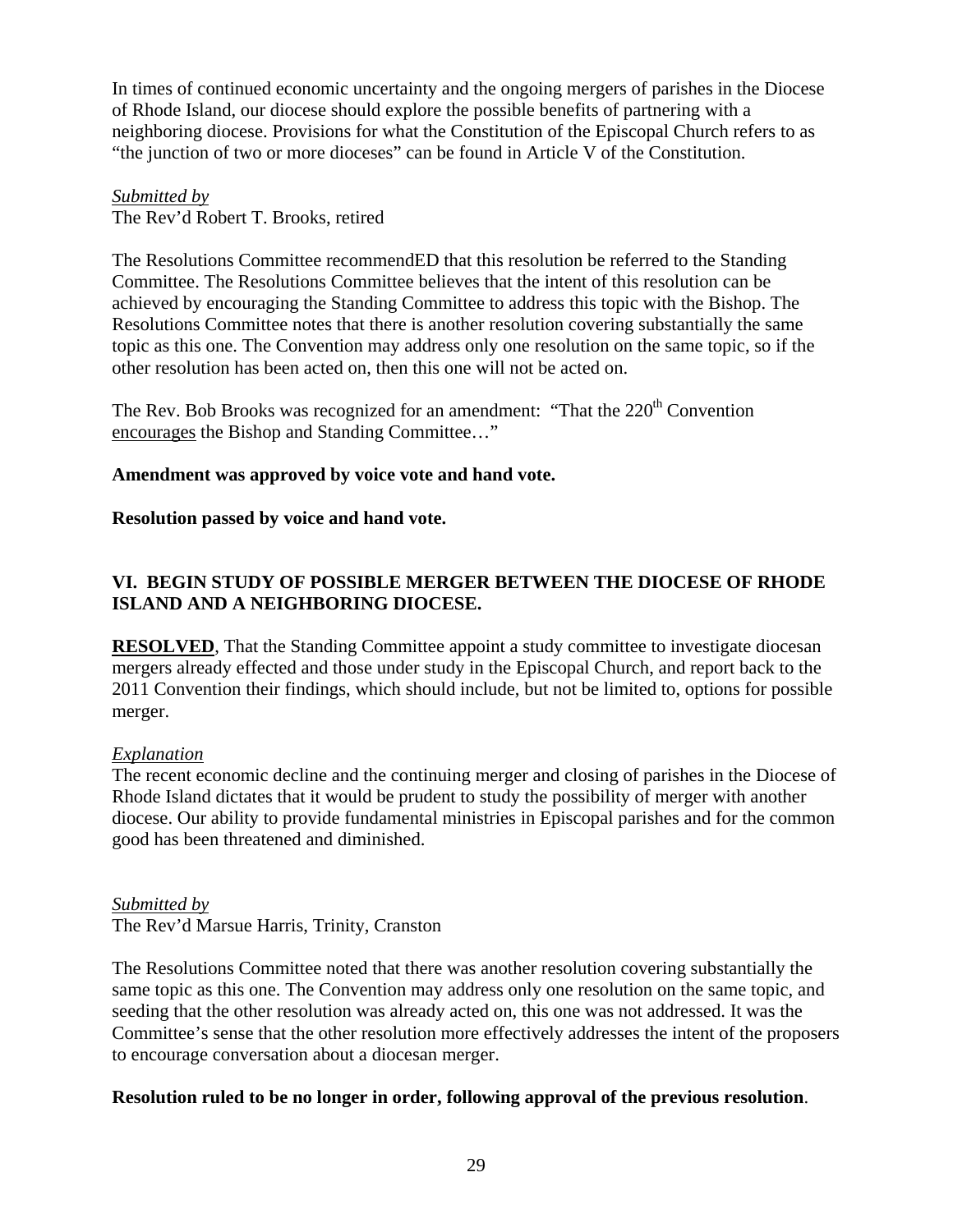#### **VII. BALANCE THE DIOCESAN BUDGET BY A ONE-YEAR REDUCTION OF ALL STAFF COMPENSATION AND CONTINUING THE COMPENSATION FREEZE THROUGH 2011, PROTECTING CORE MINISTRIES**

**RESOLVED**, That the diocesan budget be balanced through the combination of a one-year compensation (and work hour) reduction for all diocesan staff, and the continuation of the compensation freeze for 2011, protecting core ministries through the current downturn.

#### *Explanation*

A unanimous resolution of the vestry of Trinity Episcopal Church, Pawtuxet: Having expressed our opposition to some proposals to balance the diocesan budget through core ministry cuts we feel obligated to offer viable alternatives. We propose that the convention consider balancing the budget in part by temporarily reducing salaries for all diocesan staff while preserving churchdefining ministries including Christian formation and prison chaplaincy. It is a common practice in industry to preserve the strength and accumulated expertise of the organization through difficult times by retaining all staff while temporarily reducing all staff compensation and working hours. As conditions improve the organization emerges from downturns with full strength.

#### *Submitted by*

The Rev'd Marsue Harris, Trinity, Cranston

The Resolutions Committee recommended referral to the Commission on Finance. The Convention should address budget concerns when the budget itself is being considered, not through resolutions.

#### **Resolution ruled to be no longer in order, following previous approval of budget**.

#### **VIII. RETAIN DIRECTOR OF CHRISTIAN FORMATION AND RESOURCE CENTER**

**RESOLVED**, That the position of Director of Christian Formation and the associated resource center, proclaimed as high priority ministries of the diocese, be maintained at 2010 funding levels in 2011, and not reduced and not eliminated to balance the diocesan budget.

#### *Explanation*

A unanimous resolution of the vestry of Trinity Episcopal Church, Pawtuxet: For our parish Christian formation is a core ministry that depends in important ways on expertise, oversight and resources at the diocesan level. We agree with the high priority the diocese places on Christian formation among its ministries. We therefore oppose proposals to eliminate or to halve the Rhode Island Diocese position of Director of Christian Formation and the associated resource center as a way to balance the diocesan budget.

#### *Submitted by*

The Rev'd Marsue Harris, Trinity, Cranston

The Resolutions Committee recommended referral to the Commission on Finance. The Convention should address budget concerns when the budget itself is being considered, not through resolutions.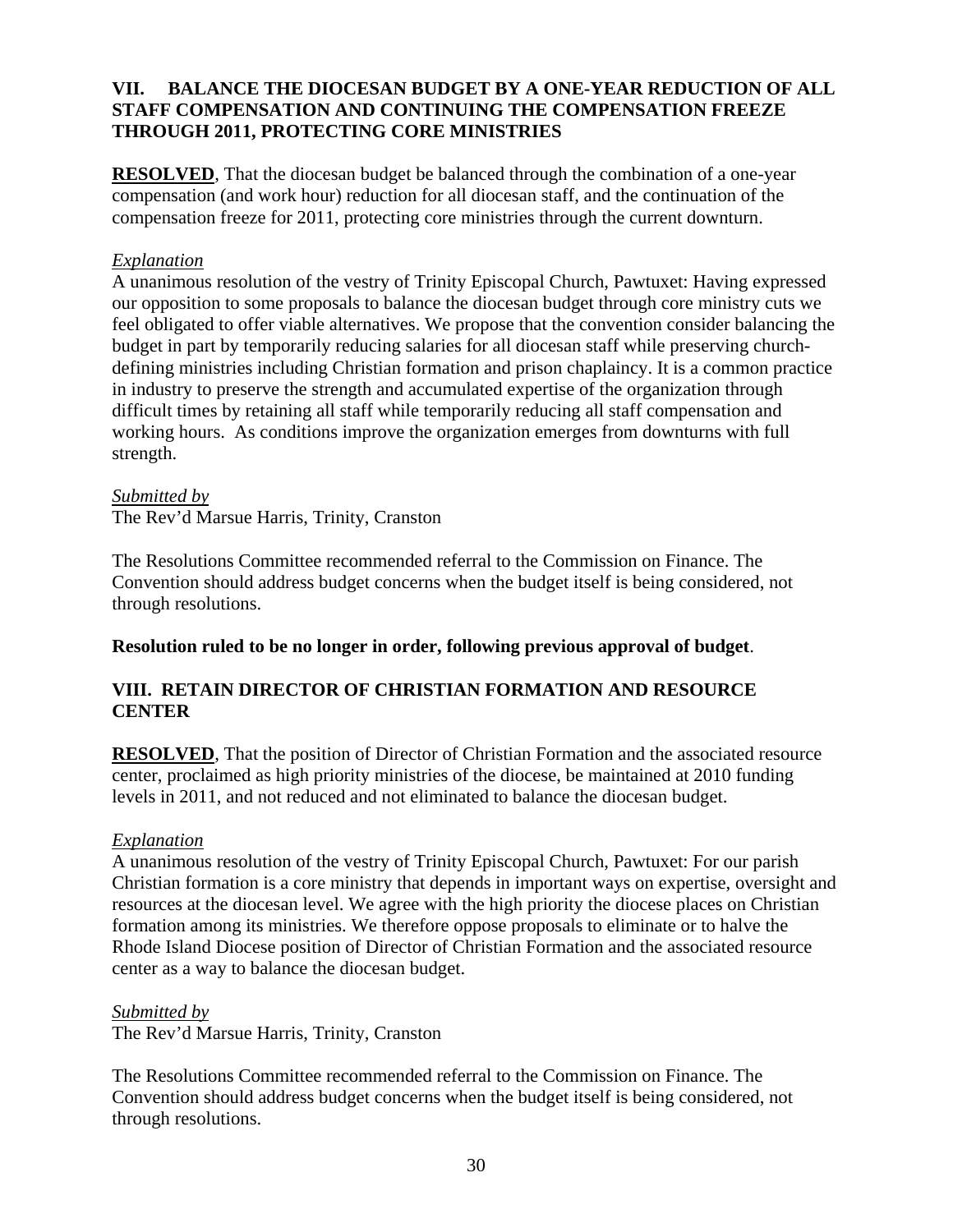#### **Resolution ruled to be no longer in order, following previous approval of budget**.

Final election results for General Convention delegates were announced by The Rev. Bill Locke (see above).

The Bishop then made the following **Elections/Confirmations:** 

**Resolved,** that the Rev. Kevin M. Lloyd is hereby elected Secretary of the Diocese of Rhode Island for a term of one year, and until his successor is chosen and qualified, death, resignation, or removal, whichever shall first occur.

**Resolved**, that Robert L. G. Batchelor is hereby elected Treasurer of the Diocese of Rhode Island for a term of one year, and until his successor is chosen and qualified, death, resignation, or removal, whichever shall first occur.

**Resolved**, that The Rev. Paul Twelves is hereby elected to the Ecclesiastical Trial Court for a term of one year and until his successor is chosen and qualified, death, resignation, or removal, whichever shall first occur.

**Resolved**, that as of July 1, 2011 James R. Bocchino, Sidney Clifford, and Rossi L. Harris, Jr., each for a term of three years, Clare Fischer-Davies, William R. Locke, and Lillian Hargrove, each for a term of two years, and J. Gregory Prior, Paul D. Twelves and Mary P. Heffner each for a term of one year, are hereby elected to the Disciplinary Board until their successors are chosen and qualified, death, resignation, or removal, whichever shall first occur.

**Resolved**, that Janice L. Grinnell, Richard C. Shippee, Karen Runner and Leon Sibielski are hereby confirmed as members of the Commission on Ministry, each for a term of three years, and Alcide Barnaby for a term of one-year, until their successors are chosen and qualified, death, resignation, or removal, whichever shall first occur.

**Resolved**, that The Rev. Kevin Lloyd and Mr. Joel Gardner are hereby confirmed as a members of the Commission on Congregational Development, each for a term of threeyears and until his successor is chosen and qualified, death, resignation, or removal, whichever shall first occur.

**Resolved**, that Edmund C. Bennett is hereby confirmed as Chancellor for a term of one year, until his successor is chosen and qualified, death, resignation, or removal, whichever shall first occur.

#### **All resolutions passed unanimously by voice vote.**

The Bishop then **appointed to following individuals to the Committee to Audit the Minutes**:

The Rt. Rev. Geralyn Wolf The Rt. Rev. David B. Joslin Mr. Edmund C. Bennett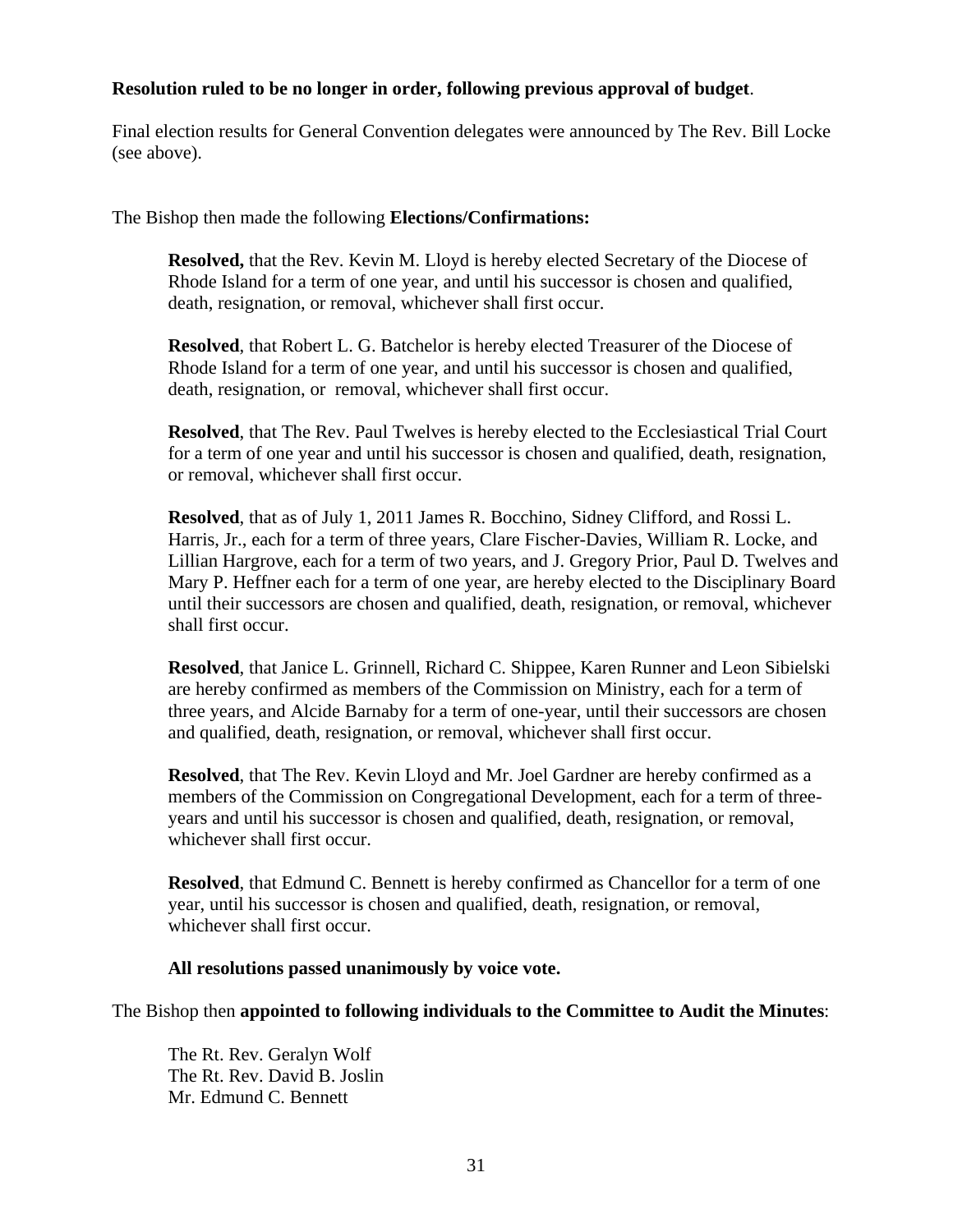The Bishop then recognized The Rev. Scott Gunn & Ms. Carol Ann Bennett, who moved the following **Courtesy Resolutions:**

**Resolved**, that the 220th Diocesan Convention expresses its appreciation to our Bishop, the Rt. Rev. Geralyn Wolf, as she completes her 15th year of ministry among us, and assures her and her husband Tom of our affection, prayers and support, and be it further

**Resolved**, that this Convention expresses its appreciation to the Rt. Rev. David Joslin, Assisting Bishop of Rhode Island, as he celebrates the 45th anniversary of his ordination to the priesthood, for his continued ministry within our diocese, and be it further

**Resolved**, that this Convention extends its greetings and prayers to our Presiding Bishop, the Most Reverend Katharine Jefferts Schori, and to the Archbishop of Canterbury, the Most Reverend Rowan Williams, and be it further

**Resolved**, that this Convention sends its greetings to the people of our companion Diocese of Louisiana and its new bishop, the Rt. Rev. Morris Thompson, and to the people of our companion Diocese of Ezo and its Bishop, the Rt. Rev. John Zawo, and be it further

**Resolved**, that this Convention sends its greetings of affection and prayers to the Rt. Rev. George Hunt, retired bishop of the Diocese of Rhode Island, and his wife Barbara, and be it further

**Resolved**, that this Convention thanks the Rev. Canon Andrew White, our Preacher last night, and hopes that the work of the Foundation for Relief and Reconciliation in the Middle East will be successful, and be it further

**Resolved**, that this Convention sends greetings and congratulations to Emmanuel Church in Cumberland on its 175th anniversary, to the Church of the Redeemer in Providence on its 150th anniversary, and to Trinity Church in Pawtuxet on its 125th anniversary, and be it further

**Resolved**, that this Convention congratulates the Rev. David Ryan, the Rev. Kenneth Franklin, the Rev. John Hall and the Rev. Daryl Stahl on the 50th anniversaries of their ordinations to the priesthood, and offers prayers for healing for the Rev. Herbert Bolles and the Rev. Donald Hastings, and be it further

**Resolved**, that this Convention expresses its heartfelt thanks for the ministry of the parishioners of recently closed St. Mark's Church in Warren, and be it further

**Resolved**, that this Convention expresses its appreciation to all the committed Episcopalians across this state who work so diligently with the various commissions, committees, and institutions of this Diocese, and be it further

**Resolved**, that this Convention expresses its thanks to all those who have offered their ministry of hospitality and support for this Convention, and especially to Ed Bennett who has completed 30 years as Chancellor of the Diocese and Bob Batchelor who has completed 15 years as Treasurer of the Diocese, and be it further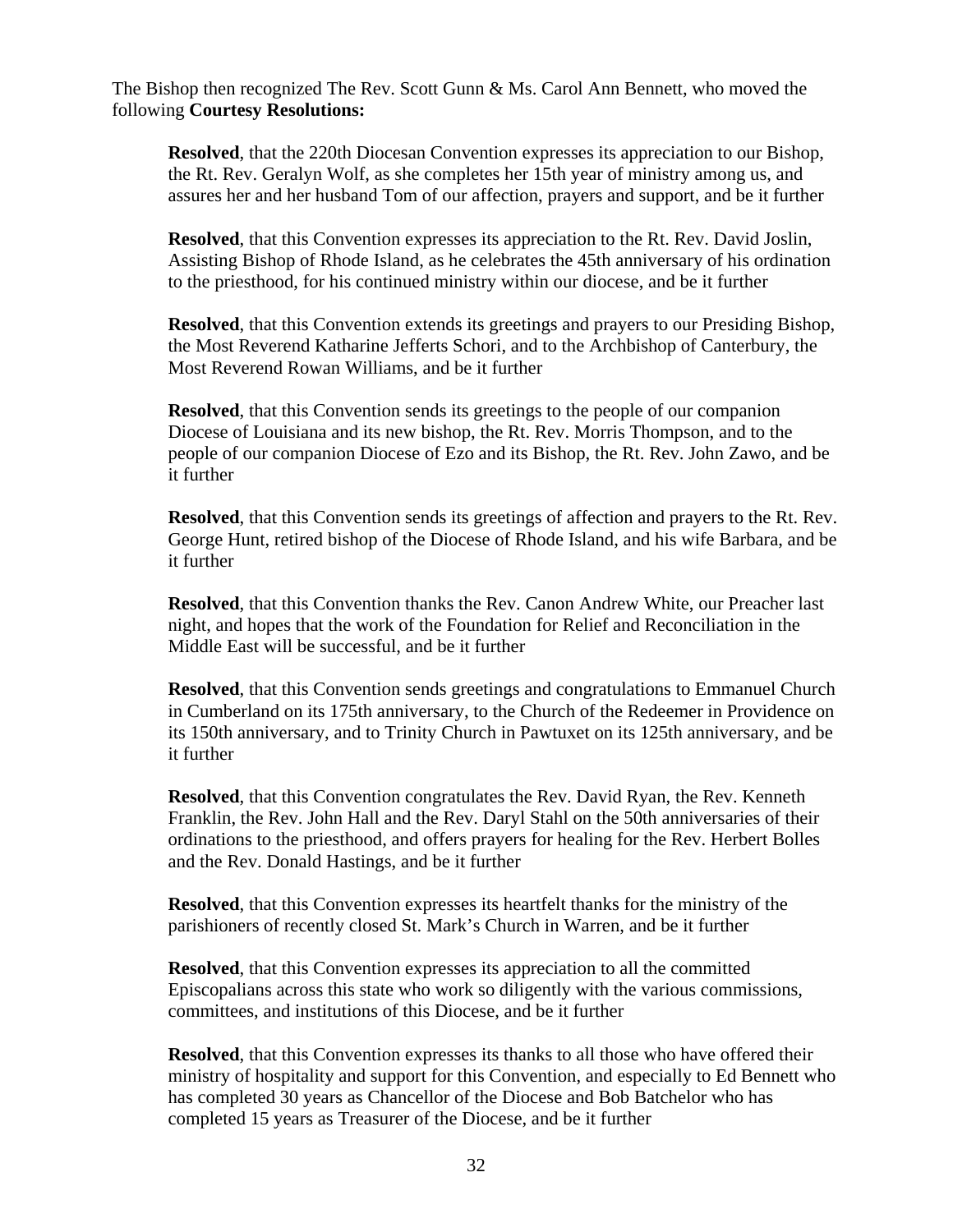**Resolved**, that this Convention expresses its appreciation to all the members of the Bishop's staff for their continued, faithful ministry to all of us and for our Diocese.

#### **All Courtesy Resolutions passed unanimously by voice vote.**

The Bishop expressed gratitude for The Rev. Dennis Bucco's presence and promised continued prayers of healing for him. The Bishop thanked Fr. Locke for standing in for her.

Closing prayers.

The Bishop offered a closing blessing and dismissed Convention.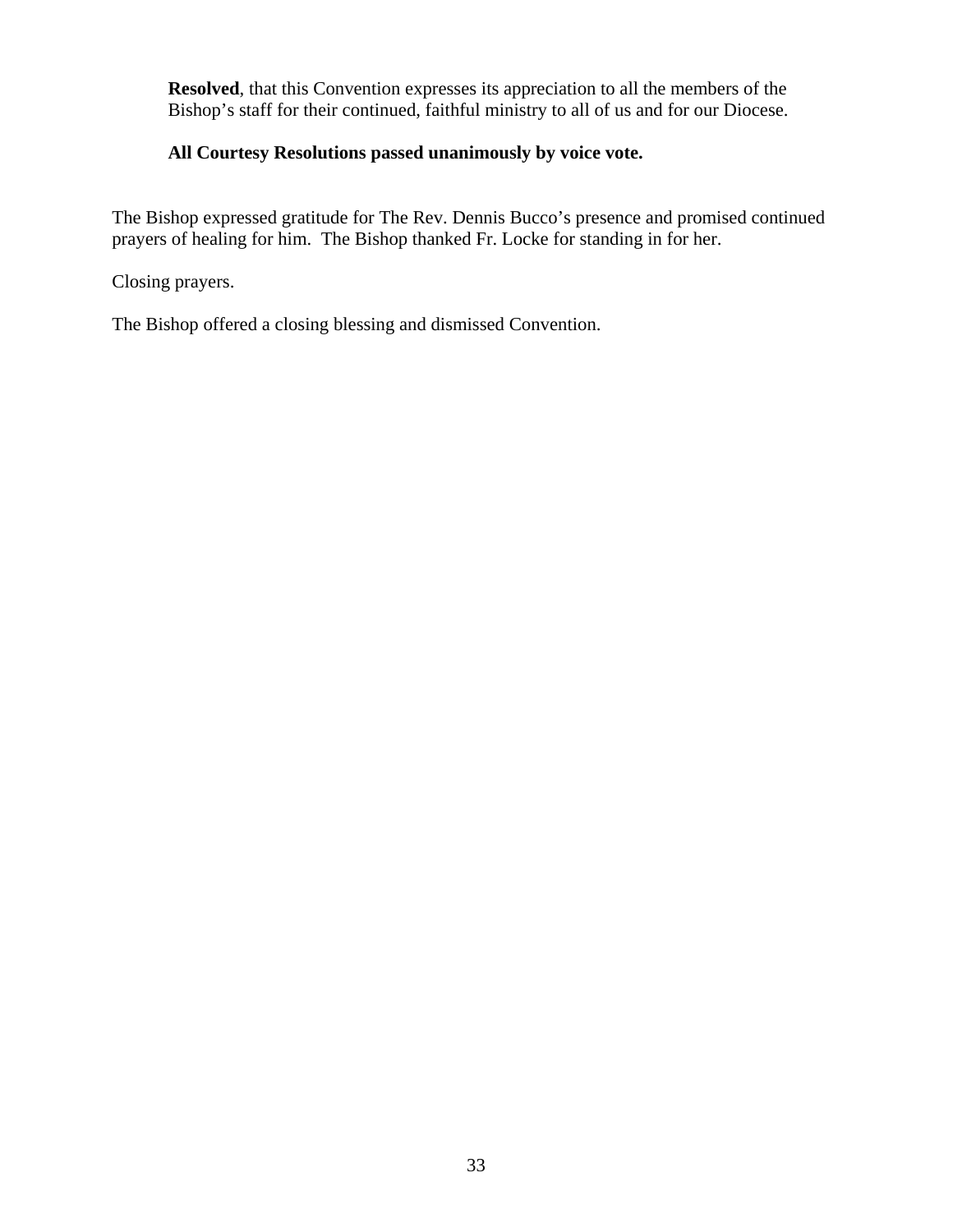#### **220TH CONVENTION OF THE DIOCESE OF RHODE ISLAND 23 OCTOBER 2010 ADDRESS TO CONVENTION THE RIGHT REVEREND GERALYN WOLF**

I want to begin, of course, with my usual thanks to my staff, without whom I am not sure how far the work of the diocese would proceed. They work long and hard hours and I am very, very grateful for their devotion and willingness to do things so that we can have a flourishing life together.

Now having said that, I think that one of the most difficult things confronting the church today is the fact that membership in all the churches, all the denominations, all the mainline Christian groups, have suffered significant losses in the last 10 years, in the last 20 yrs . In fact, the fastest growing group is those who consider themselves in the category of "no affiliation at all". And of those, 30 % under the age of 40 are in that classification and I think that is something for all of us to pay significant attention to.

We have closed 10 churches in 15 years. Closed or merged. And a lot of that was because of decline in attendance which started when Bishop Higgins, in the 1970's, suggested there be 45 churches in the Diocese of RI. This has been a long process and it is accelerating during our time. The diocesan mission statement is *Live in Christ, Transform the World* and in order to transform the world as Christians we say that we need to live very intently in the heart of Jesus. That is our identifying characteristic as Christians, that we are followers of Jesus Christ. And yet we know that, should they ask any one of you to stand up today and witness to us of what it is to be a Christian, statistics would suggest it would be very difficult to do.

A very familiar story to us is the Samaritan woman at the well. And I think you remember this story: a Samaritan woman offers Jesus, a Jew, a drink of water and they have a conversation at the well and after some time in the conversation the woman realizes she is undergoing an experience of transformation. Here is a man who knows all her shortcomings, all her sins, all her deficits and yet offers her living water. And so taken was she by this man that she went back to her city and she told the people in the city everything she had experienced. And she basically said to them "come and see" and they went to the man at the well and in her joy she invited them into the experience that she had. And that is critical, because the early followers of Jesus were so smitten with his healing touch, with his presence, with the miracles that he did, that they left things behind and they went and they told their friends, and they said "come see the man who did all these things and said all these things".

So we have to think that one of the guideposts for us, for church growth, is that we are willing to go and talk to people and tell them the experiences we are having. And if we are not willing to do that, the chances are we are not going to have the growth that we desire. What the woman experienced was Jesus' love, his profound love. And I'm not talking about love-light here, I'm talking about love-deep, really deep. Fr. Richard Rohr, a Roman Catholic monk put it this way: "The genius of Jesus' ministry is that he uses tragedy, suffering, betrayal and death itself in such a way not to move us but in fact to give us to God". I'm not talking about a happy, clappy faith. I'm talking about a faith that reaches deep into the heart of people's reality, of suffering, despair, disappointment and they offer something that is authentic, and real and life-giving. Life-giving water is different from the earthly water that the woman wanted to give Jesus.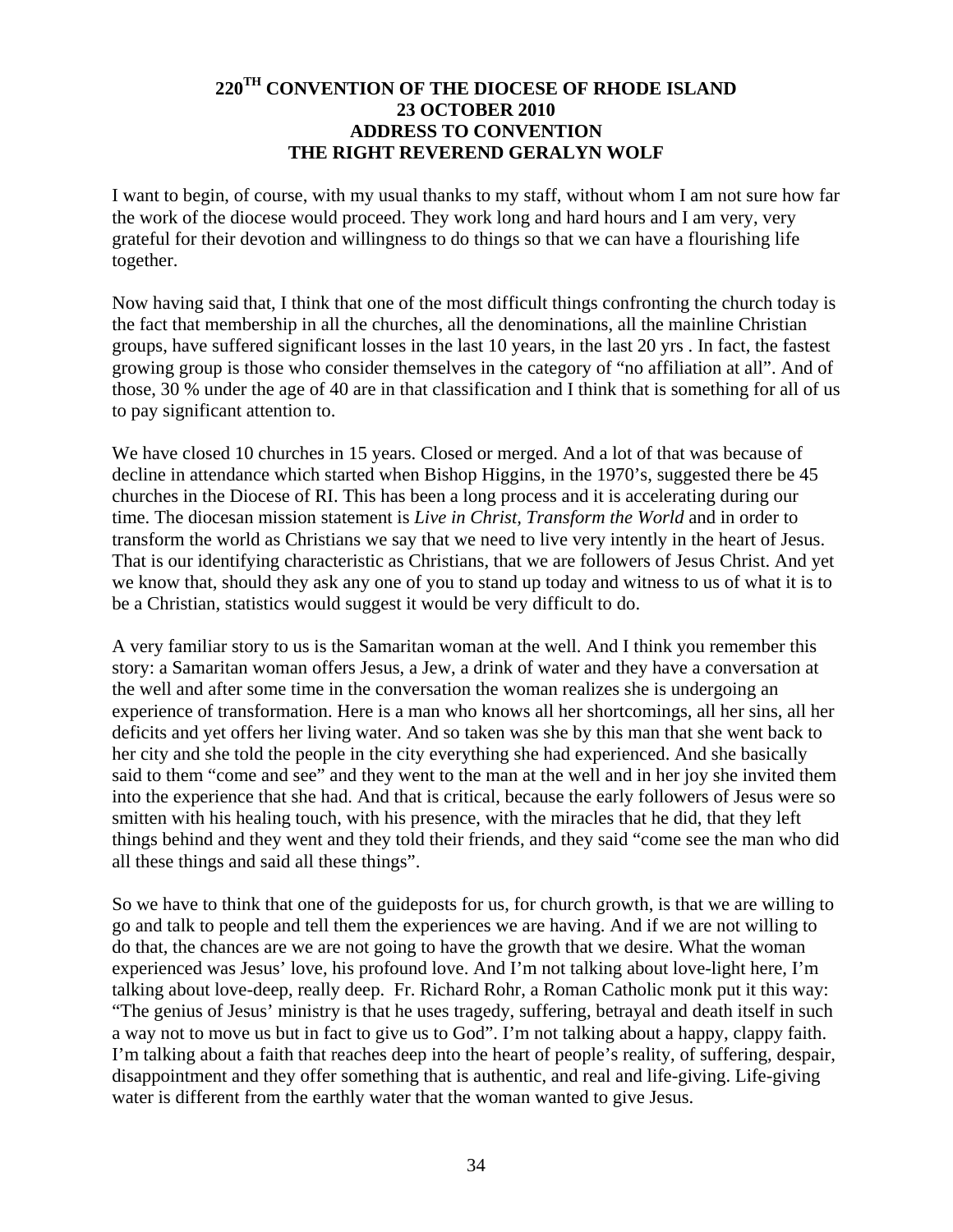Would you like to be a member of a church like this? Where people can talk at that level where you are not alone in your fears and anxieties? But you realize there are others that have been there or are there and have found a way through? And the person that has reached for them is Jesus himself? And you can share the things that you really didn't feel comfortable with before but now you have found a new strength? So I think this is the first step to church growth: to live in Christ, to live in the deep Christ and to share that living with other people. And it begins in your church, because I don't know any other place where it can begin. If it's not in the church, where will it be? And if it's someplace else maybe folks would rather go there. It begins in the church.

Did you know that 69% of people who visit a church for the first time come because somebody invited them? You see, you thought it was your nice sign outside. But that doesn't do it. 69% of people come to your church because they were invited to come. And how many times have you actually invited a person to come to church? If every person in our churches invited just 2 people a year to church we would have 12,000 visitors plus. So I have a feeling that we might not be inviting people. A lot of folks, when looking for a new priest, they want someone who can help with church growth, fill the pews. And the priest isn't the person, but more importantly, the laity who are out there meeting people, working with folks in their factories, and schools, their clubs, board meetings, where you have your coffee in the morning, where you like to have your ice cream every Thursday afternoon. Wherever it is, where you are, the church has the potential for growth in as much as you are willing to get relational. You know its one thing to keep getting coffee at your local Starbucks from the same person or two or three who wait on you. But you never talk to them, really. What would it be like little by little to engage in conversation with them, find out about them, their families, their hopes, their dreams and invite them into your community? It's called relational evangelism.

We have many wonderful outreach programs: churches have thrift shops, soup kitchens, homeless shelters, reading programs, all kinds of wonderful things. People say to me "yeah, we do all this but they never come to church". And perhaps they never will until such time as we not only give them soup but sit down and talk to them and invite them and meet them at the door and welcome them as someone Jesus loves. See, the homeless are not going to come to your church unless you go to where they gather and get to know them and invite them. A prisoner who is released is never going to come to your church unless you first went and visited them while they were in prison. People from your soup kitchen or those who visit your chowder suppers, they're not going to come to church because they don't know you. They know what you offer: good chowder. But they don't know you and they don't know what motivates you to provide that dinner.

So relational evangelism is getting to know people where they are, not where we are. The sign is nice but it doesn't bring in many people. People bring people. And that's what I think it means to really focus on church growth: people meeting people, inviting them, meeting them, loving them as someone Jesus loves. I don't know any other way to really grow a church. Because, you see, it's not just a church. I don't want somebody to just be invited into a church, I want them invited into a life. And that life is a life in Christ that changes all things, as living water, and makes people new. That's what I hope for.

You know, every church wants children, I hear it over and over again: we need more children. We think that the future of the church is children. I've said it many times: the future of the church is now, everyone. So at least you can get to know the names of the children in your church. You know you could do that, it's not all that difficult. But you could do more than that.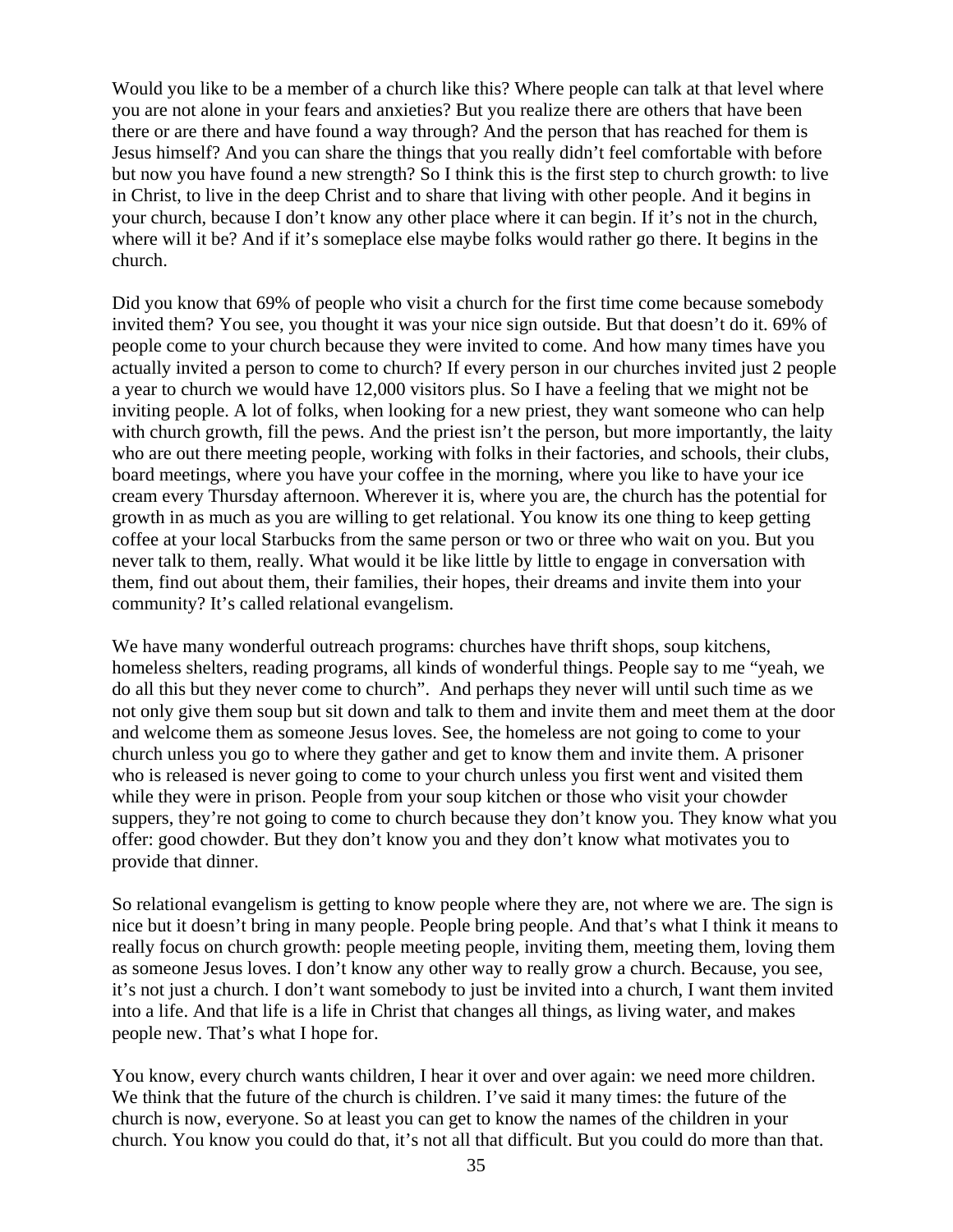What would it be like for you to intentionally go and participate in your children's programs? Their lacrosse games, their art show, their science fair, their play. What would it be like for some of the people in your parish to intentionally attend these events? Can you imagine, somebody looks up, a young person, and says "hey Martha, where did all those people come from"? And Martha smiles and says "oh, they're from my church". Wouldn't that be extraordinary? You see you can't wait for them to come to you. You have to go to them,

Some people have asked me if I'm worried about the church and I know that, after all, it's not my church, it's Christ's church and all the baptized have been given the responsibility of being guardians of its life. But yes, I have to say I am worried about the church. Its message is being diluted and fewer people know its core principles and values and even fewer people know anything about its scared texts, even those in the pews. So yes, will there be another generation? Oh, I'm sure, but how many after that? 2-5% of the population in England attends church on any given Sunday. Even less in France. What is our future unless we talk about our faith? It's the only thing we have to offer. Everything else is pablum by comparison. It can be found someplace else. Why do people come to church? Some want a real, authentic spirituality, others seek worship, others something for their children, social interaction. People come for all sorts of reasons and we need to accept them where they are.

But we are never called to leave people as they came. I don't want to leave the church as I entered it. I always want more: more depth, more hope, more things to think about and mull over. I want church to be that place where I can grow, leave behind my sins and weaknesses and move on and when they reappear again, as they will, have the strength to do that and move on again. I want to be free. I think a lot of people want to be liberated from all that binds them. And the church is the place of freedom and liberation.

My remarks thus far have focused on the life of the local church because I continue to encourage the idea of subsidiarity. This concept states that those closest to a situation or ministry are the best equipped to respond to it. When the gifts and interests of a particular congregation are coupled with local needs, ministries are born. You know how, in a vestry meeting, everyone looks around and says we should be doing this or we should be doing that and I think we ought to do this or that and they're all looking at the priest. And sometimes I feel that way. Everybody saying the diocese should be doing this or the diocese should be doing that and they're all looking at me. Now maybe it's because you don't have any other place to look so you look at the priest and you look at the bishop. But the truth is, ministry is best done when a core number of people are willing to let it happen. They take responsibility for it, they invite others into it, and they do it. That's what it's all about: connecting the interests and gifts of the core number of people with observable needs and the decision to do it and take responsibility for it. That's when the most exciting ministry develops.

I believe that ministry is not primarily about money. We like to fund this, that and the other thing. It's not primarily about money. It's not primarily about the priest. It's primarily about commitment and conviction and you add to that a dose of passion and then you have to watch out. In the same spirit of subsidiarity, we recognize that some ministries are too expansive for any one group or congregation. And these are held by all of us. For example, programs like Hispanic Ministry, ECC, and Convocation could not occur unless we had the pooled resources of everyone.

The Mission Task Force is hard at work to reassess and clarify our common mission as we look towards the 2012 program and budget cycle and beyond. I am very grateful for their efforts and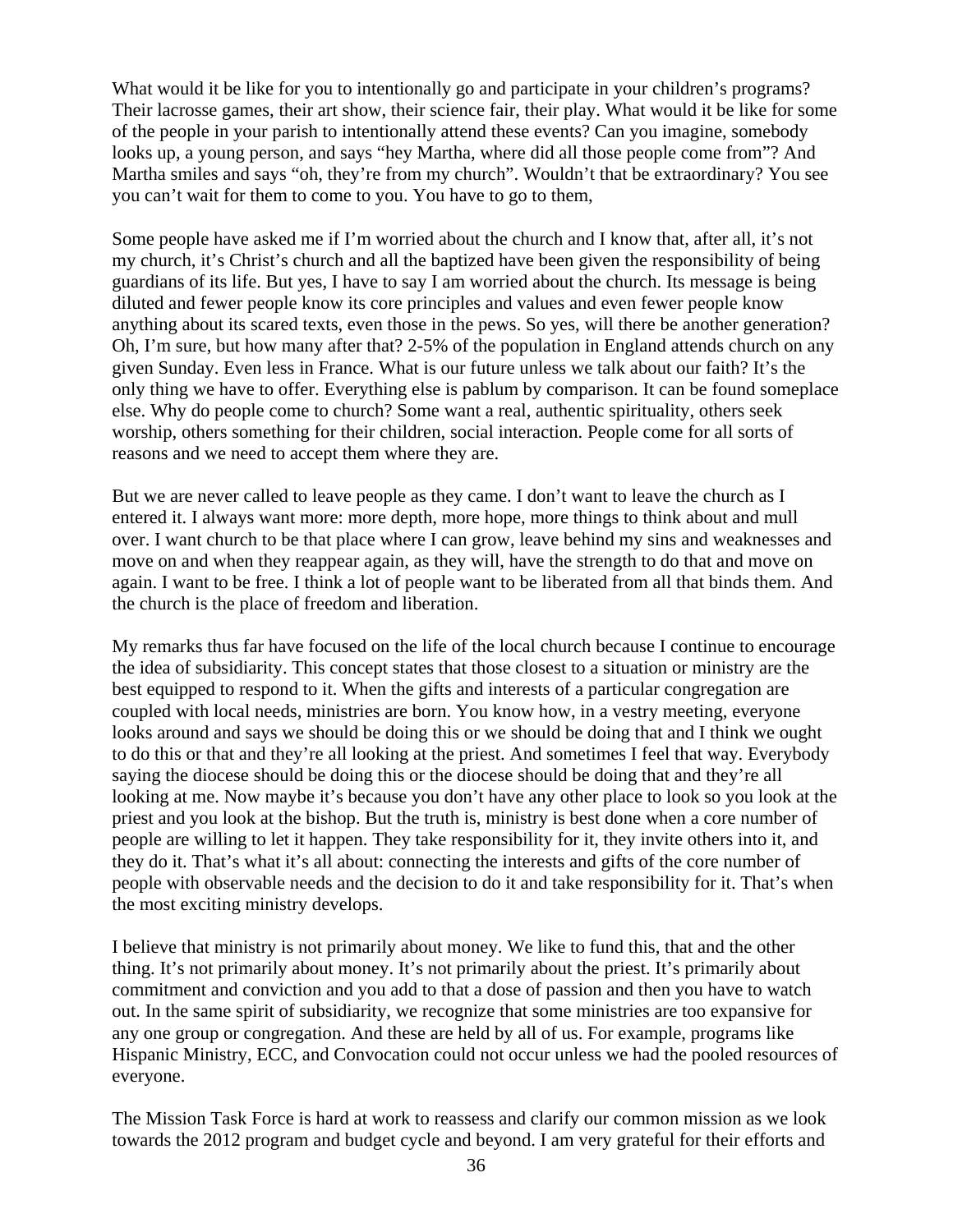they will give to us their presentation later in this day. However, 2011 is a transition year until such time as they finish their work and present to us their findings and a new purpose and direction for our diocese in its common work.

There is much good news in our diocese. I am only going to mention one right now but you could read about the others. One that is very interesting is a parish that has voted to sell their buildings and move to a new location so that they don't spend all their money on their buildings but have it for their ministry and witness. Some of our churches can barely support a supply priest. They don't have any more music. They are using so much energy to hold up their four walls that they don't realize the roof is leaking. And they're not going to move forward. And friends are not going to grow and they're holding on to their structure that has extraordinary memories and treasures, but for another time. And we're looking ahead for the time to come.

We know that our economy is unpredictable and our budgets seriously challenged. I don't know about you but I always want to peer beyond the curtain, the curtain that divides the present from the future. I want to see ahead so that I know what to do today. But the future is always hidden and ultimately beyond our control. Yet I am firmly convinced that we do not have to be victims of circumstance. When we are faithful to God's word and devoted to the sacramental life we do not fall victim to circumstance but we recognize once again our citizenship in a kingdom that can never be shaken. St. Paul wrote a letter to the church in Ephesis and I offer part of it as if he wrote it for the church in Rhode Island. *"I pray that the God of our Lord Jesus Christ, the Father of glory, may give you a spirit of wisdom and revelation as you come to know him, so that, with the eyes of your heart enlightened, you may know what is the hope to which he has called you, what are the riches of his glorious inheritance among the saints, and what is the immeasurable greatness of his power for us who believe, according to the working of his great power."*  (Ephesians 1:16-19).

Perhaps this wonderful letter of Paul's is a good place for you and your parishioners to begin bible study, the study of God's word deeply, richly, fully and a good place for me to thank you for the ministry we share.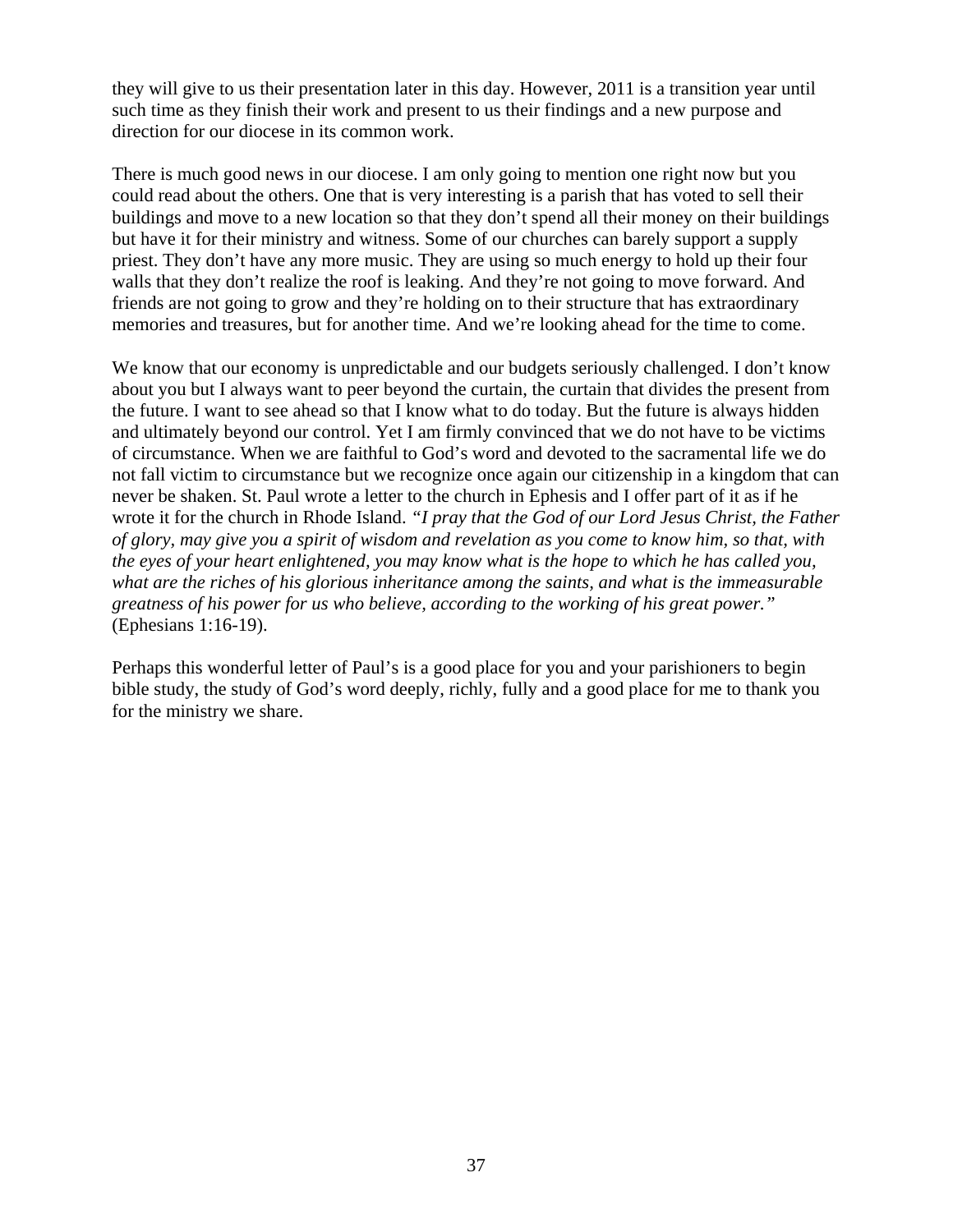#### **CONVENTION NECROLOGY**

In particular at this time we remember the following persons, deceased during this past year, who have meant so much to us and to their several congregations. May the souls of these faithful departed rest in peace, O Lord.

Frederick Williamson Ulrich J. Luth Richard Jones Edward W. Young Robert B. Connelly Arva Adlene Bunting Ned Lawton Ruth Locke Larry Gadsby William Swett Richard Hall Raymond A. McNulty Allen Kenneth Davies Robert Clegg Kenneth R. Burkhardt Edna Doel Ruth Hazard Kenneth Golia Isabella Viveiros Hilda Wyllie Harry C. Weare, Jr. Jerome J. Ohneck Nancy A. Straight John C. Menzies Paul Harper Langmuir Gary Wayne Williams Victor J. Marcucci Marian Frandsen Howard Fransen Stephen Wolcott Spencer Brett Scott Gaines Raymond C. Emerson Elsie Irons Flora Marcello F. Albert Starr Janice H. Field Richard L. Holmes Mary Couchon Lewis E. Woodward William Thomas Allen, Jr. Suzanne R. Tracy Isabel Neiswanger Hughes Mary Safford Jeanne Johnson Juechter Joel Nye Tobey Leeanne Shardlow Sarah Howe John Matthews

Fredrick Lohrum Kathryn "Kay" Lewis Mary Kratzert Paul Megathlin Pearl Patterson David Baxter Robert Lewis Sarah Plante Eleanor Gadouas Alice Davis Hope DelleFemine Bill Wagner Violette M. Connolly Janet M. Hillman Gertrude Alice Graham Nancy L. MacFarlan Johnson John Skeer Rudd Mary Selina Cheever Maureen A. McLaughlin Ann Winter Greer Frederick Earl Moone Jean Evaline Slocum June A. Burnell Edward R. Koeniger, Jr. Elizabeth F. Harvery Elizabeth L. Brown Clinton Tompkinson Winthrop B. Wilson The Rev. Sheldon Flory Seba Dalton Edwards Richard W. Havens David F. Schlothauer Preston H. Dalglish Alfred J. Bulpitt John H. Beckwith Donald L. Friend Matthew Reid Dodge George L. Kent Elizabeth Huard Katherine Louise Davis Gus Sundin Gerard Seymour Kenneth Jorjordian Henry F. Trainor,Jr. Ruth F. Studley William C. Okerholm,Sr. Marjorie Perry Stephen M. Gatchell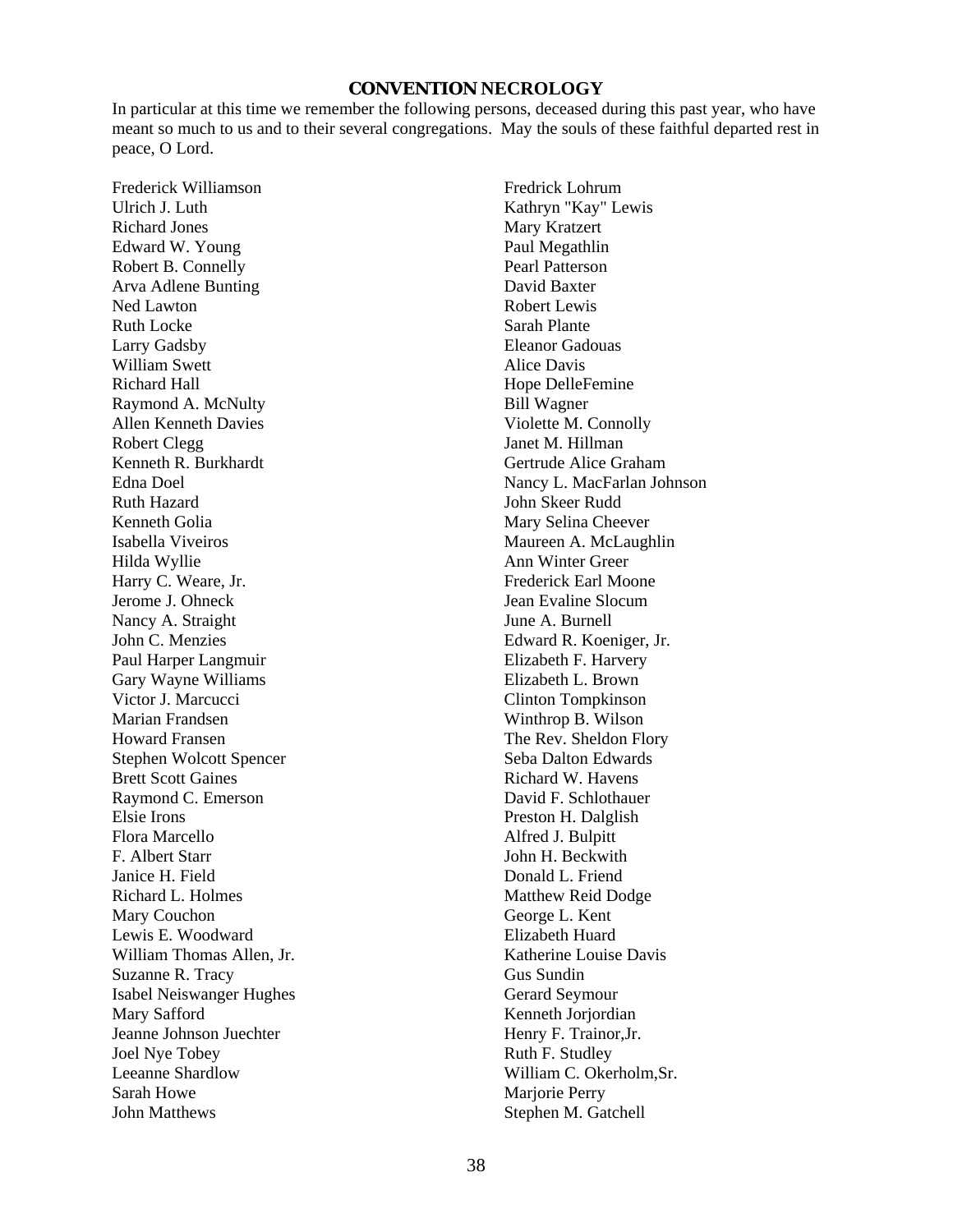# **REPORT OF THE TELLERS**

The Committee on Elections presents the following nominations:

|                                                         | In the clerical order: The Rev. Robert Brooks, Retired<br>The Rev. Anita Schell-Lambert, Emmanuel, Newport<br>The Rev. Susan Wrathall, St. Mark's, Warwick |             |
|---------------------------------------------------------|------------------------------------------------------------------------------------------------------------------------------------------------------------|-------------|
| (Pause for additional nominations)                      |                                                                                                                                                            |             |
| In the lay order:                                       | (Vote for 1)                                                                                                                                               |             |
| (Pause for additional nominations)                      | William Plumb, Trinity, Cranston                                                                                                                           |             |
| For the office of Diocesan Council: (Vote for 2)        |                                                                                                                                                            | 3-year Term |
| In the clerical order:                                  | The Rev. William Locke, St. Paul's, Pawtucket<br>The Rev. Robert Marshall, St. John's, Barrington                                                          |             |
| (Pause for additional nominations)                      |                                                                                                                                                            |             |
| In the lay order:                                       | (Vote for 1)                                                                                                                                               |             |
|                                                         | Mr. Dave Seifert, Grace Church, Providence                                                                                                                 |             |
| (Pause for additional nominations)                      |                                                                                                                                                            |             |
| <b>For the office of Diocesan Council:</b> (Vote for 1) |                                                                                                                                                            | 1-year Term |
|                                                         | In the clerical order: The Rev. Dennis Bucco, St. Luke's, Pawtucket                                                                                        |             |
| (Pause for additional nominations)                      |                                                                                                                                                            |             |
| In the lay order:                                       | (Vote for 1)                                                                                                                                               | 1-year Term |
|                                                         | Mr. Dante Tavolaro, St. Paul's, Pawtucket                                                                                                                  |             |
| (Pause for additional nominations)                      |                                                                                                                                                            |             |
| For the office of Commission on Finance: (Vote for 1)   |                                                                                                                                                            | 3-year Term |
| In the clerical order:                                  | The Rev. John Pallard, St. Barnabas, Warwick                                                                                                               |             |
| (Pause for additional nominations)                      |                                                                                                                                                            |             |
|                                                         |                                                                                                                                                            |             |

**For the office of Standing Committee**: **(Vote for 1) 4-year Term**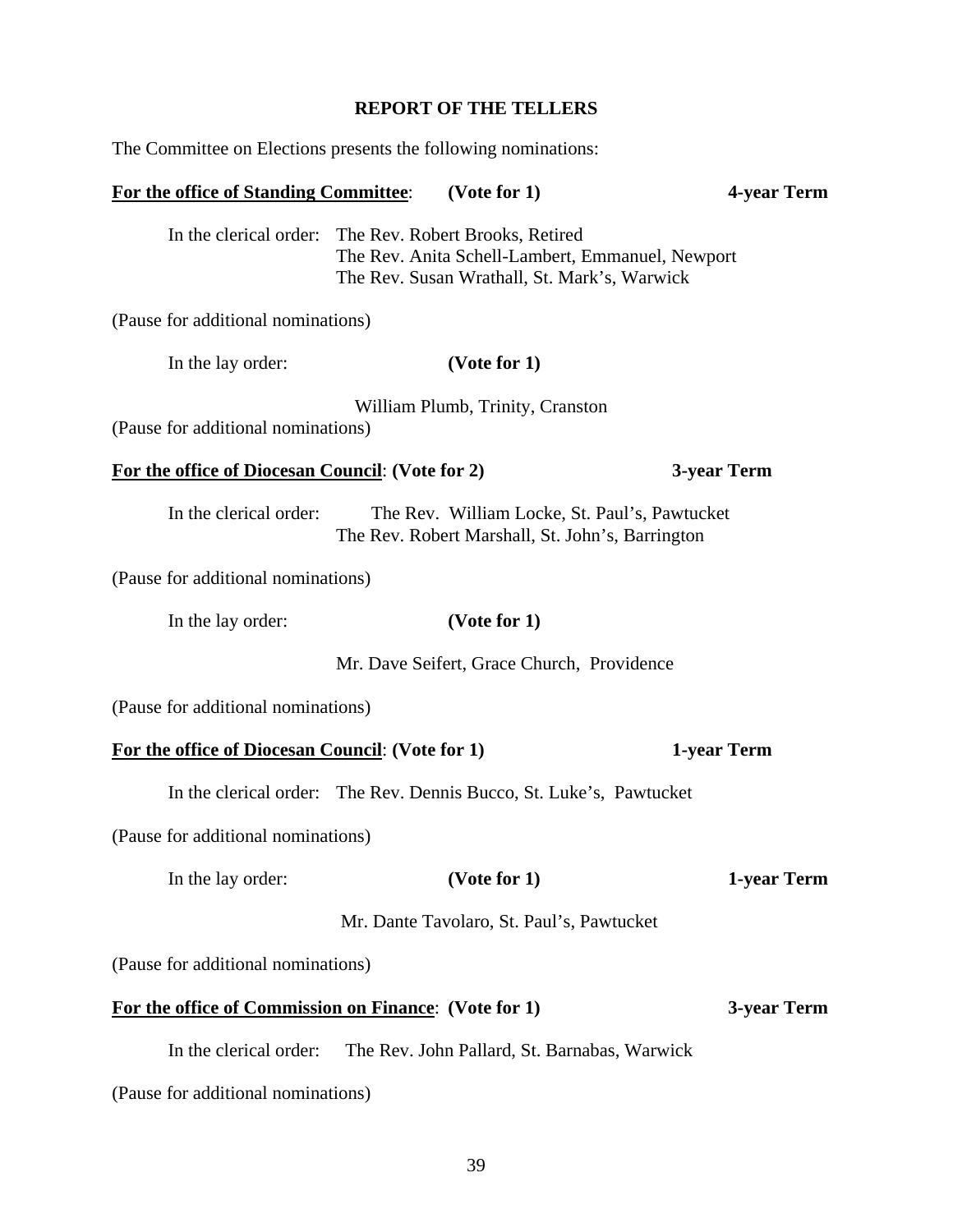### **For the office of Commission on Congregational Development**: **3-year Term (Vote for 1)**

In the clerical order: The Rev. Susan Carpenter, St. John's, Barrington

(Pause for additional nominations)

 In the lay order: **(Vote for 1)**  Ms. Jaquelyn Kirby, St. Matthew's, Jamestown

(Pause for additional nominations)

### **For the office of Commission on Congregational Development**: **2-year Term (Vote for 1)**

In the clerical order: The Rev. David Lucey, St. Michael's, Bristol

(Pause for additional nominations)

### **For Deputies, General Convention 3-year Term**

**(Vote for 4)**

 In the clerical order: The Rev. John Alexander, St. Stephens, Providence The Rev. Scott A. Gunn, Christ Church, Lincoln The Very Rev. Harry Krauss, Cathedral of St. John, Providence The Rev. William Locke, St. Paul's, Pawtucket The Rev. Pamela Mott, St. Mary's, Portsmouth The Rev. Jennifer Pedrick, Epiphany, East Providence The Rev. Jennifer Phillips, St Augustine's, Kingston The Rev. Melody, Christ Church in Lonsdale, Lincoln

(Pause for additional nominations)

In the lay order: **(vote for 4)**

 Ms. Carol Anne (Missy) Bennett, St Martin's, Providence Ms. Amy Esposito, St. Martin's, Providence Mr. Joel Gardiner, Christ Church in Lonsdale, Lincoln Ms. Mary Ann Kolakowski, St. Paul's, Pawtucket Ms. Phoebe Pettingell, St. Stephen's, Providence Mr. Dennis E Stark, St Martin's, Providence Mr. Dante Tavolaro, St. Paul's, Pawtucket

(Pause for additional nominations)

Review the clerical and lay nominees for each office. The Bishop may ask each nominee to stand as his or her name is read.

The Bishop will instruct Convention to cast ballots.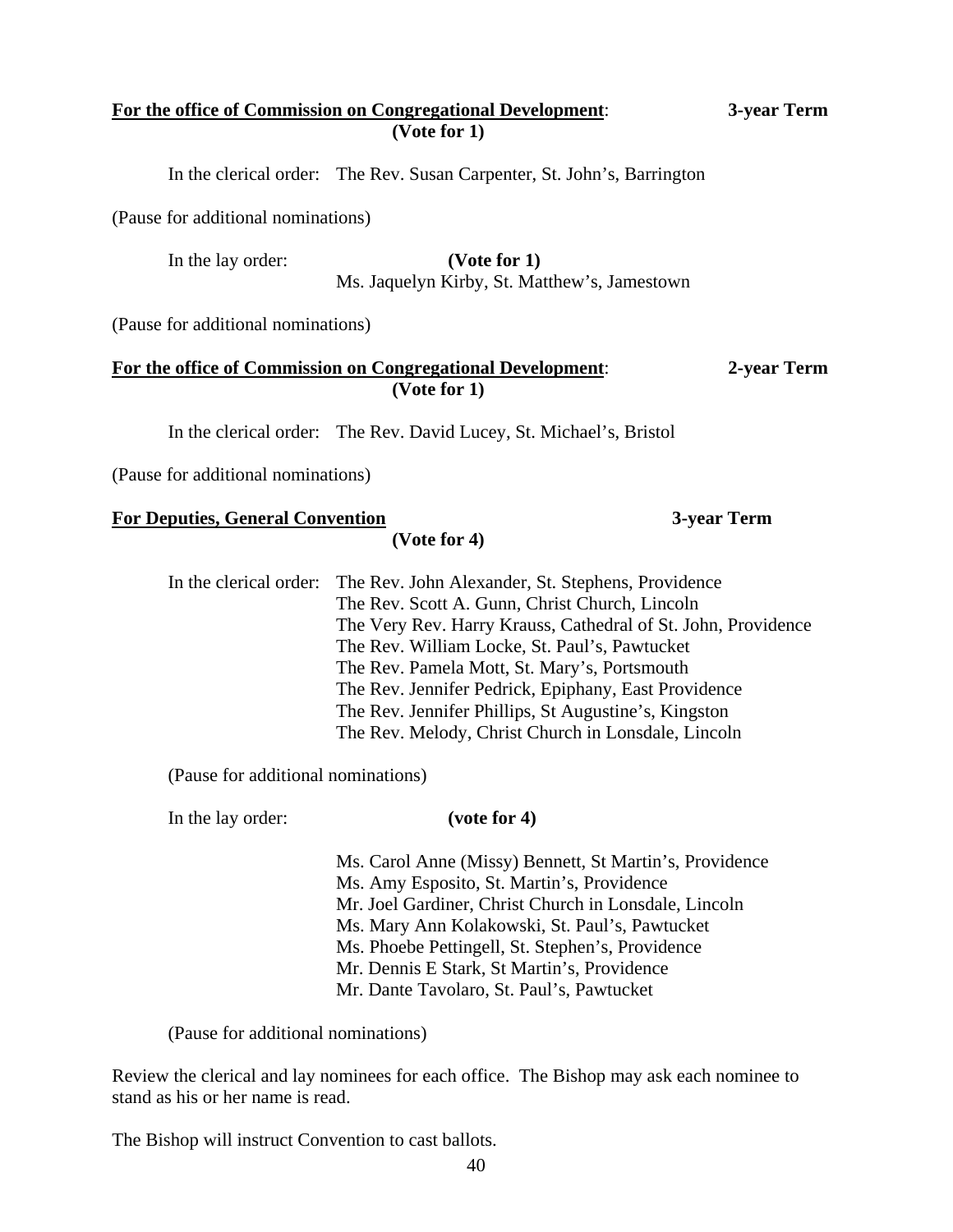# **Parochial Organization for 2010**

| Alton St. Thomas'                                                     |                                   |
|-----------------------------------------------------------------------|-----------------------------------|
|                                                                       |                                   |
|                                                                       |                                   |
| Clergy: Bettine Besier                                                | Sr. Warden: Mary Hafey            |
| Treasurer: Tim Dutra                                                  | Administrator: Cathy Clark-Harvey |
| <b>Ashton</b> St. John's $\blacksquare$                               |                                   |
|                                                                       |                                   |
| Mail to: P.O. Box 7155, Cumberland, 02864-0893                        |                                   |
| www.stjohnsofcumberland.org                                           | stjohnsepiscopal@verizon.net      |
| Clergy:                                                               | Sr. Warden: Mike Robertson        |
| Treasurer: Walter Brown                                               | Administrator: Paul Bousquet      |
| <b>Barrington</b> St. John's ■                                        |                                   |
|                                                                       |                                   |
| www.stjohnsbarrington.org stjbar@stjohnsbarrington.org (Fax) 245-0518 |                                   |
| Clergy: Robert Marshall                                               | Sr. Warden: Jean Audette          |
| Treasurer: Andrew Faulkner                                            | Administrator: Michelle DuPont    |
| Barrington St. Matthew's ■                                            |                                   |
|                                                                       |                                   |
| stmatthews4@verizon.net                                               |                                   |
| Clergy: Judith N. Mitchell                                            | Sr. Warden: Sally Easton          |
| Treasurer: Dennis Hogan                                               | Administrator: Laurie Aparicio    |
| Block Island St. Ann's-by-the-Sea ■                                   |                                   |
|                                                                       |                                   |
| Mail to: P.O. Box 622, 02807-0622                                     |                                   |
| www.stannsbythesea.com                                                | saintannsbythesea@verizon.net     |
| Clergy: Daniel W. Barker                                              | Sr. Warden: Frances Migliaccio    |
| Treasurer: Michael Lofaro                                             | Administrator: Erica Tonner       |
| <b>Bristol</b> St. Michael's ■                                        |                                   |
|                                                                       |                                   |
|                                                                       |                                   |
| www.stmichaelsbristolri.org                                           | stmichaels@fullchannel.net        |
| Clergy: David J. Lucey                                                | Sr. Warden: Jacqueline Barrows    |
| Treasurer: Matthew Kirchner                                           | Administrator: Elizabeth Vargas   |
| <b>Central Falls</b> St. George's                                     |                                   |
|                                                                       |                                   |
| stgeorgeschurch@msn.com                                               |                                   |
| Clergy: José Roberts, Leroy [Buck] Close Sr. Warden: Modesta Pellot   |                                   |
| Treasurer: Martha Velez                                               | Administrator: Modesta Pellot     |
| <b>Centredale</b> St. Alban's $\Box$                                  |                                   |
|                                                                       |                                   |
| www.stalbansri.org                                                    | stalbans@episcopal.necoxmail.com  |
| Clergy: Evangeline Anderson                                           | Sr. Warden: David Schmitter       |
| Treasurer: Barbara Barber                                             | Administrator: Susan Peckham      |
|                                                                       | 41                                |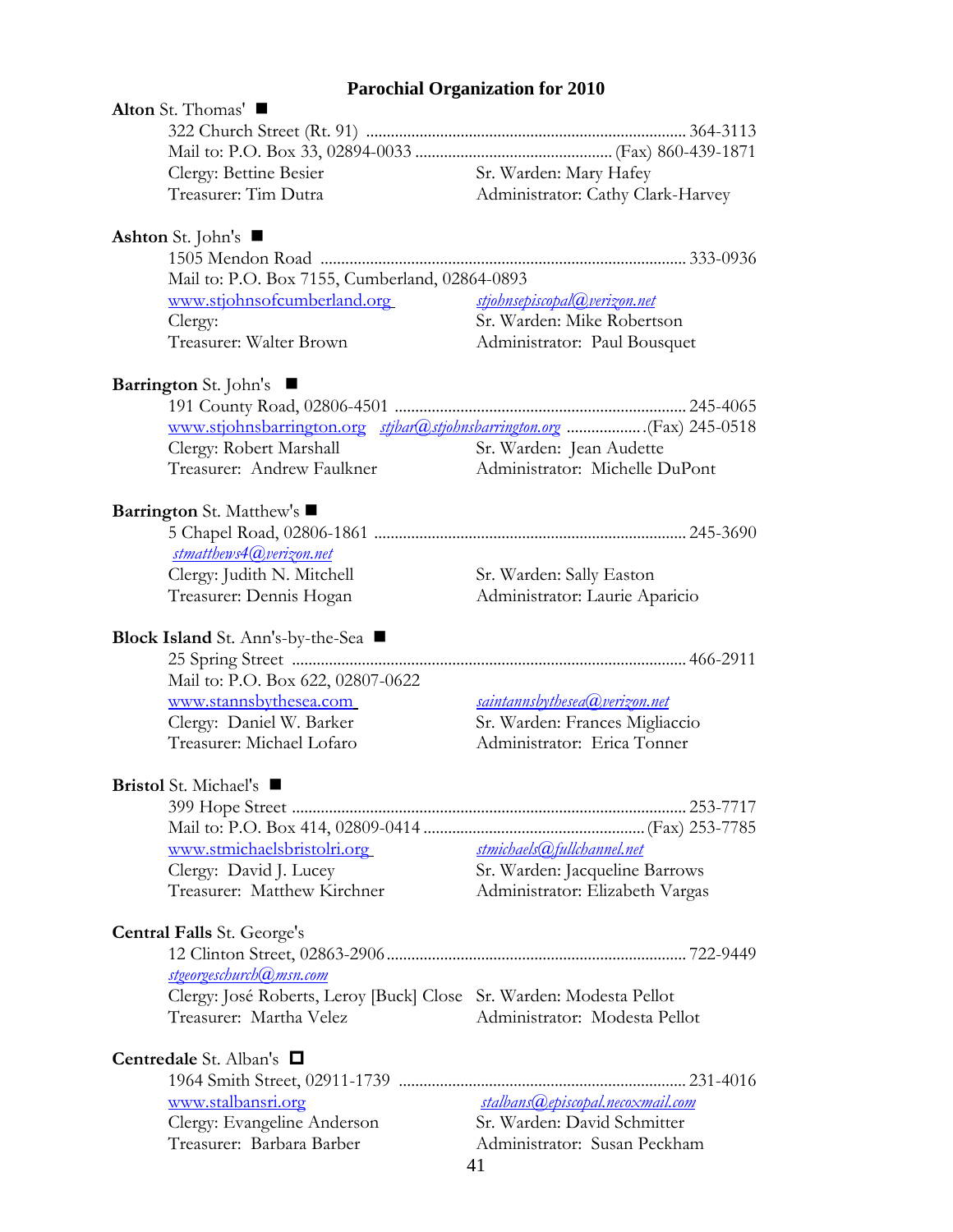| <b>Charlestown</b> Church of the Holy Spirit $\Box$                     |                                                                   |
|-------------------------------------------------------------------------|-------------------------------------------------------------------|
|                                                                         |                                                                   |
| Mail to: P.O. Box 241, 02813-0241                                       |                                                                   |
| www.holyspirit.org                                                      | <u>holyspirit47@verizon.net</u>                                   |
| Clergy: Michael Tessman                                                 | Co-Wardens: Robert Beggs, Pam Sirois                              |
| Treasurer: Dennis Meagher                                               | Administrator: Donna Comolli                                      |
|                                                                         |                                                                   |
| Coventry St. Francis ■                                                  |                                                                   |
|                                                                         |                                                                   |
| Mail to: P.O. Box 142, 02816-0003                                       |                                                                   |
| stfrancisepiscopalchurch@verizon.net                                    |                                                                   |
| Clergy                                                                  | Sr. Warden: Curt Mason                                            |
| Treasurer: Shirley Matthews                                             | Administrator: Mary Ann Mello                                     |
|                                                                         |                                                                   |
| <b>Cranston</b> Church of the Ascension $\Box$                          |                                                                   |
|                                                                         |                                                                   |
| www.ascensioncranston.org ascensioncranston @verizon.net (Fax) 461-5811 |                                                                   |
|                                                                         | Sr. Warden: Shirley Sibielski                                     |
| Clergy: Michael Coburn, Anne Burke                                      |                                                                   |
| Mercedes Julian, Hispanic Missioner                                     |                                                                   |
| Treasurer: Cynthia Sparkes                                              | Administrator: Jean Field                                         |
|                                                                         |                                                                   |
| Cranston St. David's-on-the-Hill □                                      |                                                                   |
|                                                                         |                                                                   |
| www.stdavidsonthehill.net                                               |                                                                   |
| Clergy: Elizabeth Sherman                                               | Sr. Warden: Sue Hurn                                              |
| Treasurer: Lorena Dodge                                                 | Administrator: Beth Hammond                                       |
|                                                                         |                                                                   |
| <b>Cranston</b> Church of the Transfiguration $\Box$                    |                                                                   |
|                                                                         |                                                                   |
|                                                                         |                                                                   |
| Clergy: Mary Korte                                                      | Sr. Warden: Joseph Rose                                           |
| Treasurer: David Brierley                                               | Administrator: Elizabeth A. Sherrer                               |
|                                                                         |                                                                   |
| <b>Cranston</b> Trinity ■                                               |                                                                   |
|                                                                         |                                                                   |
|                                                                         |                                                                   |
| www.trinitypawtuxet.com •                                               | trinitypaw@gmail.com                                              |
| Clergy: Marsue Harris                                                   | Sr. Warden: Stephan Sloan                                         |
| Treasurer: William Caldwell                                             | Administrator: Joyce E. Jackson                                   |
|                                                                         |                                                                   |
| Cumberland Emmanuel $\Box$                                              |                                                                   |
|                                                                         |                                                                   |
|                                                                         |                                                                   |
| www.emmanuelri.org                                                      | office@emmanuelri.org                                             |
| Clergy: Donald Parker<br>Treasurer: Dan Adamski                         | Sr. Warden: Michael Cunningham<br>Administrator: Christine Hanley |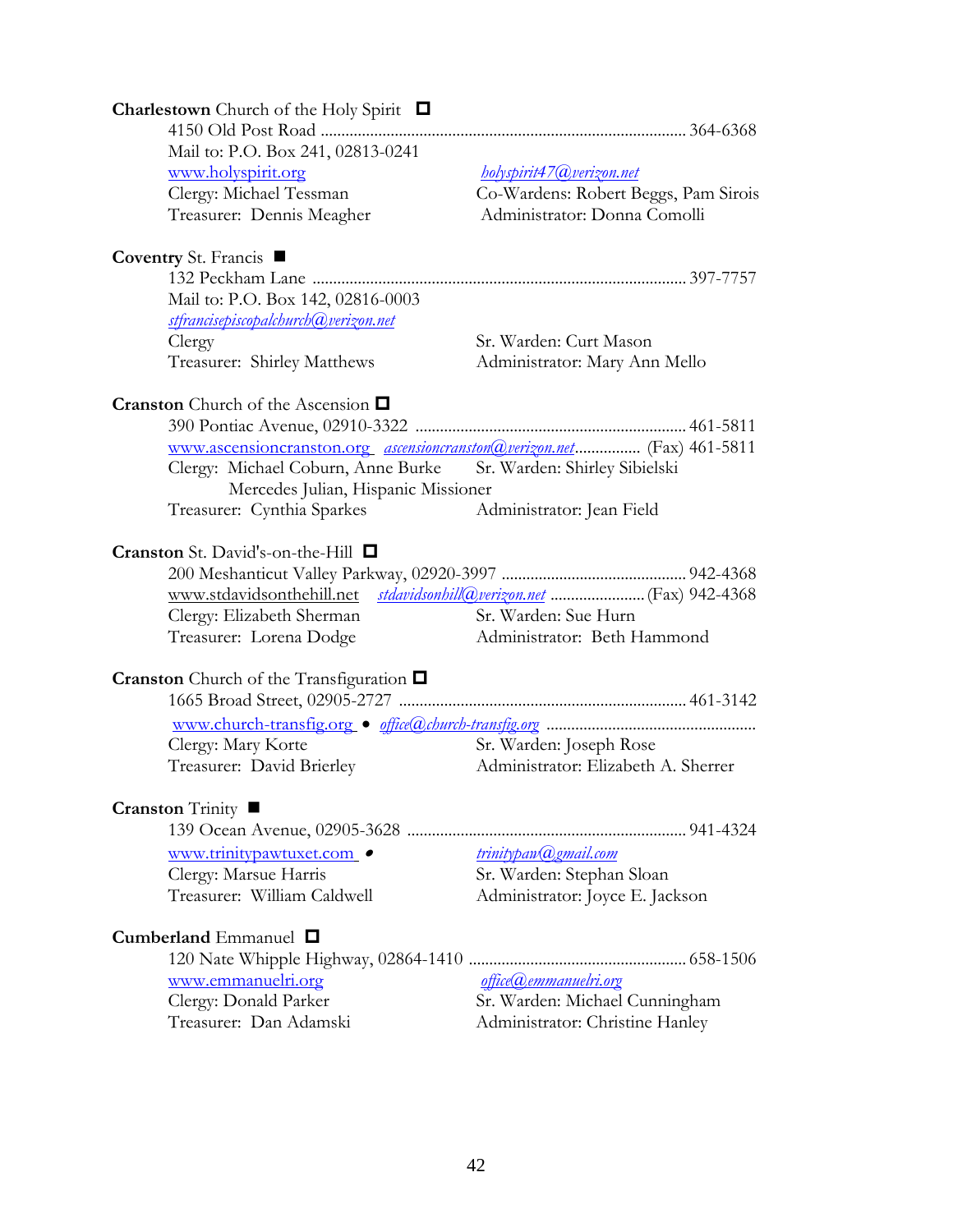# **East Greenwich** St. Luke's 99 Peirce Street ................................................................................................. 884-4116 Mail to: P.O. Box 334, 02818-0334 ....................................................(FAX) 398-8986 [www.stlukeseg.org](http://www.stlukeseg.org/) *[barbara.defusco@stlukeseg.org](mailto:barbara.defusco@stlukeseg.org)*  Clergy: R. Craig Burlington, Sr. Warden: Lisa Johnson Dorothy Brightman Treasurer: Gregory deGroot Administrator: Barbara DeFusco **East Providence** St. Mary's 81 Warren Avenue, 02914-5199 ..................................................................... 434-7456 *[stmaryseastprov@aol.com](mailto:stmaryseastprov@aol.com)* Clergy: Ashley Peckham Sr. Warden: Gordon Hubbard Treasurer: Beverly Edwards Administrator: Linda St. Hilaire **East Providence** Church of the Epiphany [see RUMFORD] **Greenville** St. Thomas' Corner Routes 116 & 44 ................................................................................. 949-2260 Mail to: P.O. Box 505, 02828-0505 ......................................................(Fax) 949-0261 [www.office@stthomasgreenvilleri.org](http://www.office@stthomasgreenvilleri.org/) *[stthomasgreenvilleri@verizon.net](mailto:stthomasgreenvilleri@verizon.net)*  Clergy: Susan E. Carpenter Sr. Wardens: Deborah Farrar Treasurer: Kathrine DiMillo Secretary: Alice Gardner **Hope Valley** St. Elizabeth's 63 Canonchet Road .......................................................................................... 539-7346 Mail to: P.O. Box 48, 02832-0048 ................................................................................... [www.stelizabethri.org](http://www.stelizabethri.org/) *[StLiz@verizon.net](mailto:StLiz@verizon.net)* Clergy: Richard Morgan V, Sr. Warden: David Hearty Christine Burton Administrator: Susan Perreault Co-Treasurers: Brian Thorp, Roger Haskell

## **Jamestown** St. Matthew's

| Clergy: Kevin Lloyd       | Sr. Warden: Janet LaMantia |
|---------------------------|----------------------------|
| Treasurer: William Tuttle | Administrator: Suzanne Fay |
|                           |                            |

### **Kingston** St. Augustine's

| www.staugustineuri.com    | <u>info@staugustineURI.com</u>             |
|---------------------------|--------------------------------------------|
| Clergy: Jennifer Phillips | Sr. Wardens: David Terry, Anne Ravenscroft |
| Treasurer: Jane Grenier   | Administrator: Shelley Marie Dziedzic      |
|                           |                                            |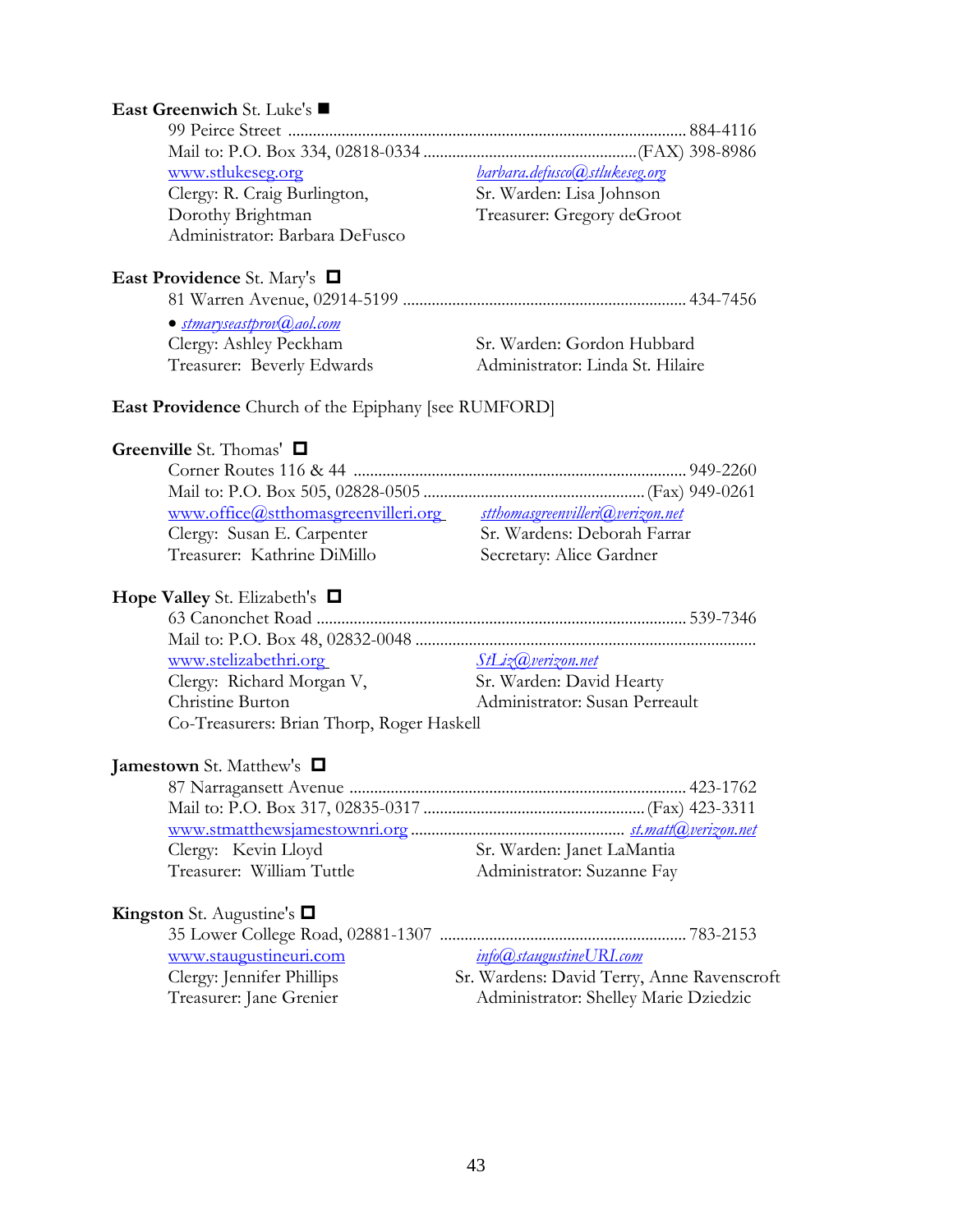| <b>Lincoln</b> Christ Church in Lonsdale $\Box$                   |                                             |
|-------------------------------------------------------------------|---------------------------------------------|
|                                                                   |                                             |
|                                                                   |                                             |
| www.christchurchlincoln.org                                       | <u>office@christchurchlincoln.org</u>       |
| Clergy: Scott Gunn, Melody Shobe,                                 | Sr. Warden: Joel Gardner                    |
| Joyce Thorne                                                      | Administrators: Linda Gorman,               |
| Treasurer: Ethan Gafford                                          | Dianne Papineau                             |
|                                                                   |                                             |
| Little Compton St. Andrew's by-the-Sea ■                          |                                             |
|                                                                   |                                             |
|                                                                   |                                             |
| • www.standrewsbythesea.org                                       | <u>mail@standrewsbythesea.org</u>           |
| Clergy: Peter G. Tierney, III                                     | Sr. Warden: Peter Kastner                   |
| Treasurer: Frederick Buhrendorf, Jr.                              | Administrator: Brenda Florez                |
|                                                                   |                                             |
| <b>Middletown Holy Cross</b>                                      |                                             |
|                                                                   |                                             |
| Mail to: P.O. Box 4121, 02842-0121                                |                                             |
|                                                                   |                                             |
| www.thechurchoftheholycross.org                                   | Sr. Warden: Robert Asher                    |
| Clergy:<br>Treasurer: Patricia White                              |                                             |
|                                                                   | Parish Administrator: Teresa Cunha          |
|                                                                   |                                             |
| <b>Middletown</b> St. Columba's Chapel $\Box$                     |                                             |
|                                                                   |                                             |
| www.stcolumbaschapel.org                                          | kwarren@stcolumbaschapel.org (Fax) 847-5571 |
| Clergy: Christopher Epperson                                      | Sr. Warden: John Finn                       |
| Treasurer: Stephen Walk                                           | Administrator: Kathryn Warren               |
|                                                                   |                                             |
| Narragansett St. Peter's by-the-Sea □                             |                                             |
|                                                                   |                                             |
| www.stpetersbythesea.com                                          | stpetersbythesea@verizon.net                |
| Clergy: R. Casey Shobe                                            | Sr. Warden: Beth DiPanni                    |
| Treasurer: Ann Rheault                                            | Administrator: Linda O'Neill                |
|                                                                   |                                             |
| Newport Emmanuel $\blacksquare$                                   |                                             |
|                                                                   |                                             |
| www.emmanuelnewport.org admin@emmanuelnewport.org  (Fax) 849-7696 |                                             |
| Clergy: Anita Schell-Lambert                                      | Sr. Warden: Lil Hargrove                    |
| Treasurer: Anne Sherman                                           | Administrator: Kathleen Skelley             |
|                                                                   |                                             |
| <b>Newport</b> St. John's                                         |                                             |
|                                                                   |                                             |
|                                                                   |                                             |
|                                                                   |                                             |
| Clergy: R. Trent Fraser                                           | Sr. Warden: Frank Jenks                     |
| Treasurer: Edward L. Carnes                                       |                                             |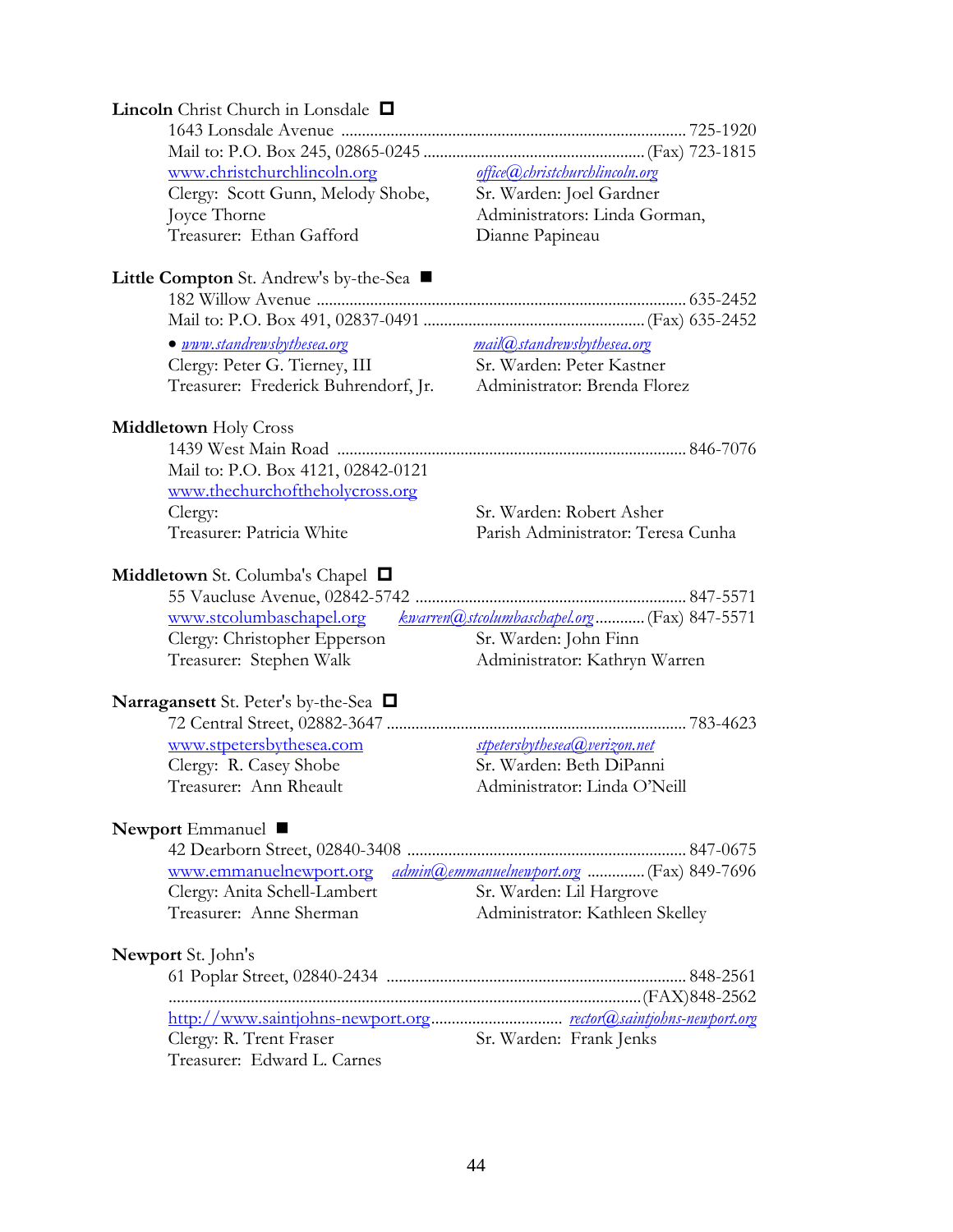### **Newport Trinity** ■

| Clergy: Anne Marie Richards | Sr. Warden: Elaine Burress   |  |
|-----------------------------|------------------------------|--|
| Treasurer: Christian Myers  | Administrator: Marie Maguire |  |
|                             |                              |  |

### **North Kingstown** St. Paul's

| Clergy: David Dobbins, Jan Grinnell, | Sr. Warden: Martha Parks         |  |
|--------------------------------------|----------------------------------|--|
| Patrick Greene                       | Administrator: Debra Ann Mahoney |  |
| Treasurer: Kirsten Rounds            |                                  |  |

### **North Providence** St. Alban's (See CENTREDALE)

### **North Providence** St. James

| Clergy: Cecilia Perry, Sean Manchester Sr. Warden: Peter Bak |                                |
|--------------------------------------------------------------|--------------------------------|
| Treasurer: Deborah Kintzing                                  | Administrator: Nancy Zamborano |
| <u>debokintzing@yahoo.com</u><br>____________                |                                |

#### North Scituate Trinity  $\blacksquare$

| www.trinityepiscopalonline.org |                                |
|--------------------------------|--------------------------------|
| Clergy: Pamela S. Gregory      | Sr. Warden: Elizabeth Maggio   |
| Treasurer: Joseph Carnevale    | Administrator: Nancy Fullerton |

### Pawtucket Church of the Good Shepherd ■

| www.goodshepherdri.net    | <u>secretary.goodshepherdchurch@verizon.net</u> |
|---------------------------|-------------------------------------------------|
| Clergy: Gardiner Shattuck | Sr. Warden: Roberta Cook                        |
| Treasurer: Carol Keiser   | Administrator: Carol Jones                      |
|                           |                                                 |

### **Pawtucket** St. Luke's

 670 Weeden Street, 02860-1649 ..................................................................... 723-9216 [www.stlukespawtucket.org](http://www.stlukespawtucket.org/) [admin@stlukespawt.org](mailto:admin@stlukespawt.org) Clergy: Dennis Bucco Sr. Warden: Robert Lundgren Treasurer: Barbara Stevenson Administrator: Elaine Oliveira

### **Pawtucket** St. Paul's

| Clergy: William Locke    | Sr. Warden: Mark Force      |
|--------------------------|-----------------------------|
| Treasurer: M. Carrie Ruo | Administrator: Debbie Smith |

#### **Portsmouth** St. Mary's

[www.smcportsmouth.org](http://www.smcportsmouth.org/) *[smc@saintmarysepiscopalchurch.org](mailto:smc@saintmarysepiscopalchurch.org)* Clergy: Pamela Mott; Daryl Stahl Sr. Warden: Murray Edwards Treasurer: Christine Winslow Administrator: Martha Hultgren

324 East Main Road, 02871-2113 .................................................................. 846-9700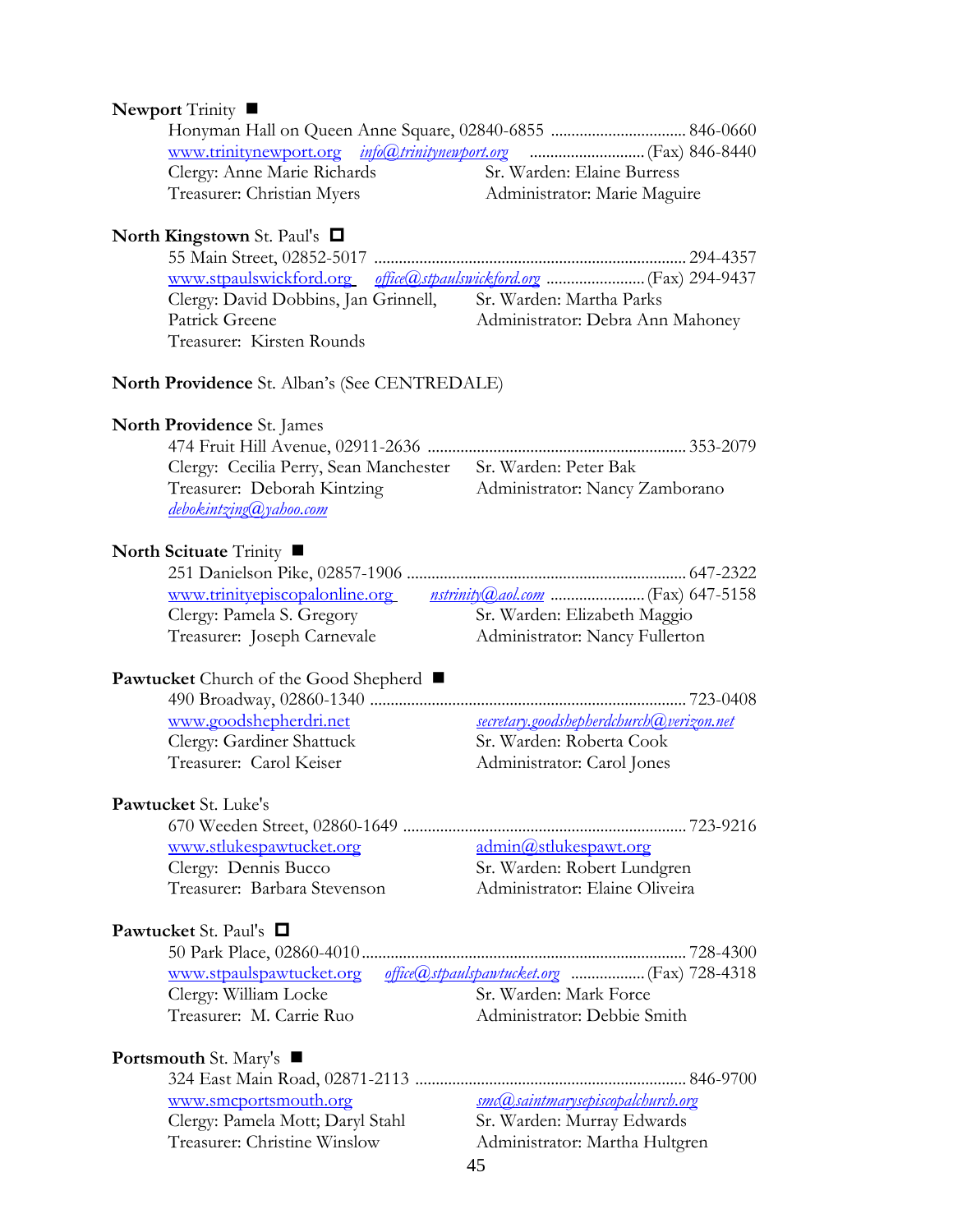| <b>Portsmouth St. Paul's <math>\Box</math></b>                   |                                                                                 |
|------------------------------------------------------------------|---------------------------------------------------------------------------------|
|                                                                  |                                                                                 |
| www.stpaulsportsmouthri.org                                      | lindaremdean@earthlink.net                                                      |
| Clergy:                                                          | Sr. Warden: Linda Remington                                                     |
| Treasurer: Robert Gessler                                        | Administrator:                                                                  |
| Providence All Saints' Memorial ■                                |                                                                                 |
|                                                                  |                                                                                 |
|                                                                  |                                                                                 |
| Clergy: David A. Ames                                            | Sr. Warden: Daniel Mechnig                                                      |
| Treasurer: Robert Wells                                          | Secretary: Grace E. Malaby                                                      |
| <b>Providence</b> Cathedral of St. John $\Box$                   |                                                                                 |
|                                                                  |                                                                                 |
|                                                                  |                                                                                 |
|                                                                  | Clergy: Harry Krauss, Barbara Mays-Stock Administrator: Virginia Williams-LaBoy |
| Treasurer: Samuel Dorbor                                         |                                                                                 |
|                                                                  |                                                                                 |
| <b>Providence</b> Grace $\Box$                                   |                                                                                 |
|                                                                  |                                                                                 |
|                                                                  |                                                                                 |
| Clergy: Jonathan Huyck                                           | Sr. Warden: David Seifert                                                       |
| Treasurer: Laurie DiBattista                                     | Administrators: Carolina Boyle                                                  |
|                                                                  |                                                                                 |
| Providence Church of the Redeemer ■                              |                                                                                 |
|                                                                  |                                                                                 |
|                                                                  |                                                                                 |
| Clergy: Jo-Ann J. Drake, Judith Collins Sr. Warden: Edgar Bailey |                                                                                 |
| Treasurer: Joseph DiPalma                                        |                                                                                 |
| Providence Misión Iglesia El Mesías □                            |                                                                                 |
|                                                                  |                                                                                 |
| reviroberts (a) vahoo.com                                        |                                                                                 |
| Clergy: José Roberts                                             | Sr. Warden: Jose Almonte                                                        |
| Treasurer: Ramona Rasheed                                        |                                                                                 |
|                                                                  |                                                                                 |
| <b>Providence</b> St. Martin's ■                                 |                                                                                 |
|                                                                  |                                                                                 |
|                                                                  |                                                                                 |
| Clergy: Clare Fischer-Davies                                     | Sr. Warden: Kathleen Good                                                       |
| Treasurer: Dennis Stark                                          | Administrator: Deborah Bshara                                                   |
|                                                                  |                                                                                 |
| <b>Providence</b> St. Peter's & St. Andrew's $\blacksquare$      |                                                                                 |
|                                                                  |                                                                                 |
|                                                                  |                                                                                 |
| Clergy: Joyce Penfield                                           | Sr. Warden: Betty Sloane                                                        |
| Treasurer: Dorothy Lariviere                                     | Administrator: Catherine Calistra                                               |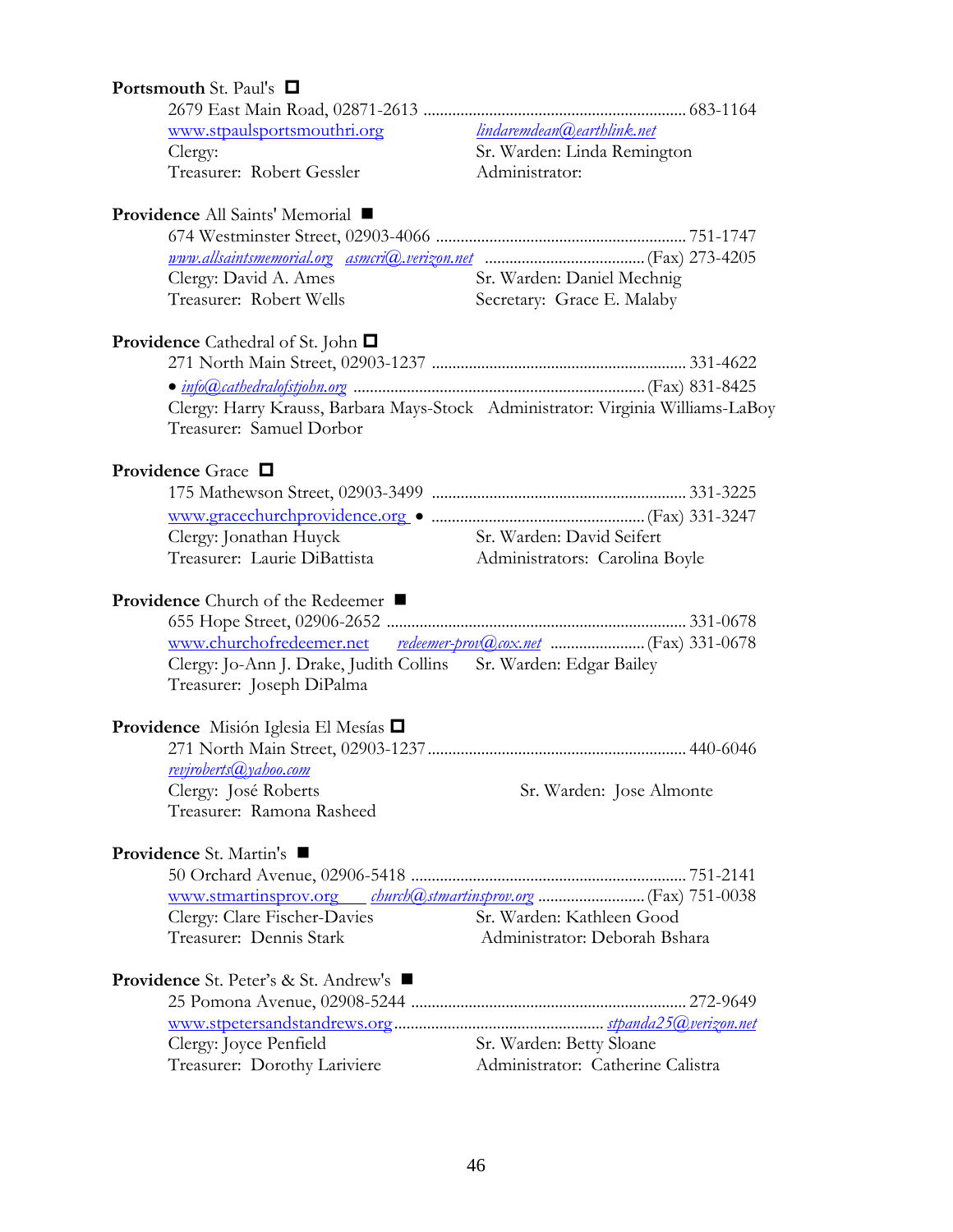| <b>Providence S. Stephen's</b>                    |                                                                             |
|---------------------------------------------------|-----------------------------------------------------------------------------|
|                                                   |                                                                             |
|                                                   |                                                                             |
|                                                   | Clergy: John D. Alexander, Michael G. Tuck Sr. Warden: Richard Noble        |
| Treasurer: Brian Ehlers                           | Administrator: Cory MacLean                                                 |
| Riverside St. Mark's ■                            |                                                                             |
|                                                   |                                                                             |
|                                                   |                                                                             |
| Clergy: Richard Shippee                           | Sr. Warden: Dan Pacheco                                                     |
| Treasurer: Lee Amore                              | Administrator: Susan Rossi                                                  |
| <b>Rumford</b> Church of the Epiphany ■           |                                                                             |
|                                                   |                                                                             |
|                                                   |                                                                             |
|                                                   | Clergy: Jennifer Pedrick, Edmund Harris Sr. Warden: Dennis Burton           |
| Treasurer: Scott Haggerty                         | Administrator: Beth Dench                                                   |
| <b>Saunderstown</b> Chapel of St. John the Divine |                                                                             |
|                                                   |                                                                             |
|                                                   |                                                                             |
|                                                   |                                                                             |
| Clergy:                                           | Sr. Warden: John Edwards                                                    |
| Treasurer: Jill Osgood                            | Administrator: Patricia J. Williams                                         |
| <b>Tiverton</b> Holy Trinity ■                    |                                                                             |
|                                                   |                                                                             |
|                                                   |                                                                             |
| Clergy: Alan Gates                                | Sr. Warden: Susan Richardson                                                |
| Treasurer: David Brower                           | Administrator: Cindy Cwalina                                                |
| Wakefield Church of the Ascension ■               |                                                                             |
|                                                   |                                                                             |
|                                                   |                                                                             |
| www.AscensionWakefield.org                        | <b>AscensionW</b> <i>Qverizon.net</i>                                       |
| Clergy: P. Wayne Runner                           | Sr. Warden: Sigrid Hewett                                                   |
| Treasurer: William Kelly                          | Administrator: Marjorie Perkins                                             |
| Warwick All Saints' $\Box$                        |                                                                             |
|                                                   |                                                                             |
| $\bullet$ episcopop $(a,a$ ol.com                 |                                                                             |
| Clergy: Philip Devens, Iris Mello                 | Sr. Warden: Alfred Liddle, III                                              |
| Treasurer: Meredith MarcAurele                    | Secretary: Susan Rouvelas                                                   |
|                                                   |                                                                             |
| <b>Warwick</b> St. Barnabas $\Box$                |                                                                             |
|                                                   |                                                                             |
|                                                   | www.StBarnabasWarwick.org parishadmin@stbarnabaswarwick.org. (Fax) 739-1795 |
| Clergy: John Pallard                              | Sr. Warden: Stanley W. Schofield                                            |
| Treasurer: Heidi Seddon                           | Administrator: Cheryl Andrews                                               |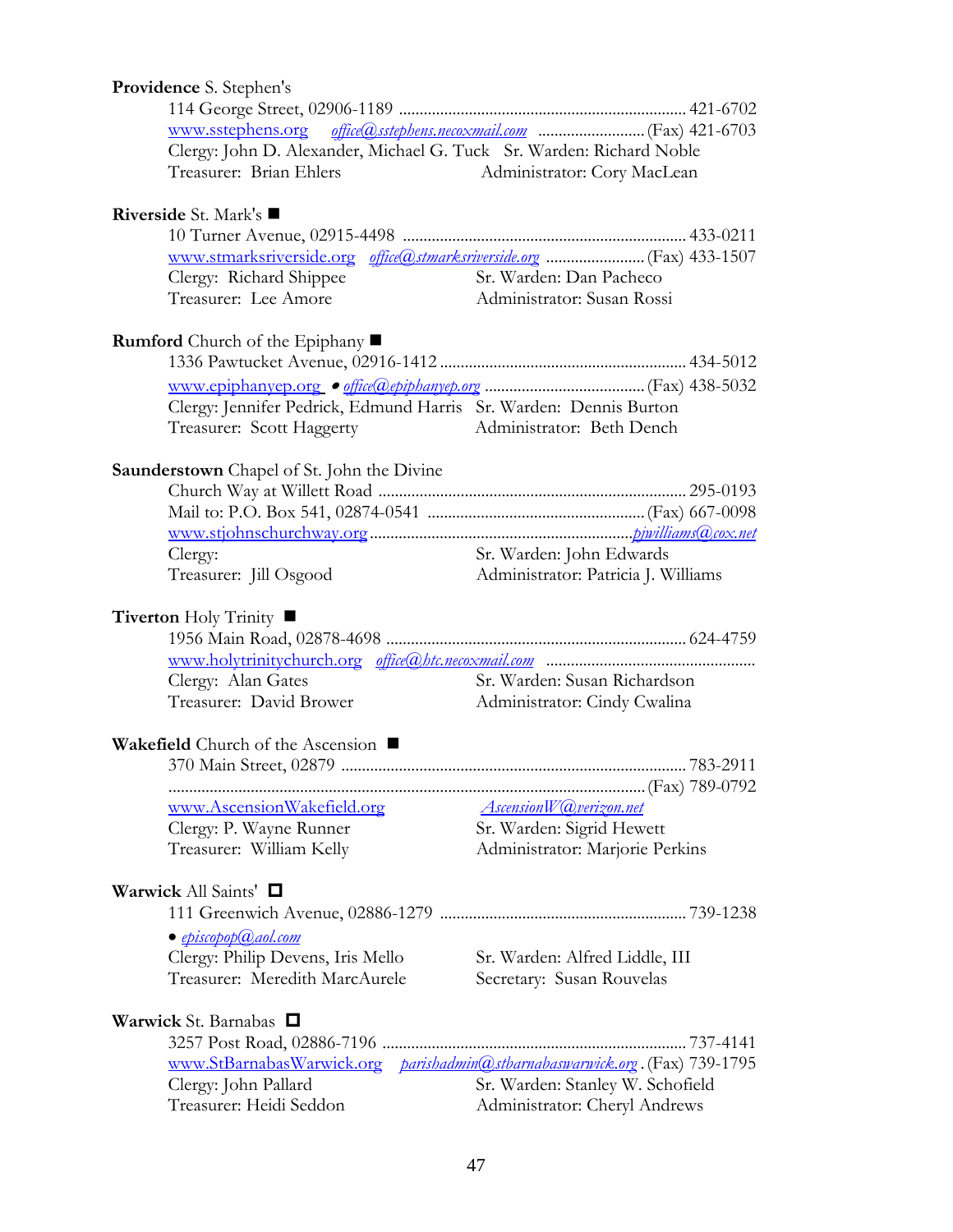| <b>Warwick</b> St. Mark's $\blacksquare$ |                           |
|------------------------------------------|---------------------------|
|                                          |                           |
| www.stmarkswarwick.org                   | office@stmarkswarwick.org |
| Clergy: Susan Wrathall                   | Sr. Warden: Roy Lautieri  |
| Treasurer: Shirley Kolarik               | Secretary: Barbara Lynch  |

# Westerly Christ Church  $\Box$

| www.christchurchwesterly.org | <u>christ-church@verizon.net</u> (Fax) 596-6529 |
|------------------------------|-------------------------------------------------|
| Clergy: James Bocchino;      | Sr. Warden: Shirley Andrews                     |
| M.P. Schneider               | Administrator: Jeanne MacLaughlin               |
| Treasurer: Frederick Eaton   | Secretary: Rebecca Cherenzia                    |

**Wickford,** St. Paul's (See NORTH KINGSTOWN)

# **Woonsocket** St. James'

| www.stjameswoonsocket.org  |                             |
|----------------------------|-----------------------------|
| Clergy: Eletha Buote-Greig | Sr. Warden: Robert Larder   |
| Treasurer: Joyce Meleley   | Administrator: Diane Cardin |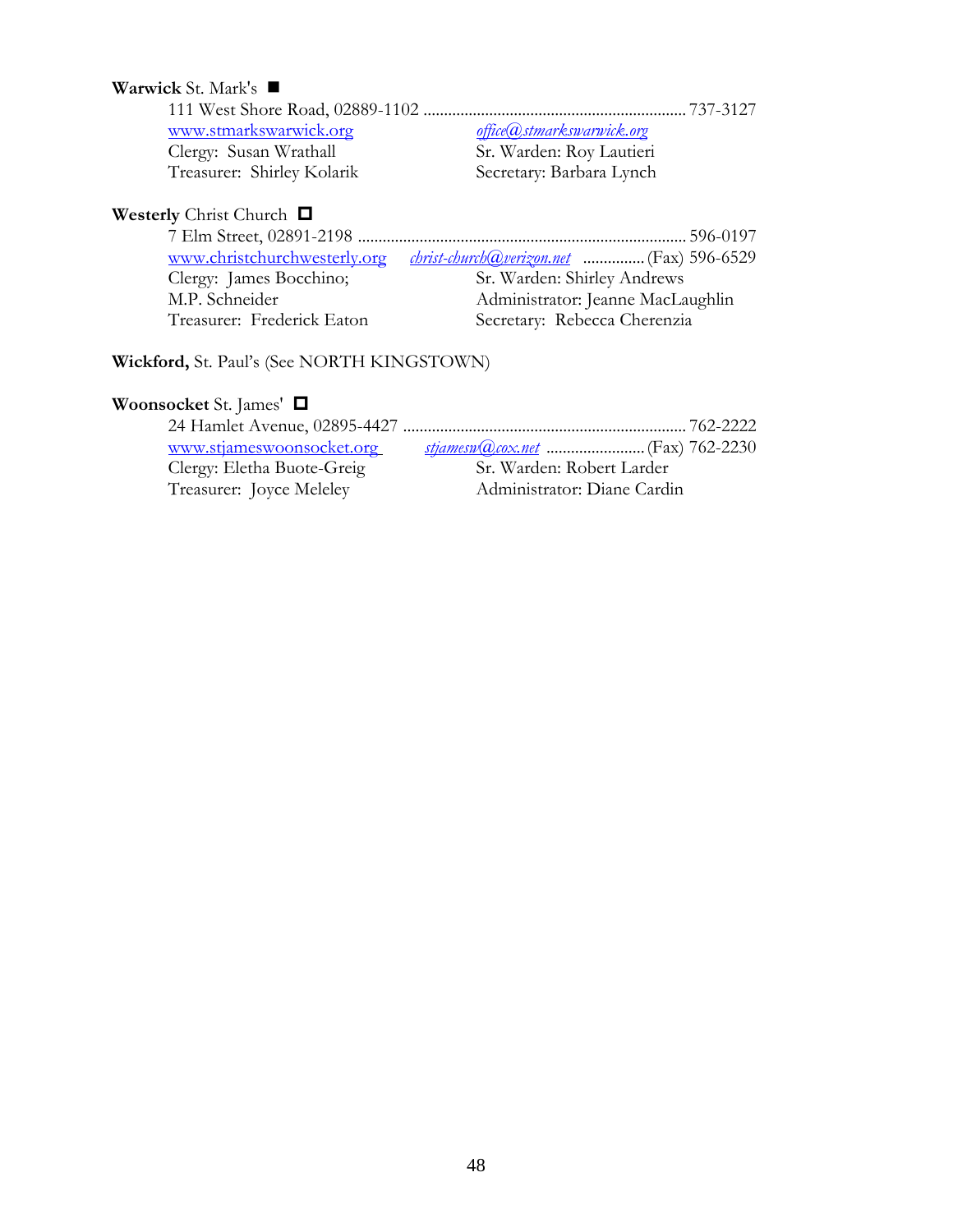# **EPISCOPAL INSTITUTIONS**

| Mail to: 66 Benefit St., Providence RI 02904<br>Contact: Kathleen M. Lavallee                                                                         |  |
|-------------------------------------------------------------------------------------------------------------------------------------------------------|--|
| Resident Manager: Joyce Roberts; Property Management: Lance Roberts                                                                                   |  |
|                                                                                                                                                       |  |
| Administrator: Kathleen M. Lavallee                                                                                                                   |  |
| 63 Federal Rd., Barrington RI 02806<br>Headmaster: John Martin                                                                                        |  |
| ST. ELIZABETH COMMUNITY                                                                                                                               |  |
| ST. ELIZABETH HOME, East Greenwich RI<br>ST. ELIZABETH MANOR, Bristol RI<br>ST. ELIZABETH COURT, Providence RI<br>ST. ELIZABETH PLACE, Providence, RI |  |
| 372 Purgatory Rd., Newport;                                                                                                                           |  |
| Head of School: Eric F. Peterson<br>Chaplain: The Rev. Edward Mulligan, IV                                                                            |  |
| ST. MARY'S HOME FOR CHILDREN /                                                                                                                        |  |
| Executive Director: Carlene Casciano-McCann                                                                                                           |  |
| 18 Market Sq., Newport RI 02840 (Fax) 847-4284                                                                                                        |  |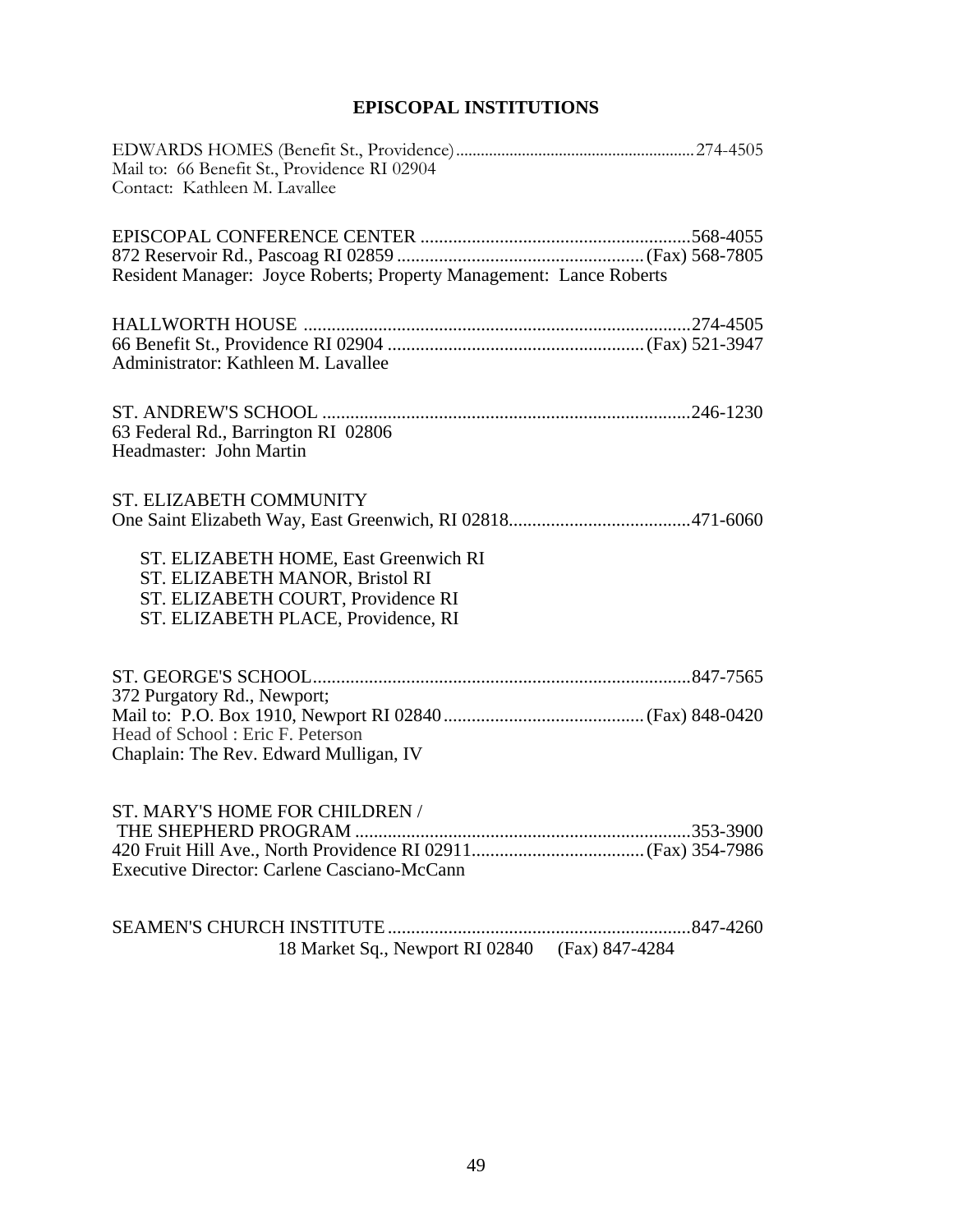## **OFFICIAL ACTS: OCTOBER 25, 2009 – OCTOBER 17, 2010**

### **Visitations**

| Nov.                   | $1^{\rm st}$<br>$8^{\rm th}$<br>$15^{\text{th}}$<br>$22^{nd}$ | Church of the Epiphany, East Providence<br>St. Paul's, Portsmouth<br>St. Augustine's, Kingston<br>St. Thomas, Greenville |
|------------------------|---------------------------------------------------------------|--------------------------------------------------------------------------------------------------------------------------|
| Dec.                   | $6^{\text{th}}$<br>13 <sup>th</sup><br>20 <sup>th</sup>       | All Saints' Memorial, Providence<br>Church of the Redeemer, Providence<br>St. Mark's, Warren                             |
| Jan.                   | $10^{\text{th}}$<br>17 <sup>th</sup><br>$24^{\text{th}}$      | St. Martin's, Providence<br>St. Elizabeth's, Hope Valley<br>Grace Church, Providence                                     |
| Feb.                   | 28 <sup>th</sup>                                              | St. John's, Ashton                                                                                                       |
| March 28 <sup>th</sup> |                                                               | Holy Cross, Middletown                                                                                                   |
| April                  | $11^{th}$<br>$18^{\text{th}}$<br>$25^{\text{th}}$             | St. Columba's, Middletown<br>St. Mark's, Riverside<br>St. John's, Barrington                                             |
| May                    | 23 <sup>rd</sup>                                              | Holy Trinity, Tiverton                                                                                                   |
| July                   | $11^{th}$<br>18 <sup>th</sup>                                 | St. Matthew's, Barrington<br>Emmanuel, Newport                                                                           |
| Sept.                  | 26 <sup>th</sup>                                              | St. Matthew's, Jamestown                                                                                                 |
| Oct.                   | $3^{\text{rd}}$<br>10 <sub>th</sub><br>17 <sup>th</sup>       | St. Francis, Coventry<br>Trinity, North Scituate<br>St. Luke's, East Greenwich                                           |

## **Confirmations/ Receptions**

December 5, 2009 – Cathedral of St. John May 1, 2009 – Cathedral of St. John May 8, 2009 – Cathedral of St. John

Confirmations 65 Receptions 10 Reaffirmations 0

**Postulants**  Rebecca Binns Gettel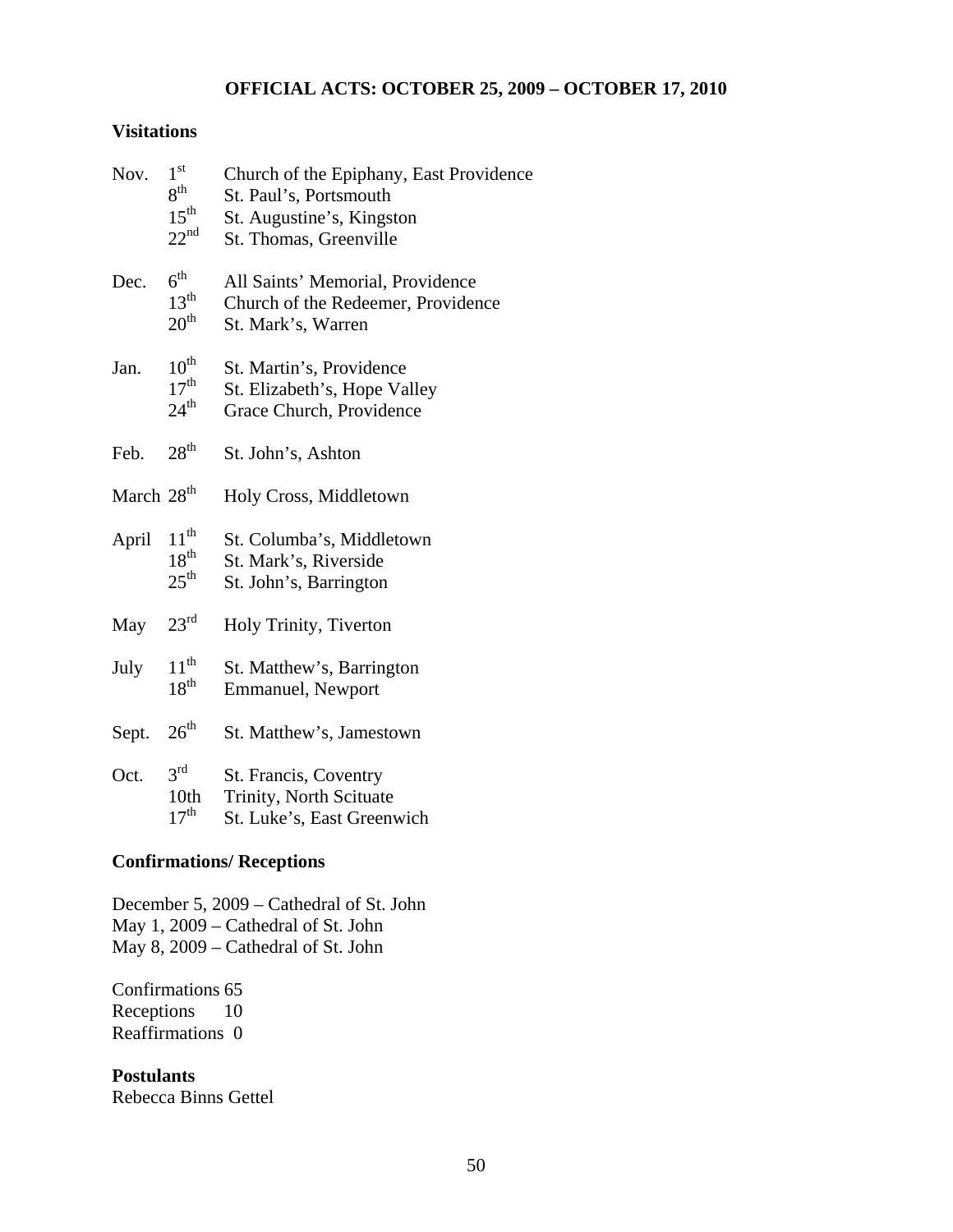### **Ordinations**

The Rev. Michael Tuck - Priesthood The Rev. Dcn. Joyce T. Thorne – Permanent Diaconate The Rev. Dcn. Patrick J. Greene – Transitional Diaconate The Rev. M. P. Schneider - Priesthood

# **Letters Dimissory In**

| Anita Schell-Lambert       | 5/12/2010  |
|----------------------------|------------|
| Mercedes Julian            | 6/8/2010   |
| <b>Anne Marie Richards</b> | 6/30/2010  |
| Peter G. Tierney III       | 6/30/2010  |
| <b>Melody Shobe</b>        | 9/22/2010  |
| Robert K. Marshall         | 9/30/2010  |
| Jonathan T. Huyck          | 11/08/2010 |

# **Letters Dimissory Out**

| <b>Richard Bardusch</b> | 1/21/2010 |
|-------------------------|-----------|
| John E. Lawrence        | 2/1/2010  |
| Timothy H. Burger       | 2/19/2010 |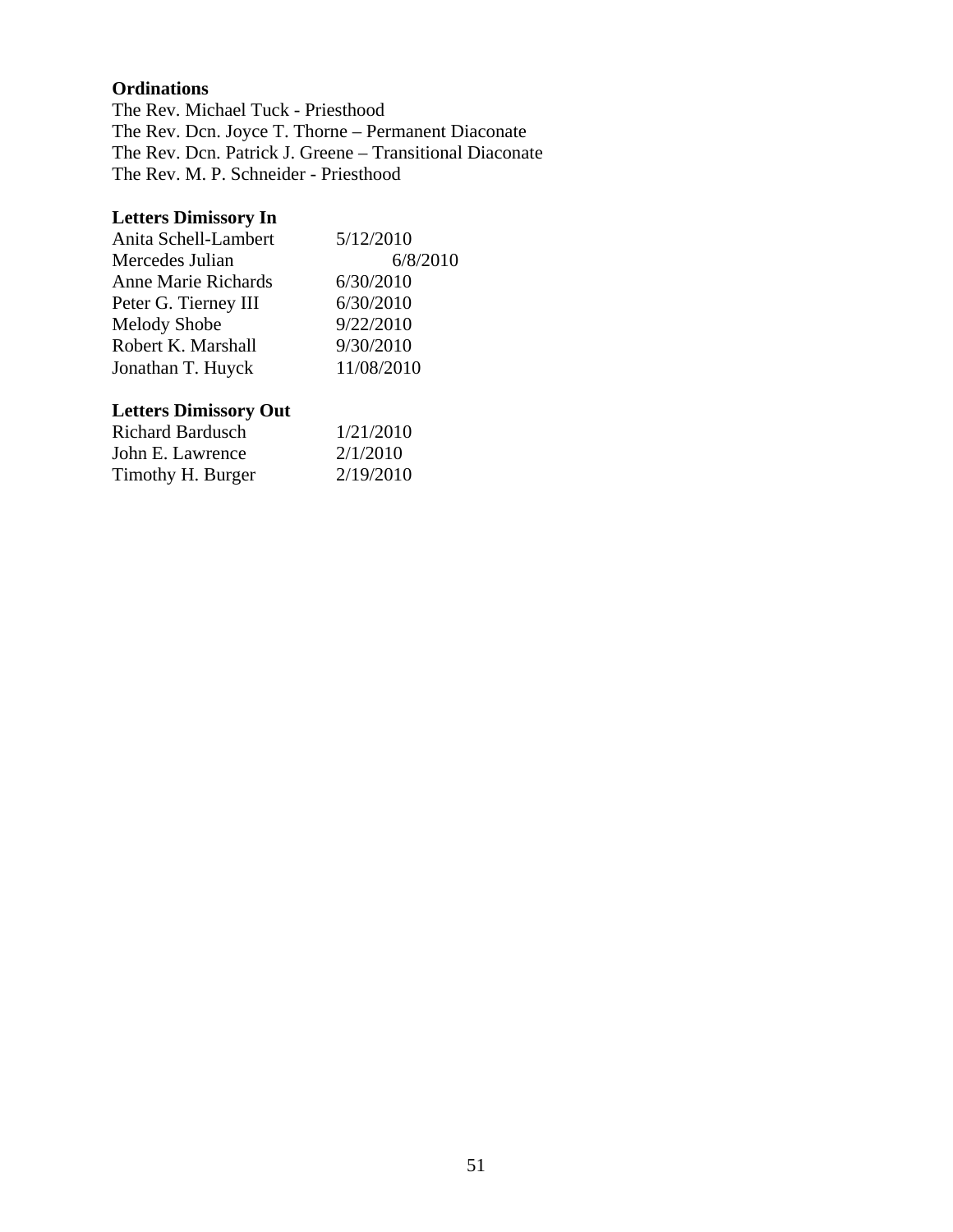# **NON-PAROCHIAL CLERGY REPORT December 31, 2009**

| Austin A. Almon, Jr.                      | pastoral visitations;                                      |
|-------------------------------------------|------------------------------------------------------------|
| David Ames                                | Retired; teaching at RIC; consulting; volunteer GAIA       |
| Henry F. Anthony<br>TN                    | part-time Associate Rector for Pastoral Care, Lookout Mtn, |
| Robert W. Anthony                         | no report submitted                                        |
| Patricia Bailey                           | Retired; nursing home visitations                          |
| Jean Barry                                | Retired; WARM Center supportive housing cneter;            |
| Hébert W. Bolles                          | Some supply; no report submitted                           |
| Lawrence H. Bradner                       | Retired; diocesan historian; no report submitted.          |
| Janet Broadhead                           | Retired;                                                   |
| Douglas C. Burger                         | Retired; no report submitted                               |
| J. Daniel Burke                           | no report submitted                                        |
| David C. Cargill                          | Retired                                                    |
| George M. Chaplin                         | no report submitted.                                       |
| John A. Chrisman                          | no report submitted.                                       |
| A. Royston Cochran                        | retired                                                    |
| Ronald P. Conner                          | assisting in DC area                                       |
| Robert C. Cummings                        | Supply at St. Barnabas, Warwick; St. Francis, Coventry     |
| Maria DeCarvalho                          | Communication training, connecting, coaching               |
| Mark DeWolf                               | Hospice chaplain; supply at St. Michael's, Bristol         |
| John H. Evans                             | Retired                                                    |
| Henry F. Fairman                          | Retired.                                                   |
| William Fraatz                            | no report submitted.                                       |
| Kenneth R. Franklin<br>David M. Gillespie | Retired<br>Assist in work in AZ, VT<br>52                  |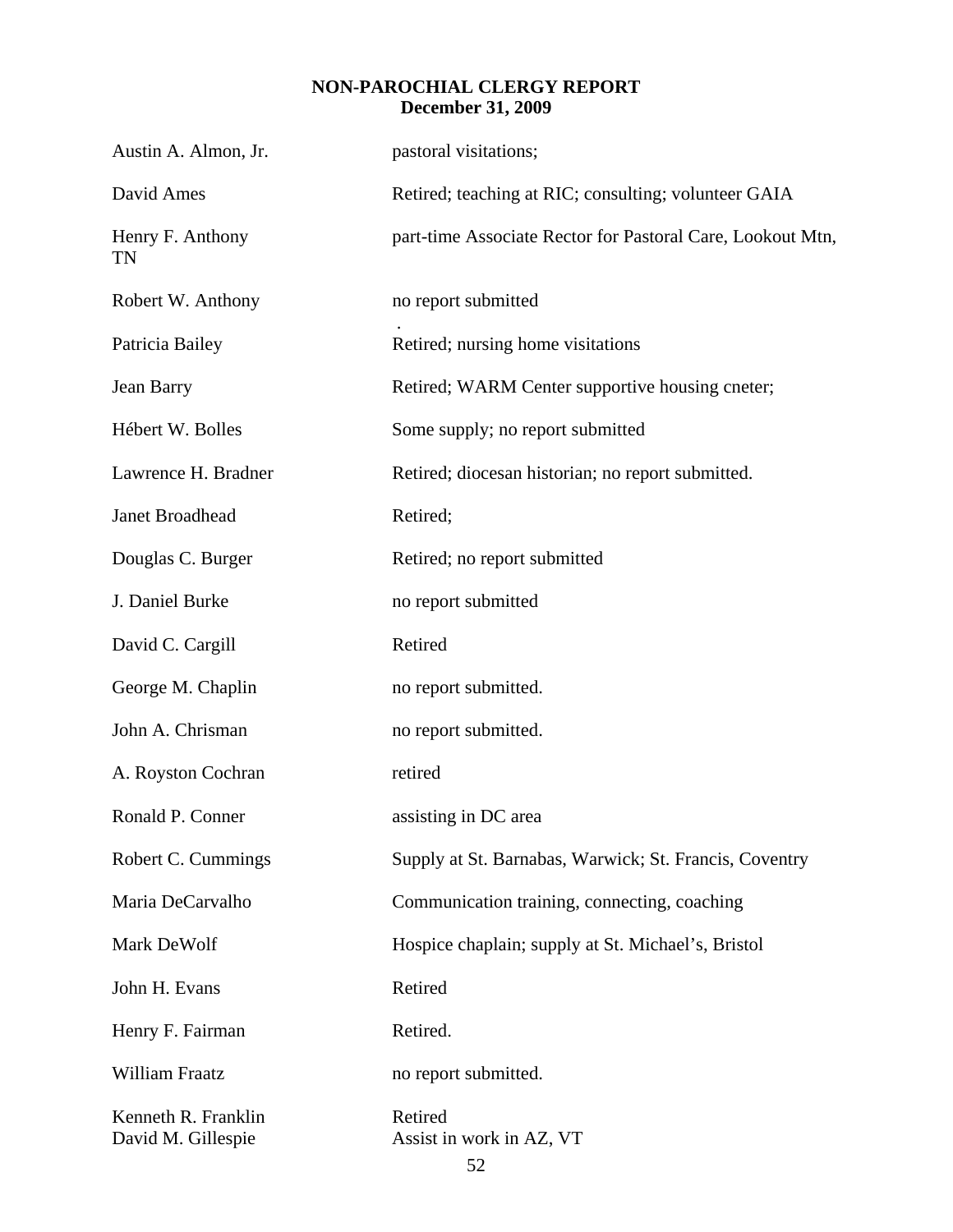| Harrington Gordon           | Retired; serve on several committees within the<br>Diocese                                    |
|-----------------------------|-----------------------------------------------------------------------------------------------|
| Everett H. Greene           | Retired; supply coverage as needed. Chaplain,<br>to the Retired Clergy and Surviving Spouses. |
| Sandra P. Haines-Murdocco   | Retired                                                                                       |
| Edwin F. Hallenbeck         | Retired; Serve on several committees and boards.                                              |
| <b>Marsue Harris</b>        | supply                                                                                        |
| <b>Donald Hastings</b>      | Retired                                                                                       |
| <b>Augustus Hemenway</b>    | Retired                                                                                       |
| <b>Granville Henthorne</b>  | no report submitted.                                                                          |
| Jean Webster Hickox         | Retired Deacon;                                                                               |
| George N. Hunt              | Retired Bishop of RI; supply in California                                                    |
| Frederick K. Jellison       | Retired                                                                                       |
| Ida Johnson                 | Retired Deacon; volunteer at san Miguel de allende                                            |
| Michaela Johnson            | Interim Associate. Nave Chaplain, Washington Cathedral;                                       |
| supply<br>Paul S. Koumrian  | Part-time Assistant, Trinity in Newport                                                       |
| <b>August Kuehl</b>         | Retired; visiting elderly                                                                     |
| <b>Richard Laremore</b>     | Retired                                                                                       |
| Donald Lavallee             | Retired                                                                                       |
| John Lawrence               | Interim Rector St Patrick's, Washington DC                                                    |
| Sean Manchester             | Chaplain, Eleanor Slater Hospital and some supply                                             |
| M. Teresa Matthews<br>TX    | Interim work; currently PIC at St. Williams, St. Pittsburgh,                                  |
| Michele Matott              | no report submitted.                                                                          |
| <b>James Patrick Mauney</b> | Retired                                                                                       |
| Peter Michaelson            | Interim; no report submitted                                                                  |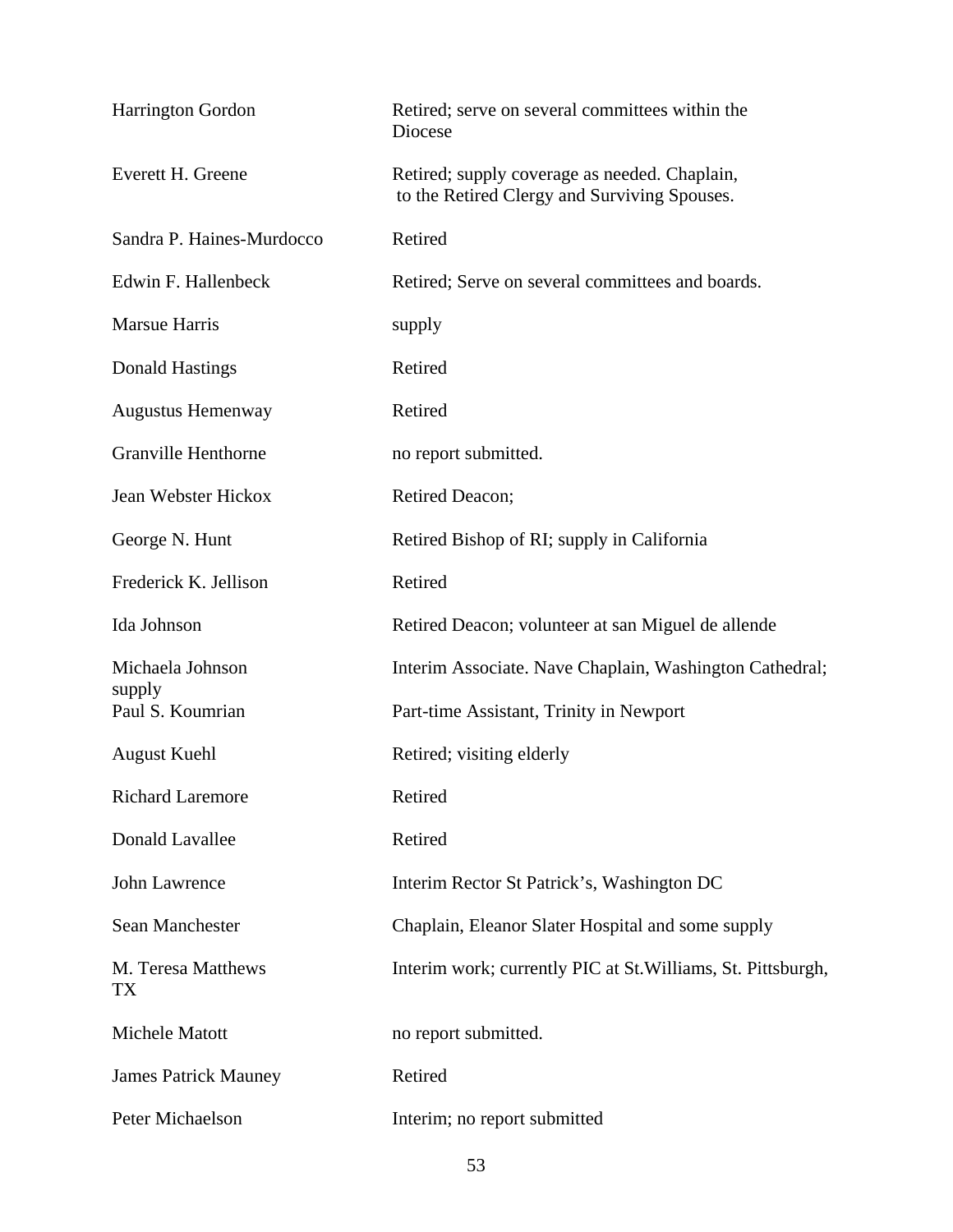| Nancy F. Miller                 | no report submitted                                         |
|---------------------------------|-------------------------------------------------------------|
| Lorraine M. Mills-Curran        | Brazilian Ministry development; Christian Ed. coordinator   |
| Hedwig B. Neale                 | Retired; outreach to seniors.                               |
| Eloise Neilsen                  | Retired; active with Order of Julian                        |
| Elizabeth Nestor, M.D.          | Emergency dept, RIH                                         |
| Janet Worth Nunley              | Supply in Region II Diocese of NY                           |
| <b>Nancy Olmsted</b>            | Retired;                                                    |
| Ceilia C. Perry<br>submitted.   | Chaplain, Hallworth House, Providence; no report            |
| Paul Pickens                    | Retired                                                     |
| Pamela Rannenberg               | Chaplain, Butler Hospital                                   |
| Marshall T. Rice                | Retired                                                     |
| David A. Ryan                   | Retired.                                                    |
| <b>Richard Schweinsburg</b>     | Military Chaplain                                           |
| Keith E. Scott<br>Albany        | Retired; preaching, teaching, pastoral care @ St. Andrew's, |
| Marcia A. Sessions              | Supply                                                      |
| Robert L. Shearer<br>submitted. | Interim Rector St. Peter's, Morristown, NJ; no report       |
| Marlene J. Simonian             | Retired; no report submitted.                               |
| Richard R. Simpson              | Supply                                                      |
| Peter L. Spencer                | Retired; Chaplain St. Elizabeth Home; Supply                |
| Frederick J. Spulnik            | Retired; volunteer work                                     |
| Gordon J. Stenning              | Eucharist to nursing homes; supply                          |
| Linda Strahan                   | Pastoral Counseling and supply work                         |
| <b>Edward Trafford</b>          | Retired <sub>0</sub>                                        |
|                                 |                                                             |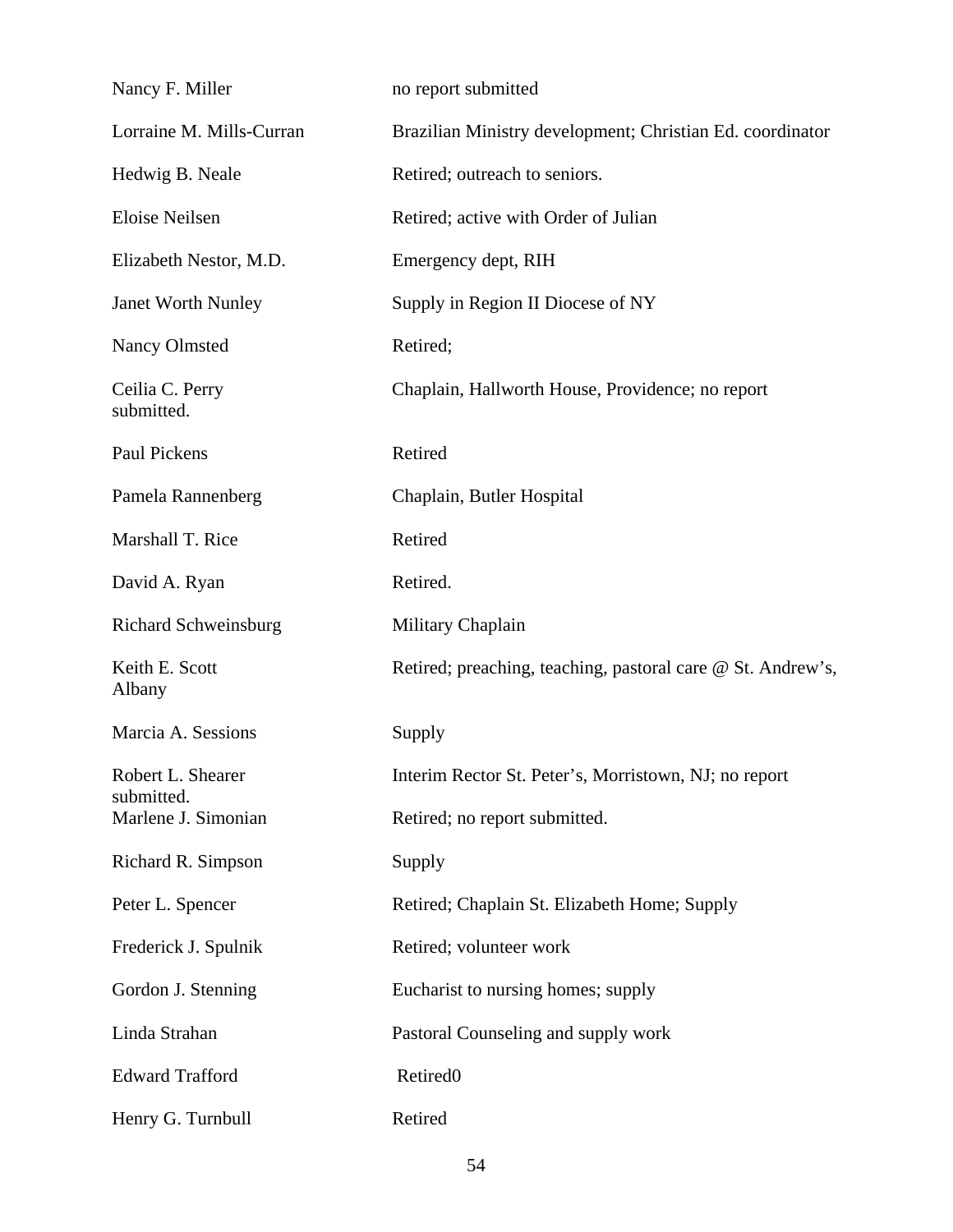| Paul Twelves                    | Retired; Supply; part-time interim priest at 2 parishes                     |
|---------------------------------|-----------------------------------------------------------------------------|
| Paula Ulanowski                 | Retired; no report submitted                                                |
| Robert Vanderau                 | retired; supply and help with administration                                |
| James L. Verber                 | Long term Supply, St. Mark's, Warren<br>no report submitted                 |
| George Warren                   | retired; supply; no report submitted.                                       |
| Peter H.G. Westhorp<br>devices. | Associate Regulatory Affairs Specialist for medical                         |
| Gail Wheelock                   | Retired;                                                                    |
| Nancy Willis                    | Rector, St. David's Jan-June; Retired; supply at All Saints',<br>Providence |
| Edward S. Winsor<br>Newport     | Assisting, Fort Myers, Florida; supply at St. John's,                       |
| Geralyn Wolf                    | <b>Bishop</b>                                                               |
| Betty Wright                    | Retired; school volunteer                                                   |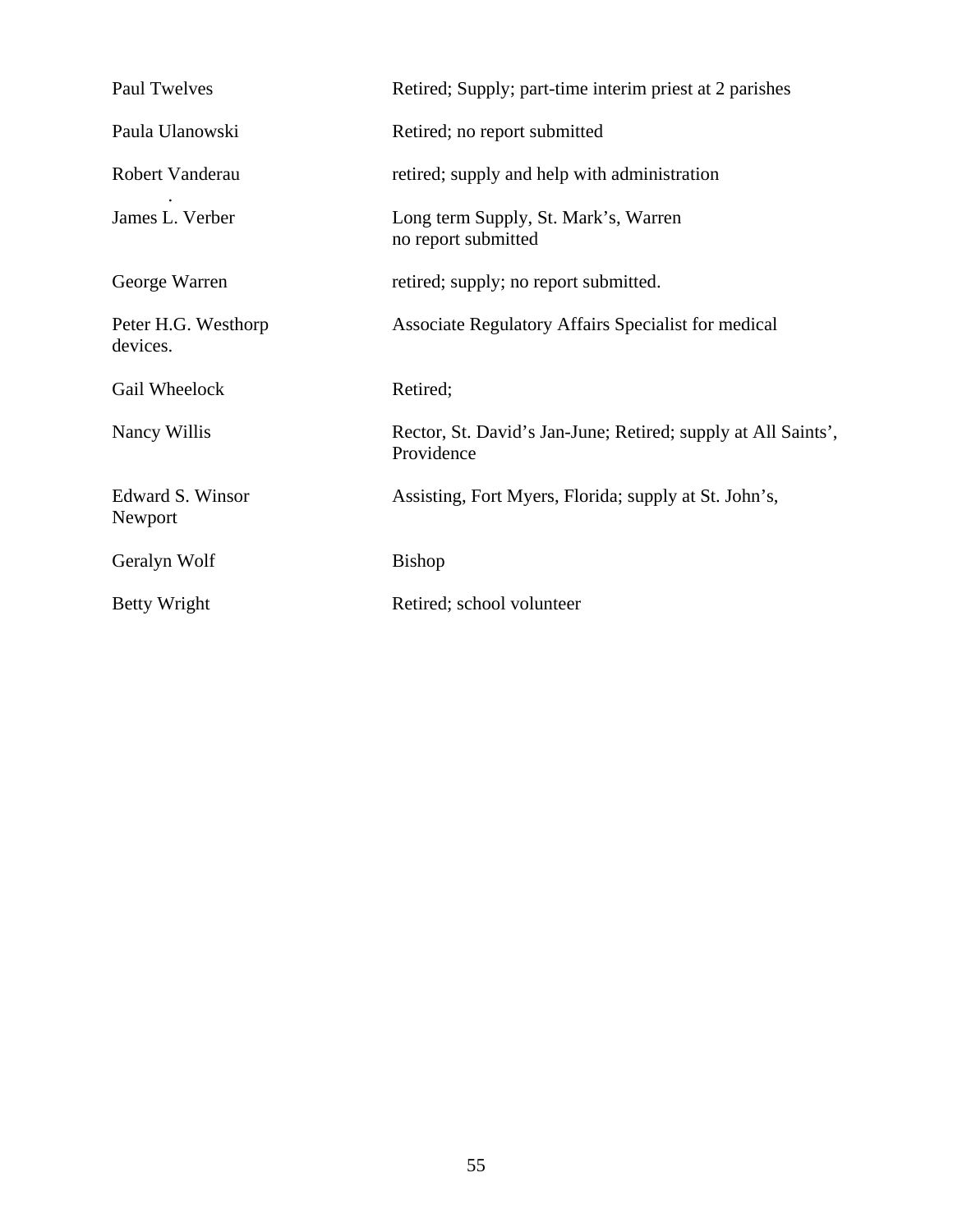### **REPORT OF THE STANDING COMMITTEE TO DIOCESAN CONVENTION OCTOBER 23, 2010**

Standing Committee Members: 2009-2010

Clerical Lay The Rev'd William Locke (2010) Ms. Lora MacFall (2010) The Rev'd Stephanie Shoemaker (2011) Ms. Caryl Frink (2011) The Rev'd Pamela Mott (2012) Ms. Fran Gammell-Roach (2012) The Rev'd Jennifer Pedrick (2013) The Hon. Scott Avedesian (2013)

The Rev'd William Locke was elected President and Ms. Caryl Frink was elected Secretary at the November 2009 meeting.

The Standing Committee throughout the year served in its canonical role as Council of Advice for the Bishop.

The Standing Committee heard periodically from the Canon for Congregational Development about the status of parishes and missions in the Diocese.

In the course of the past year, the Standing Committee has taken the following actions:

Appointed two members to the Mission Task Force

Approved loans from the Revolving Loan Fund for Christ Church, Lincoln; St. Matthews, Jamestown; and St. Luke's, Pawtucket

Consented to the submission of an application for a Small Business Administration Loan from Emmanuel Church, Newport

Consented to dissolving the congregation of Calvary, Pascoag, closing St. Mark's, Warren, and changing the status of St. Paul's, Portsmouth from parish to mission

Approved an Amended and Restated Deed of Trust for the Sarah Gibbs Trust at St. Mary's, Portsmouth

Consented to the sale of Church of the Epiphany, Providence

Issued a Presentment for Conduct Unbecoming a Member of the Clergy

Consented to the:

consecration of the Rev'd Scott A. Benhase as Diocesan Bishop of Georgia consecration of the Rev'd Brian N. Prior as Diocesan Bishop of Minnesota consecration of the Rev'd Ian T. Douglas as Diocesan Bishop of Connecticut consecration of the Rev'd W. Andrew Waldo as Diocesan Bishop of Upper South Carolina

consecration of the Rev'd Michael J. Hanley as Diocesan Bishop of Oregon consecration of the Rev'd Morris K. Thompson, Jr. as Diocesan Bishop of Louisiana consecration of the Rev'd David E. Bailey as Bishop of Navajoland Area Mission consecration of the Rev'd John S. Smylie as Diocesan Bishop of Wyoming consecration of the Rev'd Michael L. Vono as Diocesan Bishop of Rio Grande consecration of the Rev'd Mark A. Lattime as Diocesan Bishop of Alaska consecration of the Rev'd Terry A. White as Diocesan Bishop of Kentucky consecration of the Rev'd Scott B. Hiyashi as Diocesan Bishop of Utah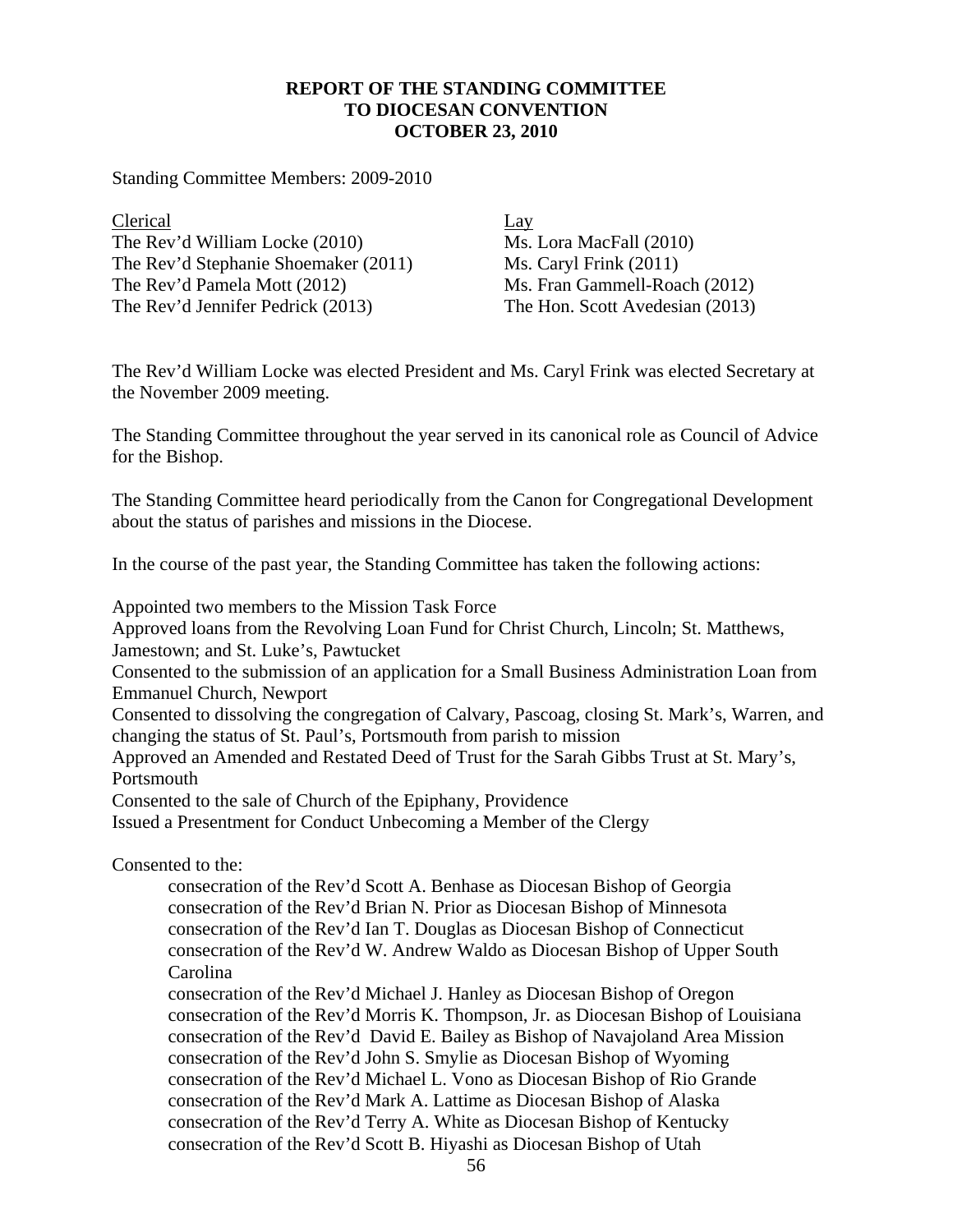consecration of the Rev'd Diane M. Jardine Bruce as Bishop Suffragan of Los Angeles consecration of the Rev'd Mary D. Glasspool as Bishop Suffragan of Los Angeles consecration of the Rev'd James B. Magness as Bishop Suffragan for Federal Ministries

Approved:

Patrick Greene for ordination to the transitional diaconate Joyce Thorne for ordination to the vocational diaconate John Higgenbotham for Candidacy for ordination

Respectfully submitted,

The Rev'd William Locke President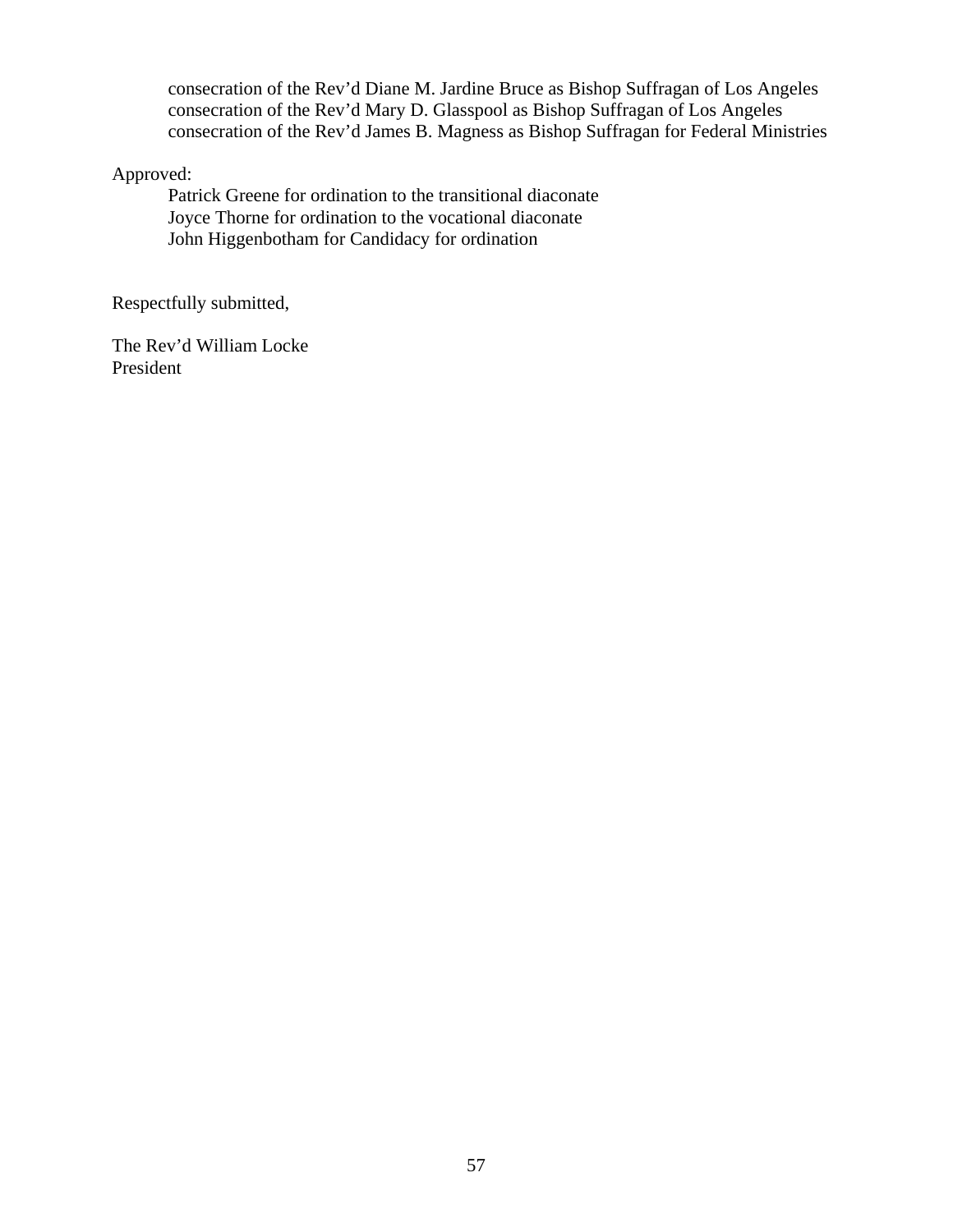### **REPORT OF THE CONGREGATIONAL DEVELOPMENT COMMISSION TO DIOCESAN CONVENTION OCTOBER 23, 2010 THE REV. CASEY SHOBE, CHAIR**

### **2009-2010**

Last year we are proud of the grants made to support and sustain ministry in a variety of places and contexts.

 Ascension, Cranston—children's music ministry Christ Church, Lincoln—priest associate St. Luke's, Pawtucket—music ministry Messias/St. George's—music and communications

The deadline for grants is March 1, 2011, with awards made in mid-June.

In 2011 we hope to do two new things:

### **Collaboration Gatherings**

How can we all do what we do better together than alone? This is the question that led several churches in South County to begin to collaborate on youth ministry last year. The youth of four churches come together twice a month for fellowship, service, play and worship. And that model has been discussed in other places, too. CDC would like to help get these conversations going around the diocese—to gather leaders (clergy and lay) from churches in different geographic clusters to discuss opportunities for collaboration on things like outreach, education, youth ministry, and even worship. It need not be a source of fear to see our diocese continue to shrink over the next several years. The chaotic, whirling world can serve as a sort of holy centrifuge, forcing us together, forcing us to grow closer and work together more intentionally. So over the next several months, representatives of CDC will convene these gatherings at churches, and facilitate conversation, but the goal is to let you decide how you can work with your neighbors for the glory of God.

### **Learn and Lead**

On your table is a flier for a daylong event we are calling *Learn and Lead*. CDC will host two of these events a year on topics that greatly impact our communities. As you have seen from reviewing our diocesan budget, we will be forced to cut \$120,000 from our expenses next year due to anticipated reductions of revenue. \$120,000 sounds like a lot of money, and it is. And the proposal to cover that deficit is by budget cuts. But did you know that a 5% increase in pledged giving to our churches would cover that deficit? 5%. If we all saw a 5% increase year over year, we could realize \$120,000. So CDC is hosting this Learn and Lead event to offer all our churches proven, successful, turn-key methods for leading stewardship programs that will expand and deepen the giving you experience in your churches. We will hear from Terry Parsons, former director of Stewardship at the National Church and a passionate advocate for more generous discipleship. And then there will be five different workshops, with presenters representing five distinct types of programs that have been proven successful in this diocese and this region and could work for you. Our hope is that you will walk away from St. Luke's, East Greenwich on January 22 with a plan of how you can direct a more successfully program in 2011.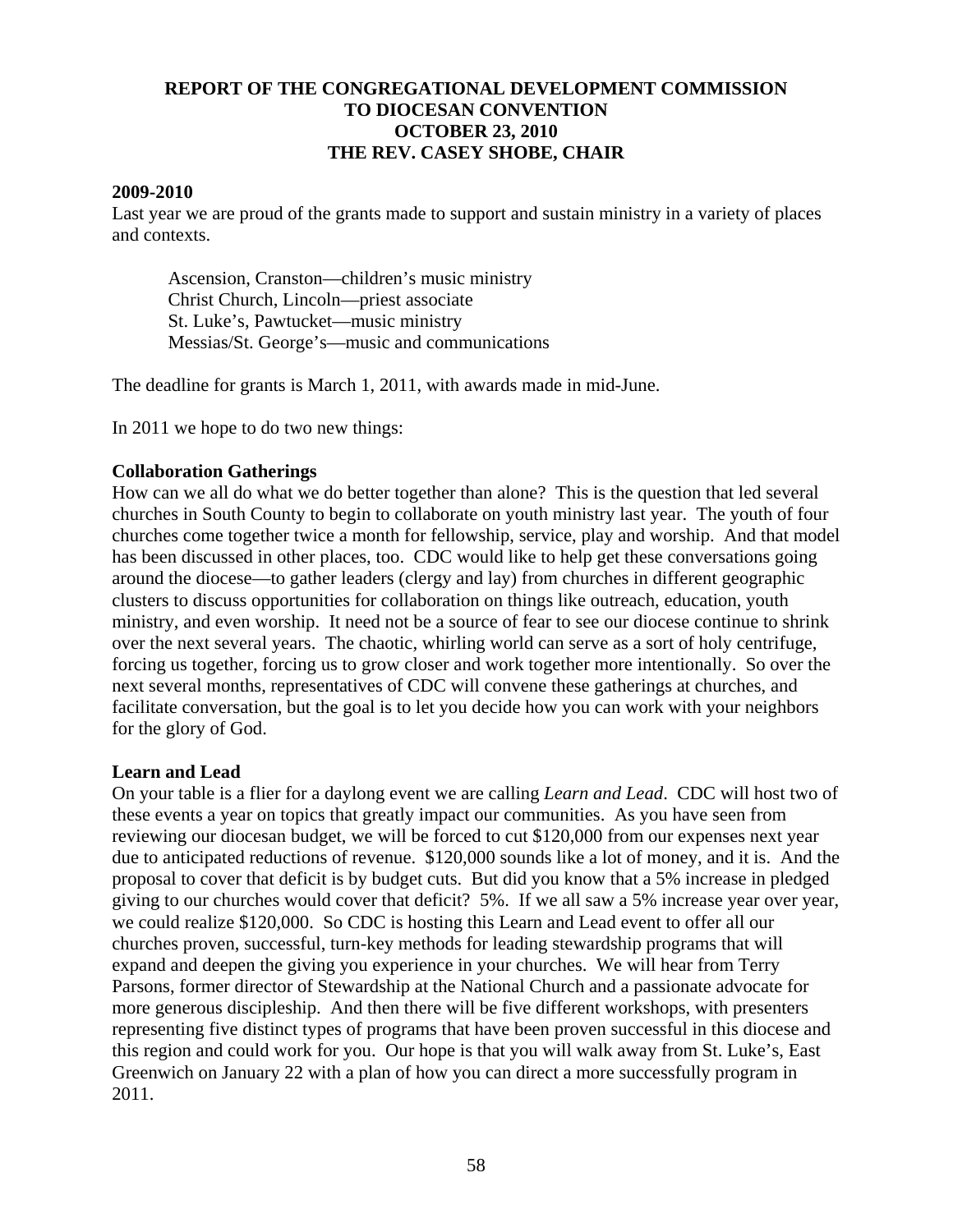### **Diana Butler Bass**

Finally, at Convocation next spring we will welcome Diana Butler Bass to speak to us. Ms. Butler Bass is a famed writer, teacher and scholar specializing in religion and culture. Her book *Christianity for the Rest of Us* was a bestseller in the Christian book world, and tells the story of how mainline Protestant congregations may find new vitality in a changing world. Her most recent book, A People's History of Christianity, is equally inspiring. She travels widely, speaking with faithful communities like ours about the changing face of modern Christianity. I know she'll bless us by her presence and wisdom, and I hope you'll come. We have a few copies of her books for sale on a table over here, so please come by during one of our breaks.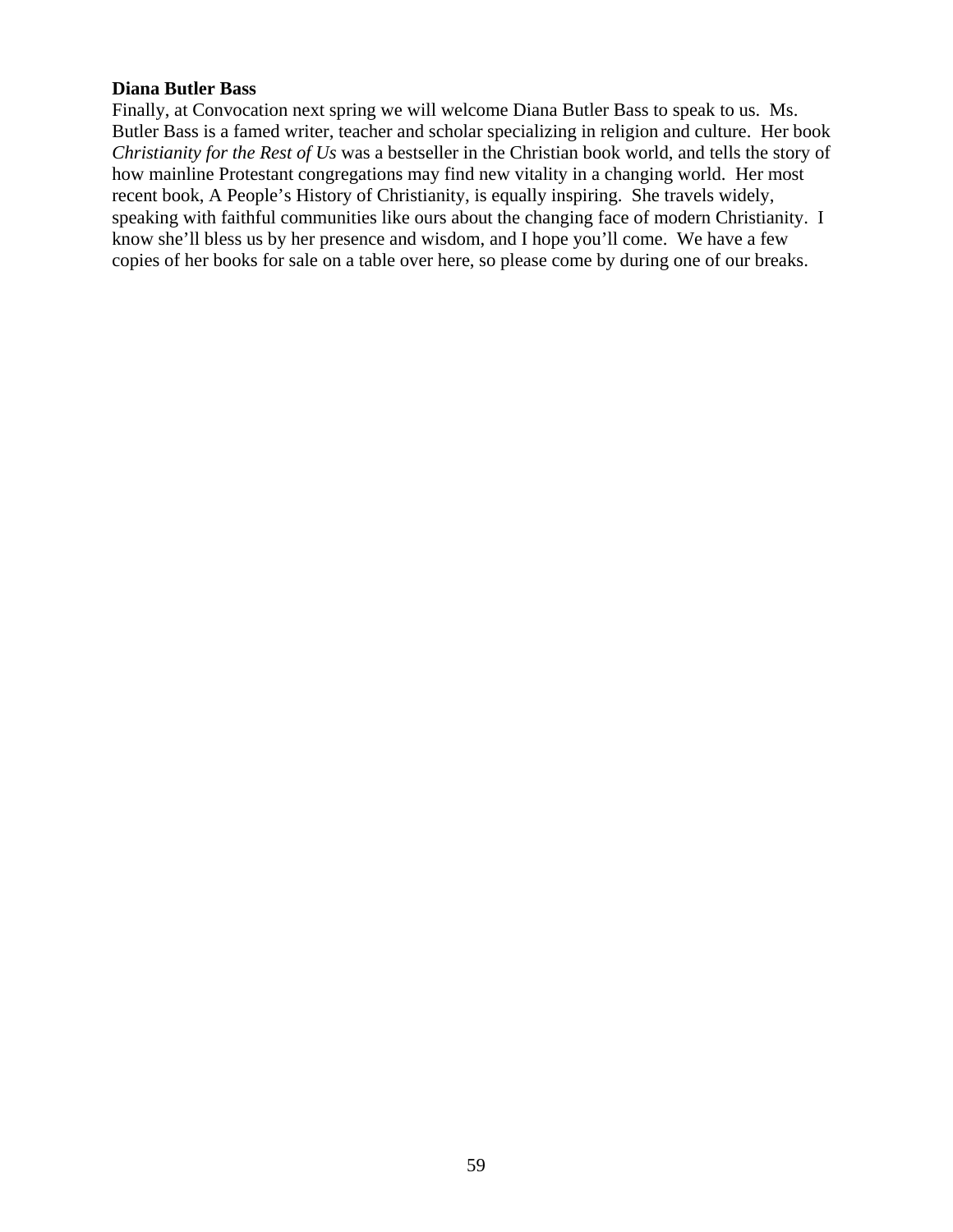### **THE EPISCOPAL CHARITIES FUND OF RHODE ISLAND**

2010 Annual Report to Diocesan Convention

The Board of Trustees, all committees and parish charities volunteers completed their work both in fundraising and outreach efforts. Grant distributions in the amount of \$382,677 were given to 96 social service agencies and programs throughout Rhode Island.

Congratulations are extended to the agencies funded through Episcopal Charities for their commitment to deliver the valuable services given to the people of Rhode Island who are in crisis and need.

The Susan Hudson Memorial Fund awarded grants in the amount of \$10,000 to the Rhode Island Coalition for the Homeless for their efforts to open and operate Emmanuel House to bring the homeless out of the dangerous weather

In total, the Episcopal Charities Fund of Rhode Island dispersed \$382,677 to assist people in crisis, need and desperate situations for the year 2010.

The volunteers and donors of Episcopal Charities deserve gratitude and recognition for their work, dedication and support. Special thanks are extended to Nancy Kaull of St. Luke's, East Greenwich and Jeff Manickas of St. Paul's Church, Wickford, who chaired the diocesan-wide parish campaign and to Mayor Scott Avedisian and Ed Bailey for their outstanding leadership as President and Vice President. Gratitude and appreciation is extended to all the members of the Board of Trustees for their dedication and commitment to the Mission of Episcopal Charities.

National Philanthropy Day was held in November, 2010. Non-profit organizations throughout Rhode Island had an opportunity to honor their valued volunteers and donors as "Partners in Philanthropy". The Rev. Dr. Gary C. Lemery and The Rev. Dr. R. Craig Burlington were named "Partners in Philanthropy" of the Episcopal Charities Fund of Rhode Island for their many years of outstanding service and dedication. They continue to serve their church, Episcopal Charities and their community.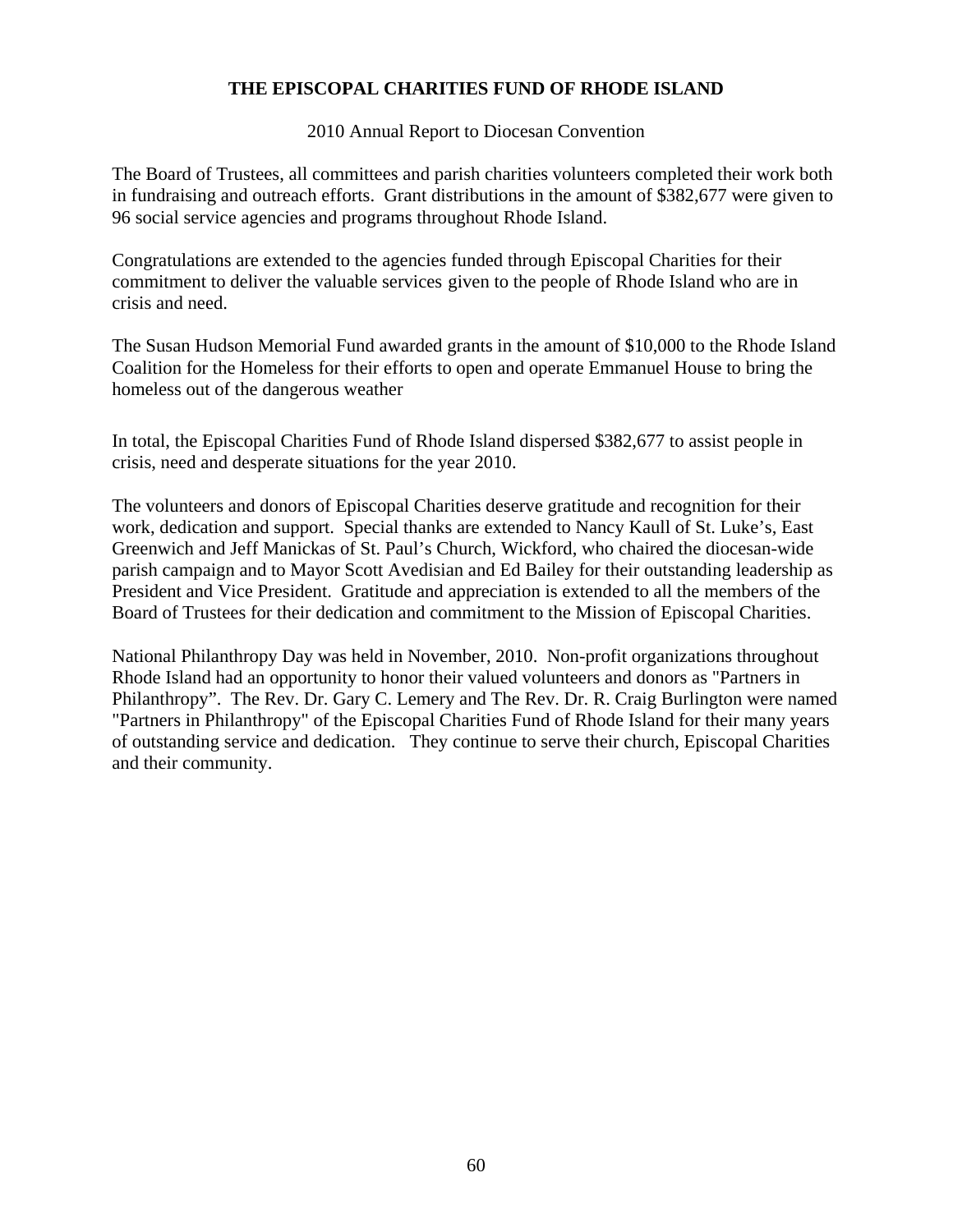### **REPORT OF THE URI CAMPUS MINISTRY (THROUGH ST. AUGUSTINE'S CHURCH) TO DIOCESAN CONVENTION OCTOBER 23, 2010**

St. Augustine's continues to welcome URI students from the Kingston Campus. This past year we were delighted to meet twelve graduate students and some spouses from China, most who had never been in a Christian church before. Several came to our special Thanksgiving dinner for them. Some spent a Christmas meal with parish families. One sang in our choir all year and was baptized at Easter and has returned home and connected with a Christian community there. Each was given a Chinese-English Bible and Book of Common Prayer as a gift. Some come to explore Christianity, others to improve their English conversation skills - we welcome them all.

Rev. Jennifer Phillips is active in the multi faith URI Chaplains' Association, and with colleagues who are Muslim, Jewish, Roman Catholic, Inter Varsity Fellowship evangelical, Lutheran, Orthodox, and Buddhist, leads a variety of campus events. We participate in Diversity Week each year - this year with a panel on "The stream Between the Extremes" in each of our faith traditions. We sponsor the Food For Thanks drive that organizes the campus community to furnish about 100 bags of holiday groceries for needy families through the Jonnycake Center. We take part in International Peace Day, Holocaust and Genocide Remembrance Day, and we respond to incidents of hate speech and pastoral crises on campus. Rev. Phillips also chairs the university's Institutional Review Board for human subjects research, assuring that research is ethical and meets federal and state regulations. Each year the chaplains select the URI recipient of a Martin Luther King Jr. Peacemaker Award and present it at the MLK luncheon which we co-sponsor, hosting around 150 students and faculty. Currently we are collaborating with some other churches to revive some visible Protestant campus ministry at URI and will be hosting a "meet the local pastors" reception for students next month.

Students drop in at the rectory for pastoral care around issues like academic stress, pregnancy, loneliness, relationship crisis, and spiritual crisis - and many of these are not Episcopalians. Some help with the monthly parish senior lunches. One student was very active in youth leadership through St. A's, and one, who was confirmed at St. A's, has become active in The Episcopal Church's leadership program for young adults and in Province I campus ministry leadership.

The new URI president, David Dooley, and his wife Lynn Baker Dooley- an American Baptist Minister have moved into the president's house on campus and opened the lower level as a hospitable space for students and campus events, and there is a new friendly relationship with chaplains and collaboration on the spiritual care of students and faculty. Rev. Baker Dooley came as a guest preacher to St. A's, and is serving on the local Habitat for Humanity Board helping to pave the way for 4 new neighborhood Habitat houses to be built.

This is bare-bones campus ministry on a shoestring budget from the parish funds only, and faces likely reduction in the year ahead. However we are heartened by fresh interest in campus ministry from St. Peter's Narragansett, and would welcome other congregations' help. It is a privilege to serve these spiritually hungry and seeking young people.

respectfully submitted,

The Rev'd Dr. Jennifer Phillips Rector, St. Augustine's Church and volunteer URI Episcopal Chaplain Associate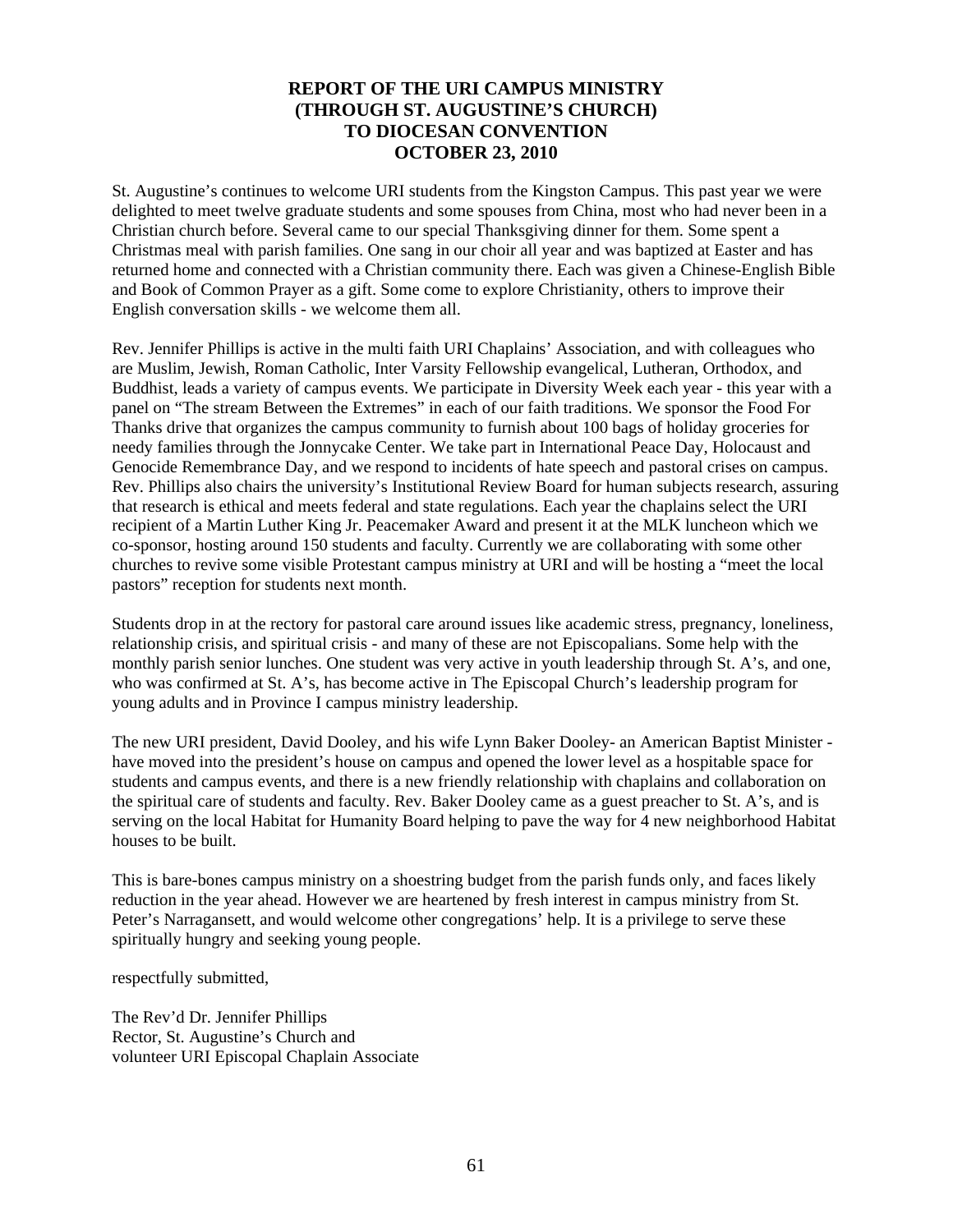### **REPORT OF THE COMMITTEE ON CANONS TO DIOCESAN CONVENTION OCTOBER 23, 2010**

The Committee on Canons recommends approval of five resolutions, four to amend the Canons of the Diocese and one to amend the Standing Rules of Order of Convention.

The first resolution amends in the entirety Canon XVI entitled Discipline of a Presbyter or Deacon. The reason for the change is the adoption by General Convention 2009 of a new disciplinary process in Title IV of the Canons of General Convention. Title IV requires each diocese to adopt certain structures and procedures by diocesan canon. The Committee has drafted the proposed resolution in order to implement the new disciplinary process of Title IV. The new canon would be effective as of July 1, 2011, the effective date of Title IV. The provisions of Title IV address transitional issues.

The second resolution amends Canon VI and Canon VIII by deleting obsolete references to the election by Deaneries of members of Diocesan Council.

The third resolution amends Canon X by adding two new provisions, Canon 10.28 and Canon 10.29. The new provisions provide clarification of the process for Parishes to obtain consent for mergers or dissolutions and for changes to a Charter, Articles of Incorporation, Constitution or By-Laws.

The fourth resolution adds a new provision to Canon III to provide a structure for the process to elect a Bishop. The change incorporates some of the elements of the procedures adopted by special rule for the last election in Rhode Island and recognizes a need to create a more formal process, particularly the need to assure both an open and a considered process of nomination.

The fifth resolution amends in the entirety the current Standing Rules of Order. The new Rules are ordered by topic, condensed and edited from the current Rules. The changes include clarification of the nomination and resolution process and adoption of new filing dates for resolutions and nominations. The Committee believes the changes make the Rules easier to understand and allow earlier distribution of information for Convention.

The resolutions amending the canons, other than the resolution amending the disciplinary canon, would be effective upon passage. The resolution amending the Standing Rules of Order would be effective upon the conclusion of Convention.

The Committee on Canons Benjamin P. Harris, III, Esq., Chairman The Rt. Rev. David B. Joslin James H. Hahn, Esq. The Rev. Pamela L. Rannenberg Patricia A. Sullivan, Esq. The Rev. John J. Pallard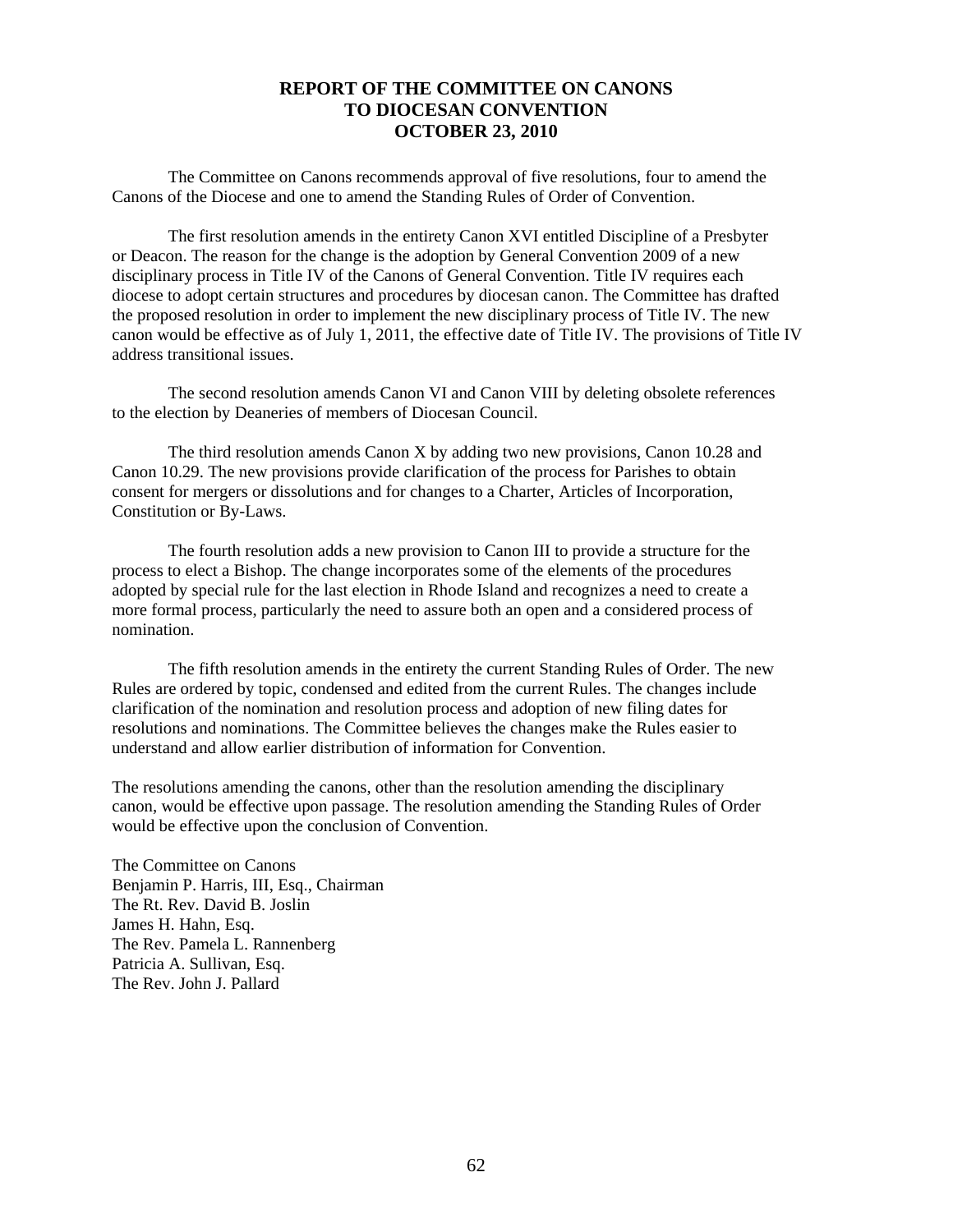#### DISCIPLINE OF A PRESBYTER OR DEACON

### **Resolved**: That the 220th Convention of The Diocese of Rhode Island hereby amends in its entirety effective July 1, 2011 Canon XVI of the Canons of the Diocese of Rhode Island as follows: CANON XVI DISCIPLINE OF A PRESBYTER OR DEACON

16.1. Canons of The Episcopal Church. This Canon XVI adopts policies, procedures and structures to implement in The Diocese of Rhode Island (the "Diocese") provisions for discipline set forth in Title IV of the Canons of General Convention for priests and deacons who have certain responsibilities and accountabilities for the doctrine, discipline and worship of The Episcopal Church (the "Church"). In the event any provision of this Canon XVI is in conflict with or inconsistent with Title IV of Canons of General Convention (the "Canons of the Church"), the provisions of Title IV shall prevail.

16.2. Definitions. The capitalized terms in this Canon XVI shall have the meanings attributed to them in Canon IV.2 of the Canons of the Church unless otherwise defined in this Canon XVI. All references herein to Bishop shall mean the Bishop Diocesan or the Bishop Coadjutor, if specific jurisdiction for matters contemplated by Title IV of the Canons of the Church has been assigned to the Bishop Coadjutor in accordance with Canon III.11.10(a)(2).

16.3. Disciplinary Board. The Diocese shall have a court known as the Disciplinary Board (the "DB") composed of not less than nine members, five of whom shall be presbyters canonically resident in the Diocese and four of whom shall be lay adult communicants in good standing registered in a congregation in the Diocese. The Bishop shall nominate and Convention shall confirm members to serve for staggered terms of up to three years. In the event of a vacancy in membership, the Bishop shall appoint an individual of the same order as the former member to serve until the next Annual Convention.

16.4. President of Disciplinary Board. Within thirty days following an Annual Convention, the Bishop shall appoint from among the members of the DB a President to serve for a term of one year.

16.5. Church Attorney. The Bishop, in consultation with the Standing Committee, shall appoint from time to time one or more duly licensed attorneys to serve for a specified term as Church Attorney. The number of Church Attorneys serving at any time shall be not less than one nor more than three. A Church Attorney shall be a communicant in good standing registered as a member of a parish of the Church. If, in the sole judgment of the Bishop, removal of a Church Attorney is necessary for the good order of the Church, the Bishop, with the consent of the Standing Committee, may remove a Church Attorney at any time. In the event there is no Church Attorney then serving, the Bishop shall appoint a successor Church Attorney in consultation with the Standing Committee. The Diocese may compensate a Church Attorney for services rendered at a rate described in a written retainer agreement and shall reimburse a Church Attorney for reasonable and necessary expenses incurred in a proceeding under this Canon XVI. For each report of information to an Intake Officer, the Reference Panel shall designate a Church Attorney.

16.6. Intake Officer. The Bishop shall appoint one or more persons to serve as Intake Officer. Information concerning an alleged Offense shall be reported to an Intake Officer. The name or names of the Intake Officer or Officers shall be published in the Diocese.

16.7. Investigator. The Bishop shall appoint one or more persons to serve as Investigator. The Bishop, with the consent of the Standing Committee, may remove an Investigator at any time. The Diocese may compensate an Investigator for services rendered at the rate described in a written retainer agreement and shall reimburse an Investigator for reasonable and necessary expenses incurred in a proceeding under this Canon XVI. The Reference Panel shall designate an Investigator for each proceeding.

16.8. Advisors. In each proceeding under this Canon XVI or Title IV of the Canons of the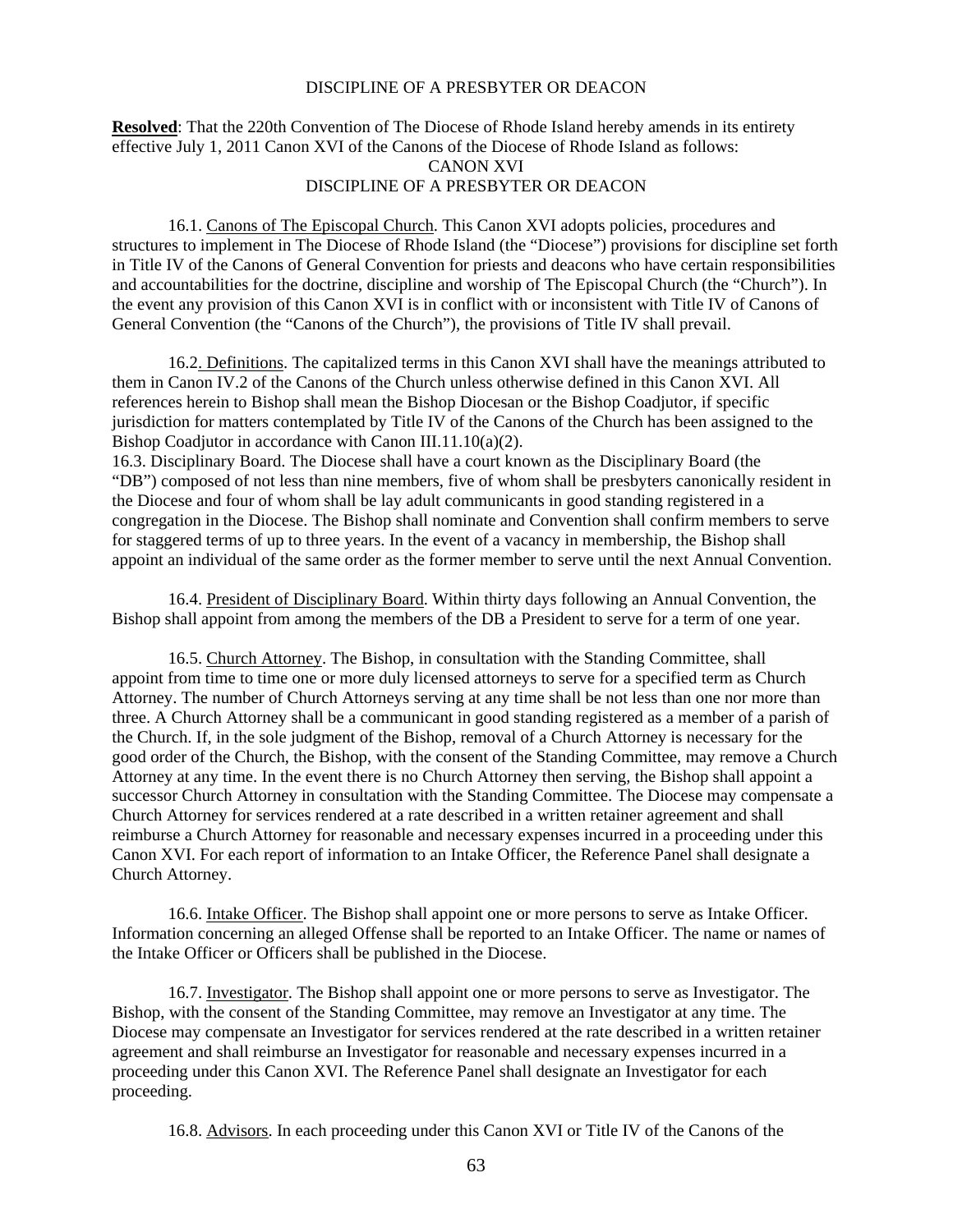Church, the Bishop shall appoint an Advisor for the Complainant and an Advisor for the Respondent. Individuals appointed or elected and serving in other positions under this Canon XVI or Title IV of the Canons of the Church or as a Chancellor or Vice Chancellor of a Diocese within Province One of the Church shall not be eligible to serve as an Advisor.

16.9. Clerk. The DB shall appoint a Clerk to provide administrative services and management of records. The Clerk may be a member of the DB.

16.10. Panels. In accordance with Canon IV.2 of the Canons of the Church, a Reference Panel shall be composed of the Intake Officer, the President of the DB and the Bishop. In accordance with Title IV of the Canons of the Church, a Conference Panel and a Hearing Panel shall be chosen by the President of the DB; provided, however, in the event a Conference Panel shall have more than one member, the Panel shall include at least one presbyter, and each Hearing Panel shall include at least one presbyter.

16.11. Accord. Except for an Accord issued in accordance with Canon IV.9 of the Canons of the Church, no less than thirty (30) days prior to the issuance of an Accord, the Bishop shall be afforded an opportunity to be heard on the proposed terms of the Accord.

16.12. Order. No less than thirty (30) days prior to the issuance of an Order, the Bishop and Complainant shall be afforded an opportunity to be heard on the proposed terms of the Order in accordance with Canon IV.14.7 of the Canons of the Church.

16.13. System of Challenge. In addition to the requirements and process of challenge described in of Canon IV.19.14 of the Canons of the Church, the integrity of the DB shall be maintained by permitting the Church Attorney or a Respondent to challenge a member of the DB or Panel appointed for a proceeding on grounds of conflict of interest or undue bias. The DB shall consider the challenge in accordance with the process described in Canon IV.19.15 of the Canons of the Church.

16.14. Fees and Expenses. Unless otherwise expressly provided in this Canon XVI, all costs, expenses and fees incurred under Title IV of the Canons of the Church and this Canon XVI shall be the obligation of the person incurring them. The Diocese shall reimburse reasonable and necessary expenses of the DB, Intake Officer, Advisors appointed by the Bishop, and Clerk as may be approved by both the Bishop and the Standing Committee. Under certain circumstances the Diocese may reimburse certain fees and expenses of other parties to a proceeding upon the recommendation of the Bishop, the consent of the Standing Committee, and the approval of Diocesan Council. Except for the provisions of Canon IV.19.23(b) of the Canons of the Church, this Canon XVI shall provide the exclusive procedure and method for reimbursement or payment of costs, expenses and fees incurred in a proceeding under Title IV of the Canons of the Church and this Canon XVI.

16.15. Records. All records of open proceedings under this Canon XVI or Title IV of the Canons of the Church shall be preserved and maintained by the Clerk. Upon completion of a proceeding, the Bishop shall make provision for the storage of all records of such proceedings in the archives of the Diocese and the archives of the Church as prescribed by Canon IV.30(c) and (d) of the Canons of the Church.

16.16. Agreements. In accordance with Canon IV.5.3(i) of the Canons of the Church, the Diocese may enter into agreements with one or more other dioceses for the sharing of resources.

**Explanation**. The resolution amends the disciplinary Canons of The Diocese of Rhode Island to adopt structures and procedures necessary to implement in the Diocese of Rhode Island Title IV, entitled Ecclesiastical Discipline, of the Canons of General Convention.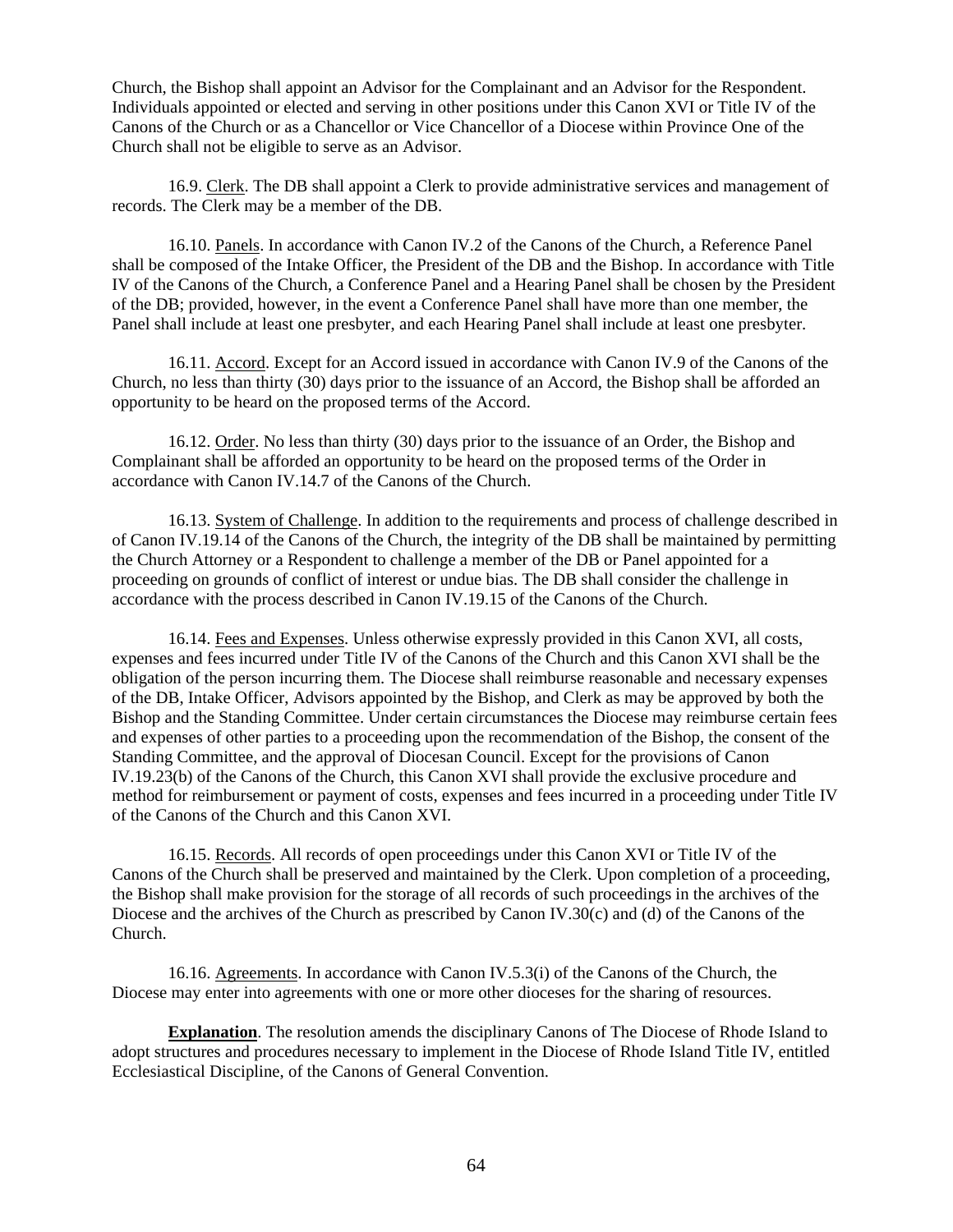#### AMEND CANONS VI AND VIII

**Resolved**: That the 220th Convention of The Diocese of Rhode Island hereby amends Canons VI and VIII of the Canons of the Diocese of Rhode Island by deleting the second sentence in Canon 8.2 and revising the last sentence of Canon 6.4 to read as follows:

A vacancy in either clerical or lay representation of a member elected by Convention shall be filled by election by Diocesan Council for a term until the next annual Convention. A vacancy in either clerical or lay representation of a member appointed by the Bishop shall be filled by an appointment by the Bishop.

**Explanation**. The resolution amends the Canons of The Diocese of Rhode Island to delete obsolete references to elections of members by Deaneries.

#### PARISHES

**Resolved**: That the 220th Convention of The Diocese of Rhode Island hereby amends Canon X of the Canons of the Diocese of Rhode Island by adding the following new sections:

### **10.28. Merger or Dissolution**

 (a) With the written the consent of both the Bishop and the Standing Committee, a Parish may dissolve or merge.

 (b) Any Parish considering dissolution shall prepare and present to the Bishop and Standing Committee a plan of dissolution. Following written consent by the Bishop and the Standing Committee, the Parish may implement an approved plan of dissolution. Unless otherwise specifically provided in the approved plan of dissolution, all right, title and interest in and to the property of the Parish shall be transferred and conveyed promptly to the Diocese. In connection with any dissolution, if a Parish does not authorize an individual to act on behalf of the Parish, then appropriate officers of the Diocese shall have the authority to act in the name and on behalf of such Parish.

 (c) Any Parish considering merger or affiliation shall consult the Bishop and Standing Committee. If the Bishop and the Standing Committee provide written authorization to proceed with exploration of a merger or affiliation, the Parish shall prepare and present to the Bishop and Standing Committee a plan of merger or affiliation. Following written consent by the Bishop and the Standing Committee, the Parish may adopt and implement the approved plan of merger or affiliation. The plan of merger or affiliation shall address both pastoral and property issues of all congregations included in the plan of merger or affiliation, including a process of integration for parishioners and a plan for use or disposition of real property, tangible personal property and restricted funds.

#### **10.29. Amendment to Articles of Incorporation and By-Laws.**

 Any amendment to a Charter, Articles of Incorporation, Constitution or By-Laws of a Parish shall require consent of the Bishop and Standing Committee. In seeking consent, a Parish shall provide the Bishop and the Standing Committee a full statement of the reasons for any change.

 **Explanation**. The resolution amends the Canons of The Diocese of Rhode Island to clarify a process by which certain actions and changes may be undertaken by Parishes.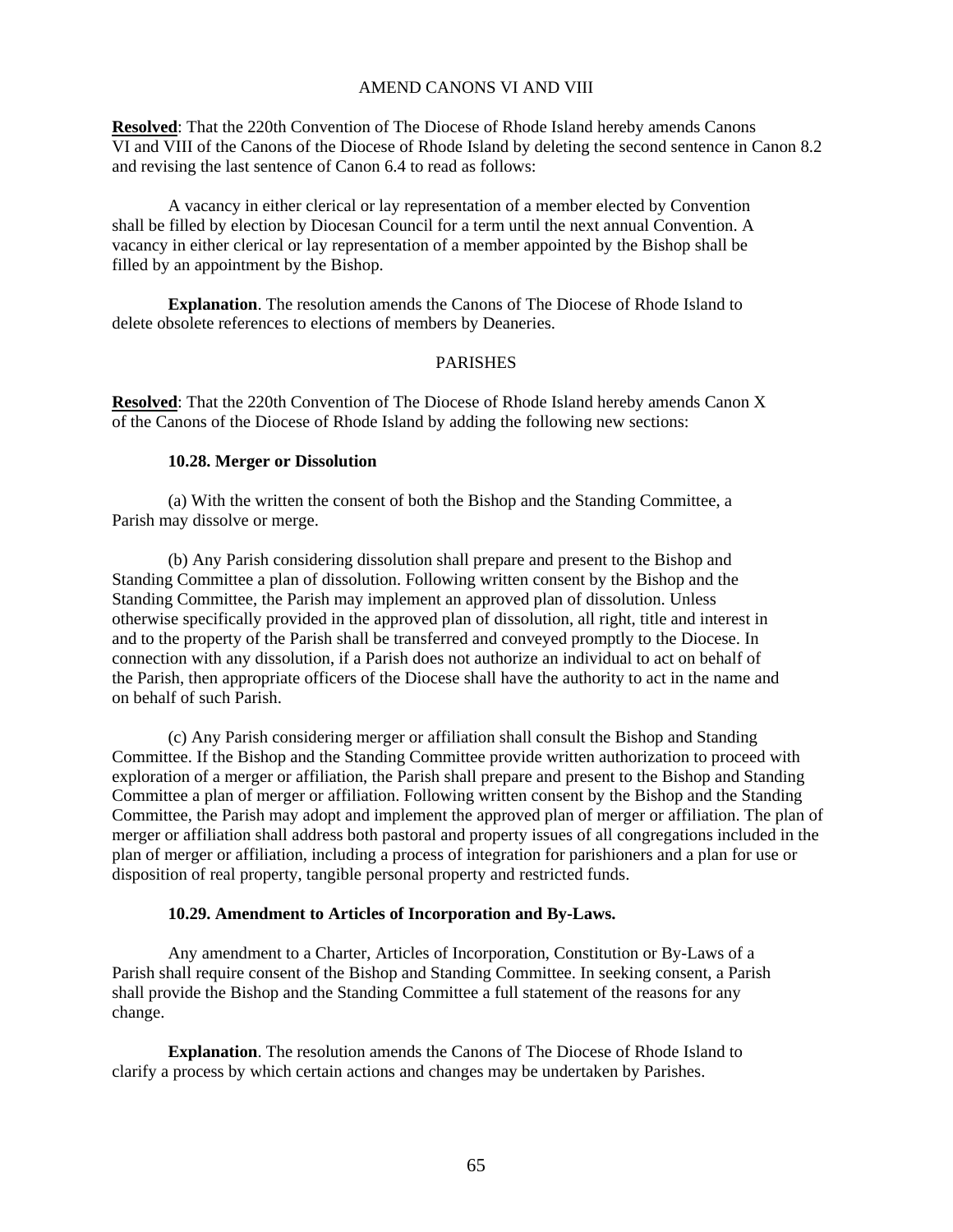#### NOMINATION OF A BISHOP

**Resolved**: That the 220th Convention of The Diocese of Rhode Island hereby amends Canon III of the Canons of the Diocese of Rhode Island by adding the following new sections:

 **3.6 Nomination of a Bishop.** Following a call for an election of a bishop by the ecclesiastical authority, the Standing Committee and the Diocesan Council shall appoint a Committee to conduct the nomination and election process. The Committee shall consist of no less than nine (9) members with clergy constituting a majority of one. Concurrently with the call for the election of a bishop, the ecclesiastical authority shall propose a budget for the expenses of the election for approval by the Standing Committee and the Diocesan Council. The Committee shall have the power to adopt rules and procedures governing the process that are not inconsistent with the Canons of General Convention and the Canons of the Diocese of Rhode Island. The Committee shall call for, receive and may itself propose names of clergy who may be elected to the episcopal office to be filled, and determine the time within which such names shall be filed with the Committee, provided that the time shall not be less than one hundred twenty (120) days prior to the date for the Convention at which such election is to be held. Any member of the Committee whose name is proposed for consideration as a candidate for episcopal office shall resign from the Committee. The Committee shall consider information as to the persons so

proposed and, after due deliberation, shall select not more than five (5) whom it deems qualified. The Committee shall create a process for the nomination of additional persons by petition, provided that the time within which such names shall be filed with the Committee shall not be less than forty-five (45) days prior to the date for the Convention at which such election is to be held. The Committee shall prepare a report to Convention, which shall include the names of the persons selected by the Committee, the names of the persons added by petition, and biographical information as to each person. The Report of the Committee shall constitute the nomination of the persons at the Convention to elect a Bishop. No nominations may be made other than as provided in this Canon 3.6.

 **Explanation**. The resolution amends the Canons of the Diocese of Rhode Island to provide a structural outline of the process to elect a bishop.

### THE STANDING RULES OF ORDER

**Resolved**: That the 220th Convention of The Diocese of Rhode Island hereby amends in their entirety The Standing Rules of Order of the Diocese of Rhode Island as follows:

### **THE STANDING RULES OF ORDER of The Diocese of Rhode Island**

#### **Preliminary**

 1. Open Assembly. Each session of the convention shall be open to all persons unless otherwise ordered by the convention. All persons seeking admission to Convention shall present such credentials as may be required by the Secretary of Convention. For members of Convention credentials may include evidence of right of membership and photographic identification.

 2. Committee of the Whole. At the request of the president, or on motion, the convention may resolve itself into a committee of the whole.

 3. Roll of Members. At all times during a session of convention, the secretary shall maintain a roll of members entitled to vote.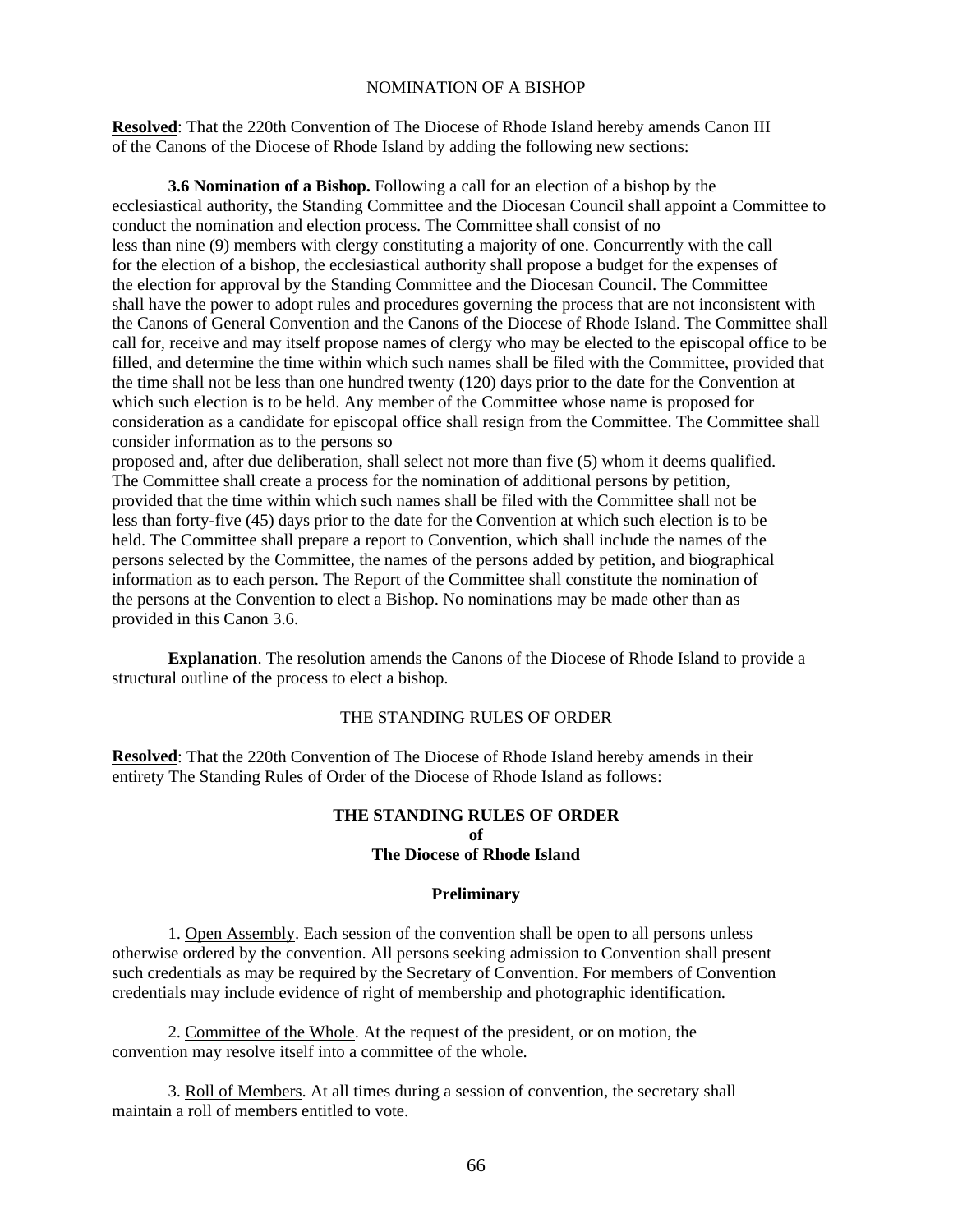#### **Membership and Seating**

 5. Registration. While ascertaining the names and number of clergy and delegates and their alternates present at the organization of the convention, the secretary shall register the names of only such alternates as fill the places of delegates whose absence is confirmed in writing by the rector or chair of the delegation of the parish or mission; provided, that a delegate may at any time reclaim the seat, in which case the name of the alternate shall be withdrawn from the roll, provided however, that no change in the roll of members shall be made during consideration of a vote.

 6. Seating. To the extent feasible, members shall be seated by parish or mission affiliation. Other members and guests may be seated in designated sections.

#### **Reports**

 7. Reports. All reports of commissions and committees shall be in writing and shall be received and recorded without formal action by convention unless the report requests action by convention or unless convention places the report on the agenda.. All commissions and committees required to submit reports for action by conventions shall file the report with the secretary of convention no later than forty-five (45) days prior to the convention. If a Report recommends action by Convention, the Report shall be accompanied by a resolution or resolutions for consideration of Convention.

#### **Conduct of Business**

 8. Limitation on Speaking. No member may address Convention more than twice on the same question without the consent of the convention; provided, however, that the Chair of a Committee having charge of its report may speak more often upon recognition by the president.

 9. Questions of Order. The president shall decide all questions of order subject to an appeal to the convention.

 10. Consideration of Motions. No motion shall be acted upon until seconded, and, at the request of the president or convention, reduced to writing. When a motion is under consideration, no other motion shall be made, except to lay on the table, to amend, to commit, to postpone, to limit debate or to adjourn. All amendments shall be considered in the order received. If an amendment to a motion is under consideration a motion to amend may be made, however, no further amendment to such motion shall be in order. A motion that the subject lie on the table, or to adjourn, always shall be in order and be decided without debate.

 11. Vote on Motions. All questions shall be decided by voice, or by rising vote; but at the request of five (5) members a vote by order shall be taken. A question susceptible of division shall at the request of any member be divided. When a vote is taken by orders, the votes of the clergy shall be counted first; and thereafter, the votes of the several delegates shall be counted. When required by ten (10) members, the yeas and nays, except in elections, shall be called; the names of those voting in the affirmative and negative, respectively, shall be announced before the result is declared, and the yeas and nays shall be entered on the minutes.

 12. Reconsideration. A question once determined shall stand as the judgment of the convention, and shall not again be debated during the session, unless with the consent of twothirds of the members present.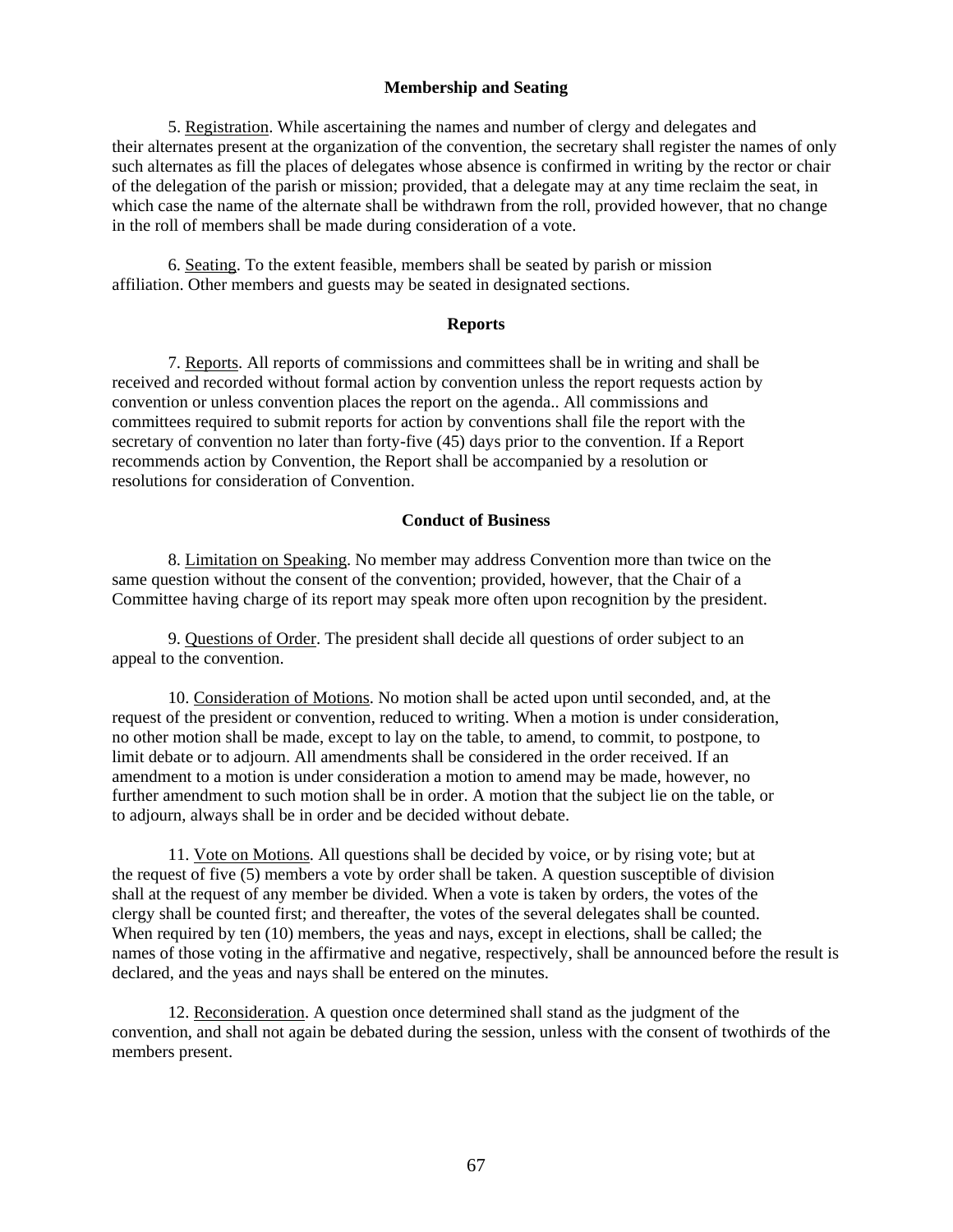#### **Resolutions**

 13. General Resolutions. All proposals for the adoption of resolutions recommending action by the convention (with the exception of resolutions accompanying the reports of committees) shall be submitted by no less than two members of convention to the secretary of convention forty-five (45) days before the session of the convention to which such resolutions are to be proposed, and the secretary shall transmit the same forthwith to the committee on resolutions; provided, however, that such proposition may be offered to the convention when in session, with the consent of the convention, and thereupon shall be referred to the committee on resolutions before action is taken thereon. The committee shal1 report to the convention each of such proposals with revisions or recommendations as may be determined by the committee. 14. Request for Appropriations. All resolutions requesting an appropriation shall be filed with the Commission on Finance and the Committee on Program and Budget at such time as the Commission on Finance and the Committee on Program and Budget determine.

 15. Amendment of Canons. All propositions for adoption, amendment, or repeal of the constitution, canons or rules of order which are to be offered at an approaching session of the convention shall, forty-five (45) days before such session, be sent to the secretary of the diocese, who shall transmit the same forthwith to the committee on canons and a copy thereof to the board or committee especially interested in the proposition; Provided, however, that with the unanimous consent of convention such proposition may be offered to the convention when in session, and thereupon shall be referred to the committee on canons before action be taken thereon. Said committee shall report to the convention each of such propositions with their recommendations thereon.

#### **Nominations and Elections**

 16. Nominations. The Committee on Elections shall receive nominations to any elective office to be filled by convention in one of the following ways:

 (a) by written nomination provided to the chairman of the committee at least forty-five (45) days prior to the date on which the convention is scheduled to meet, signed by not less than three (3) members of the convention and accompanied by a brief biographical description; or

 (b) the committee shall make a nomination for each elective office for which no other nomination shall have been made; or

 (c) from the floor of the convention, provided each such nomination from the floor is seconded by not less than eight (8) members of the convention.

At least ninety (90) days before each annual session of the convention, the secretary of the diocese shall transmit to every member of the convention a list of the offices to be filled by election at the coming session, together with directions concerning the manner in which nominations to said offices may be made. The committee shall prepare ballots in which shall be printed, in order determined by lot, the names of persons duly nominated in advance of the meeting. In addition, the ballots shall contain, under each office, as many blank spaces as there are places to be filled, in which voters may write names of those nominated from the floor. Ballots shall have printed on them information as to the method of voting; and, in voting, only such ballots shall be used. The committee shall deliver to the secretary of the diocese specimen copies of this ballot, together with a brief biographical description of each candidate, in sufficient time to distribute them to every member of the convention at least ten days before the date of Convention.

 17. Balloting for Elections. Elections shall be determined by ballot if it be required by the constitution or canon; but, unless so required, the ballots may be omitted when only one (1)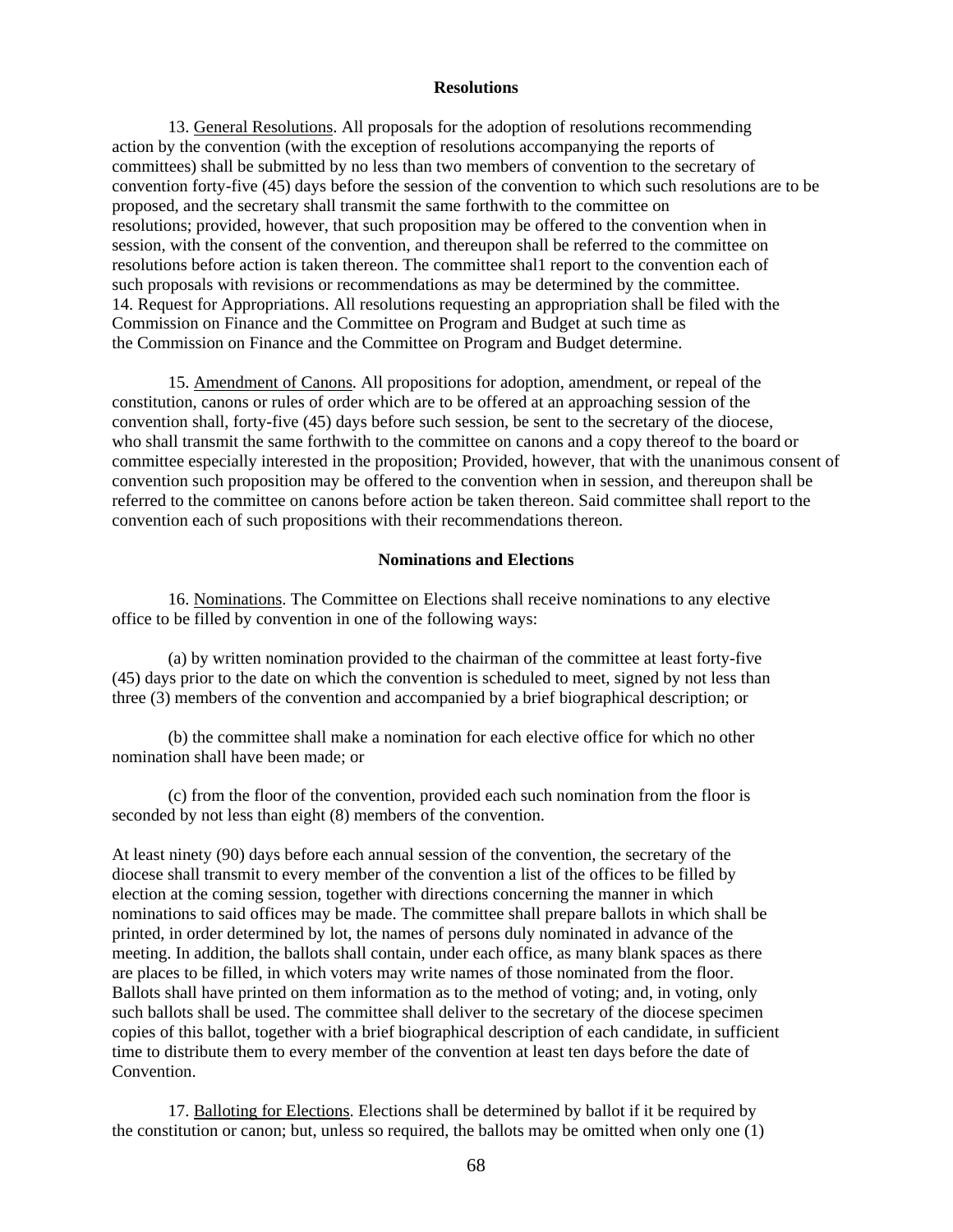nomination is made. The tellers shall report to the chair the number of votes cast, the number necessary for a choice, and the number of votes for the respective candidates. The chair shall thereupon declare the result of the ballot and announce the names of the persons elected. The report of the tellers shall be placed on file, and details of the voting shall be reported in the journal of convention.

#### **Notices**

 8. Form of Notice. Whenever written notice or notification is required to be given to any person hereunder, such notice or notification may given by mail, by a generally recognized overnight delivery service, by facsimile transmission, or by electronic communication to his or her address as recorded in the records of the Diocese.

#### **Minutes**

 18. Minutes. Following the close of Convention, the President of Convention, the Secretary of Convention and the Chancellor are authorized to certify the minutes before printing.

#### **Robert's Rules of Order**

 19. Unless in conflict with the Canons of the Church or of the Diocese, or with the Standing Rules of Order of the Diocese, Robert's Rules of Order shall govern the conduct of Convention.

#### **Suspension of Rules**

 20. Suspension of Rules of Order. No rule of order shall be suspended without the consent of two-thirds of the members present.

 **Explanation**. The resolution amends the Standing Rules of Order of The Diocese of Rhode Island to reorganize and modify the current rules. The revised Standing Rules of Order include earlier time periods for notice and submission of information for the Annual Convention.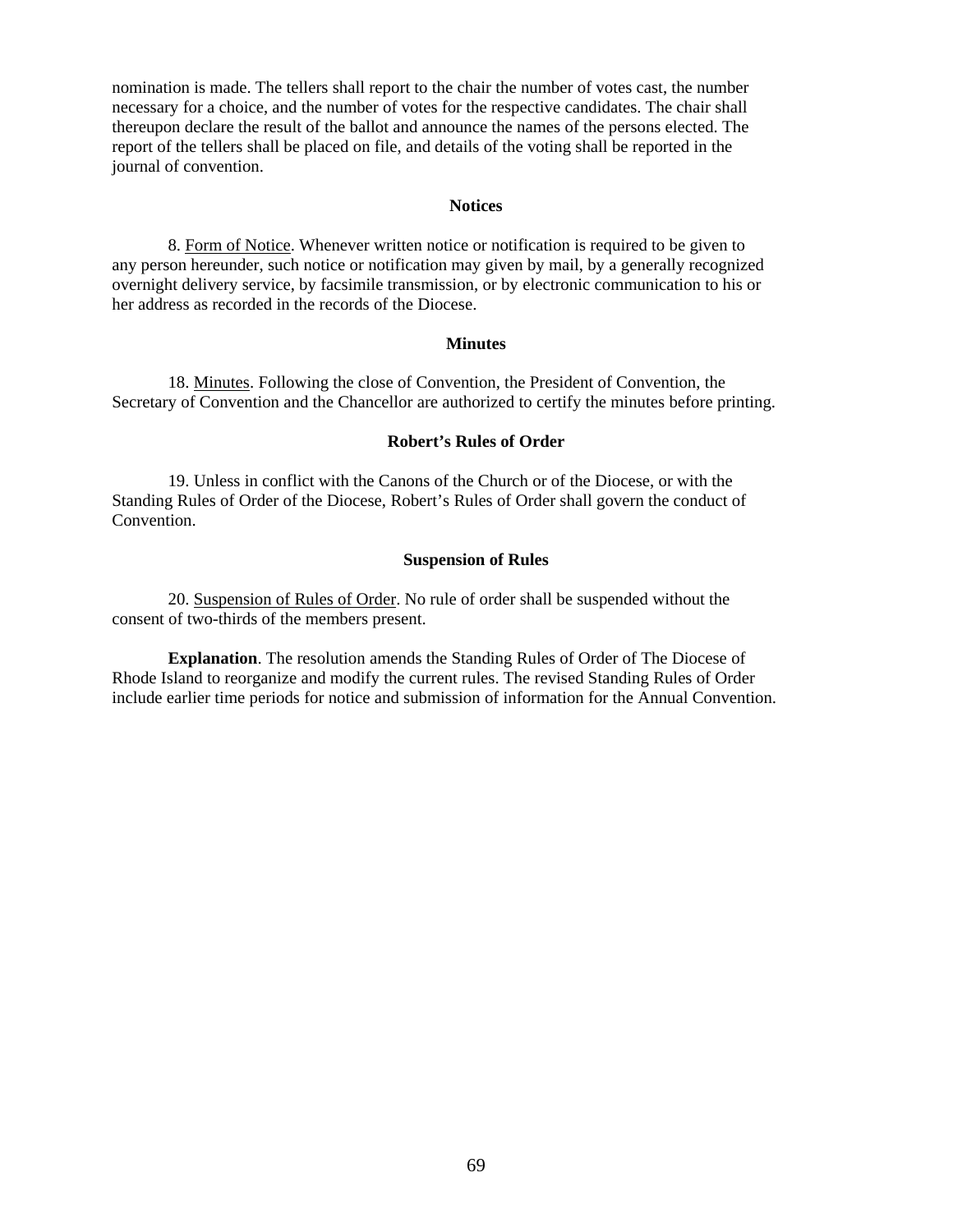# **CANONICALLY RESIDENT CLERGY AS OF DECEMBER 5, 2010**

| <b>Name</b>                       | <b>DATE IN FROM</b>  |                                 |
|-----------------------------------|----------------------|---------------------------------|
| ALEXANDER, John D.                | 11/6/2000 NY         |                                 |
| ALMON, Austin A. Jr.              | 7/13/1985 RI         |                                 |
| AMES, David A.                    | 2/1/1969 So. OH      |                                 |
| ANDERSON, Evangeline              | 6/18/1994 RI         |                                 |
| ANTHONY, Henry F. II              |                      | $7/1/1994$ East Tennessee       |
| ANTHONY, Robert W.                | 6/1/1988 W. MA       |                                 |
| BAILEY, Patricia A.               | 6/24/1995 RI         |                                 |
| BARNABY, Alcide, Jr.              | 6/24/1968 RI         |                                 |
| BARRY, Jean                       | 7/13/1985 RI         |                                 |
| BESIER, Bettine E.                | 8/1/1997 CN          |                                 |
| BLAIR, Rebecca H.                 | 11/21/1995 MA        |                                 |
| BOCCHINO, James R.                | 6/23/1984 RI         |                                 |
| BOLLES, Hebert W.                 | $12/21/1976$ Indnpls |                                 |
| <b>BOUCHER, Charles Edward</b>    | 3/4/2005 MA          |                                 |
| BRADNER, Lawrence H.              | 3/7/1977 SD          |                                 |
| BRIGHTMAN, Dorothy (Ricky)        | 5/25/2006 RI         |                                 |
| <b>BROADHEAD</b> , Janet          | 7/13/1985 RI         |                                 |
| BROOKS, Robert T.                 | 3/7/2000 OH          |                                 |
| BUCCO, Dennis                     | 6/9/2007 RI          |                                 |
| <b>BUOTE-GREIG, Eletha</b>        |                      | 4/19/2006 Massachusetts         |
| <b>BURGER, Douglas C.</b>         |                      | 1/24/1995 Special List Secy HOB |
| BURKE, Anne B.                    | 9/12/2009            |                                 |
| BURKE, J. Daniel                  | 2/19/1978 MI         |                                 |
| <b>BURLINGTON, R. Craig</b>       | 3/4/1992 Newark      |                                 |
| BURTON, Christine H.              | 3/28/1992 RI         |                                 |
| CARGILL, David C.                 | 11/21/1979 NH        |                                 |
| <b>CARPENTER, Susan Elizabeth</b> | 6/14/2008 RI         |                                 |
| CHAPLIN, George M.                | 3/8/1969 RI          |                                 |
| CHRISMAN, John A.                 | 5/15/1991 CofE       |                                 |
| CLOSE, Leroy                      | 1/19/2005 NY         |                                 |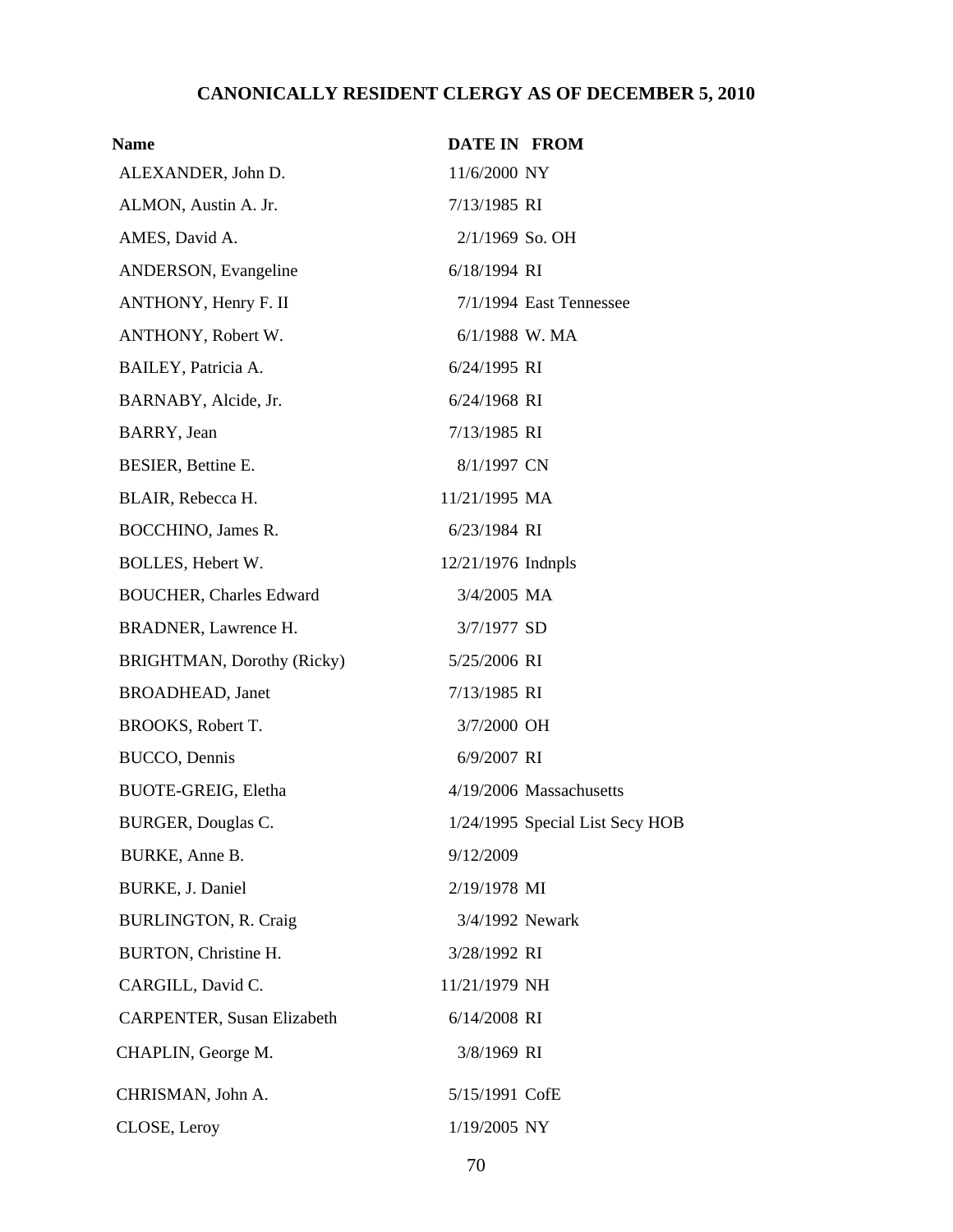| COBURN, Michael C.         | 8/18/1998 CT          |  |
|----------------------------|-----------------------|--|
| COCHRAN, A. Royston        | 9/20/1973 MA          |  |
| COLLINS, Judith T.         | 6/20/1992 RI          |  |
| CONNER, Ronald P.          | 9/14/1981 WA          |  |
| CUMMINGS, Robert C.        | 5/16/1983 CT          |  |
| DeCARVALHO, Maria E. A.    | 6/23/1990 RI          |  |
| DEVENS, Philip             | 2/26/1987 MA          |  |
| DRAKE, Jo-Ann J.           | 2/1/1993 Pennsylvania |  |
| EPPERSON, Christopher L    | 6/11/2006 Atlanta     |  |
| FAIRMAN, Henry             | $2/2/1982$ Bethlehem  |  |
| FISCHER-DAVIES, Clare      | 7/12/2005 SW VA       |  |
| FRAATZ, William F.         | 12/5/2000 AZ          |  |
| FRAIOLI, Karen A.          | 6/18/1994 RI          |  |
| FRANKLIN, Kenneth R.       | 2/1/1969 CT           |  |
| FRASER, R. Trent           | $6/2/2009$ Michigan   |  |
| FRINK, James P.            | 6/20/1959 RI          |  |
| GATES, Alan Kenneth        | 9/1/2007 Olympia      |  |
| GILLESPIE, David M.        | 2/1/1987 CA           |  |
| GORDON, Harrington M.      | 6/24/1955 RI          |  |
| <b>GREENE, Everett H.</b>  | 9/13/1960 Rochester   |  |
| <b>GREENE</b> , Patrick J. | 5/22/2010             |  |
| GREGORY, Pamela            | 3/24/1998 Chicago     |  |
| GRINNELL, Janice L.        | 3/16/1991 RI          |  |
| GUNN, Scott Alan           | 2/5/2005 RI           |  |
| HAINES-MURDOCCO, Sandra P. | 9/21/1994 MD          |  |
| HALLENBECK, Edwin          | 7/13/1985 RI          |  |
| HARRIS, Marsue             | 2/18/1983 CA          |  |
| HASTINGS, Donald L.        | 9/8/1975 NY           |  |
| HEMENWAY, Augustus L.      | 10/23/1961 MA         |  |
| HENTHORNE, Granville V.    | 1/23/1974 CT          |  |
| HICKOX, Jean W.            | 4/5/1986 RI           |  |
| HIGBIE, Margaret C. F.     | 6/23/1990 RI          |  |
| HITT, Mary L.              | 4/13/1995 RI          |  |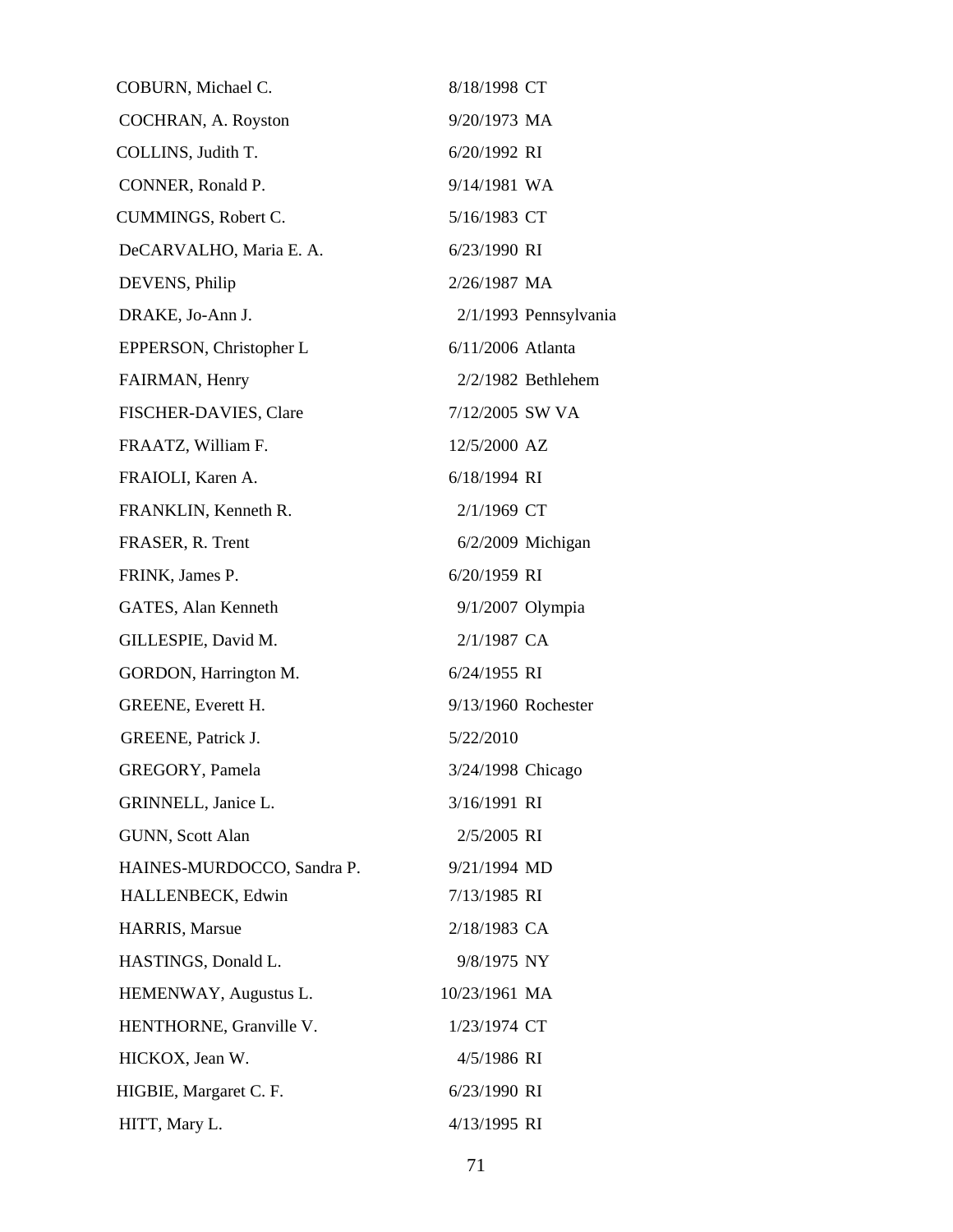HUNT, Bishop George N. 3/1/1980 CA HUYCK, Jonathan T. 11/8/2010 Conv. of American Churches in Europe JELLISON, Frederick K. 2/15/1955 MI JOHNSON, Ida R. 7/13/1985 RI JOHNSON, Michaela M. 12/1/1992 W.Mass JULIAN, Mercedes 04/12/2010 So. Carolina KOUMRIAN, Paul S. 1/2/1992 MA KRAUSS, Harry E, 10/24/2005 NY KUEHL, H. August 9/17/1973 Rochester LAREMORE, Richard T. 6/20/1954 RI LAVALLEE, Donald A. 6/19/1965 RI LEMERY, Gary C. 8/19/1983 CA LESIEUR, Betsy 7/13/1985 RI LISBY, Gregory 10/5/2007 Indianapolis LLOYD, Kevin M. 3/7/2006 Western North Carolina LOCKE, William R. 12/27/1993 RI LUCEY, David J. 2/10/2009 Chicago MANCHESTER, Sean 11/16/1992 Rio Grande MARSHALL, Robert K. 9/30/2010 Southwestern Virginia MATOTT, Michele 11/22/1992 RI MATTHEWS, M. Theresa 3/31/2006 Bethlehem MAUNEY, James Patrick 4/27/1982 Sul Central Brazil MAYER, Peter 11/15/2005 Washington MAYS-STOCK, Barbara L. 3/20/1994 RI MELLO, Iris E. 7/13/1985 RI MICHAELSON, Peter R. 3/26/1993 ID MILLER, Nancy F. 6/24/1995 RI MILLETTE, Carol L. 4/5/1986 RI MILLS-CURRAN, Lorraine M. 9/1/1991 Rio Grande MITCHELL, Judith N. 6/26/1993 RI MORGAN, Richard 1/5/1994 VA MOTT, Pamela J. 12/1/2004 OR NEALE, Hedwig B. 6/23/1990 RI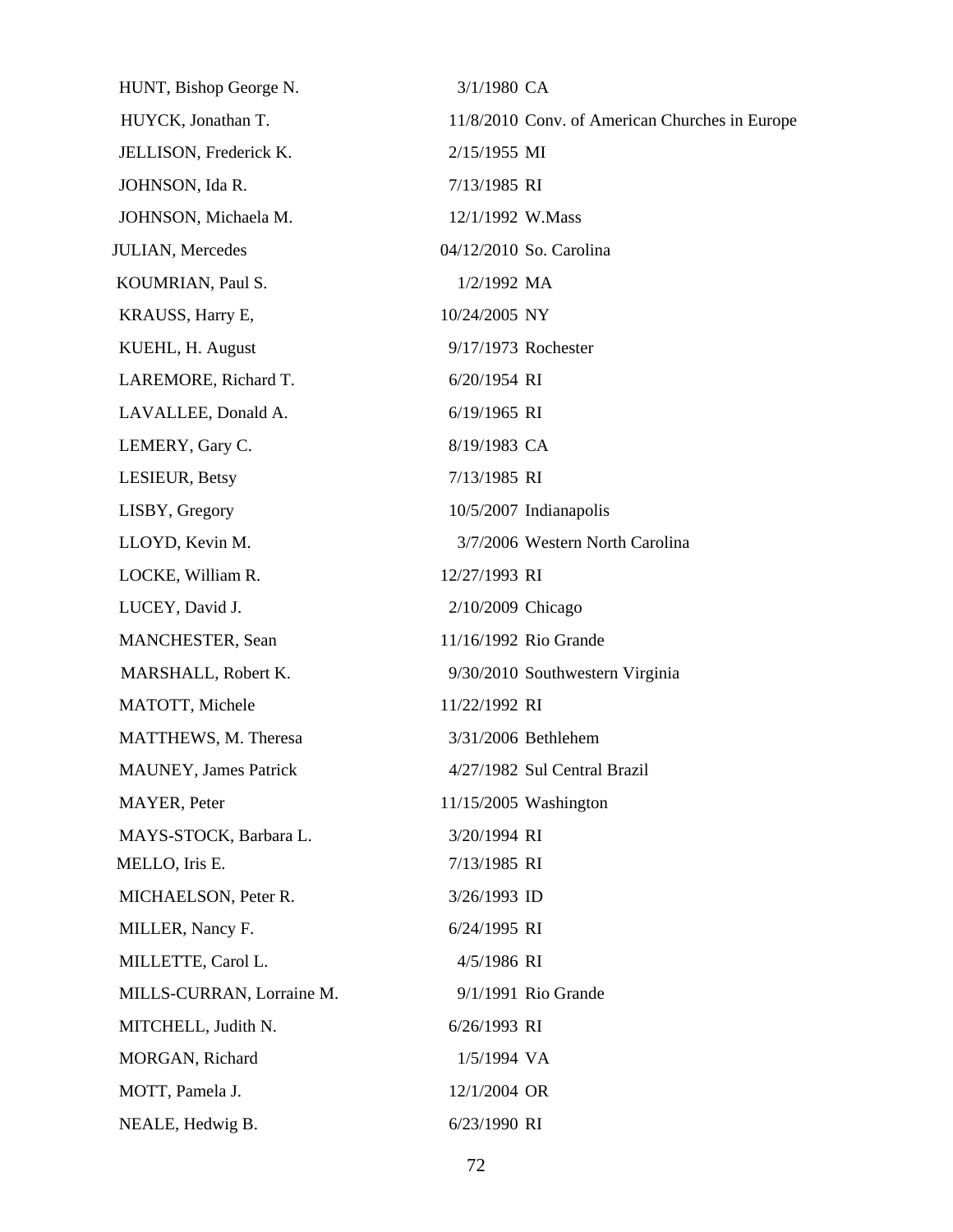| NEILSEN, Eloise S.         | 2/4/1989 RI         |                             |
|----------------------------|---------------------|-----------------------------|
| NESTOR, Elizabeth M.       | 6/29/1979 RI        |                             |
| NORTH, Susan G.            | 3/16/1991 RI        |                             |
| NUNLEY, Janet W.           | 12/10/1994 RI       |                             |
| OLMSTED, Nancy K.Y.        | 12/19/1994 NH       |                             |
| PALLARD, John J.           |                     | 4/9/2009 Central Florida    |
| PAPPAS, Christopher        |                     | 9/16/2008 Edmonton, Ontario |
| PECKHAM, Ashley H.         | 6/27/1970 RI        |                             |
| PEDRICK, Jennifer L.       | 6/13/1998 RI        |                             |
| PELLETIER, Ann D.          | 6/23/1990 RI        |                             |
| PENFIELD, Joyce            | 6/27/2002 NJ        |                             |
| PERRY, Cecilia C.          | 1/27/1996 RI        |                             |
| PHILLIPS, Jennifer M.      | 6/20/2000 MO        |                             |
| PICKENS, Paul G.           | 6/18/1977 RI        |                             |
| PRIOR, John Gregory        | 4/10/2002 SC        |                             |
| RANNENBERG, Pamela L.      | 12/16/1999 VA       |                             |
| RICE, Marshall T.          | 2/9/1996 Newark     |                             |
| RICHARDS, Anne Marie       |                     | 06/11/2010 Washington       |
| ROBERTS, Jose Francisco    | 11/17/2004 PR       |                             |
| RUNNER, P. Wayne           | 8/26/1996 NJ        |                             |
| RYAN, David A.             | 6/18/1960 RI        |                             |
| SCHELL-LAMBERT, Anita      | 04/16/2010 Vermont  |                             |
| SCHNEIDER, M.P.            | 3/28/1992 RI        |                             |
| SCHWEINSBURG, Jr., Richard | 5/20/1998 Albany    |                             |
| SCOTT, Keith E.            | 6/28/1965 S. OH     |                             |
| SESSIONS, Marcia A.        | 8/1/1994 VA         |                             |
| SHATTUCK, Gardiner H.      | 7/15/1986 MA        |                             |
| SHEARER, Robert L.         | 11/1/1981 CA        |                             |
| SHERMAN, Elizabeth         | 6/30/1999 NY        |                             |
| SHIPPEE, Richard C.        | 6/14/1975 RI        |                             |
| SHOBE, Melody W.           | 09/13/2010 Virginia |                             |
| SHOBE, R. Casey            | 11/25/2008 Texas    |                             |
| SHOEMAKER, H. Stephanie C. | 3/16/1991 RI        |                             |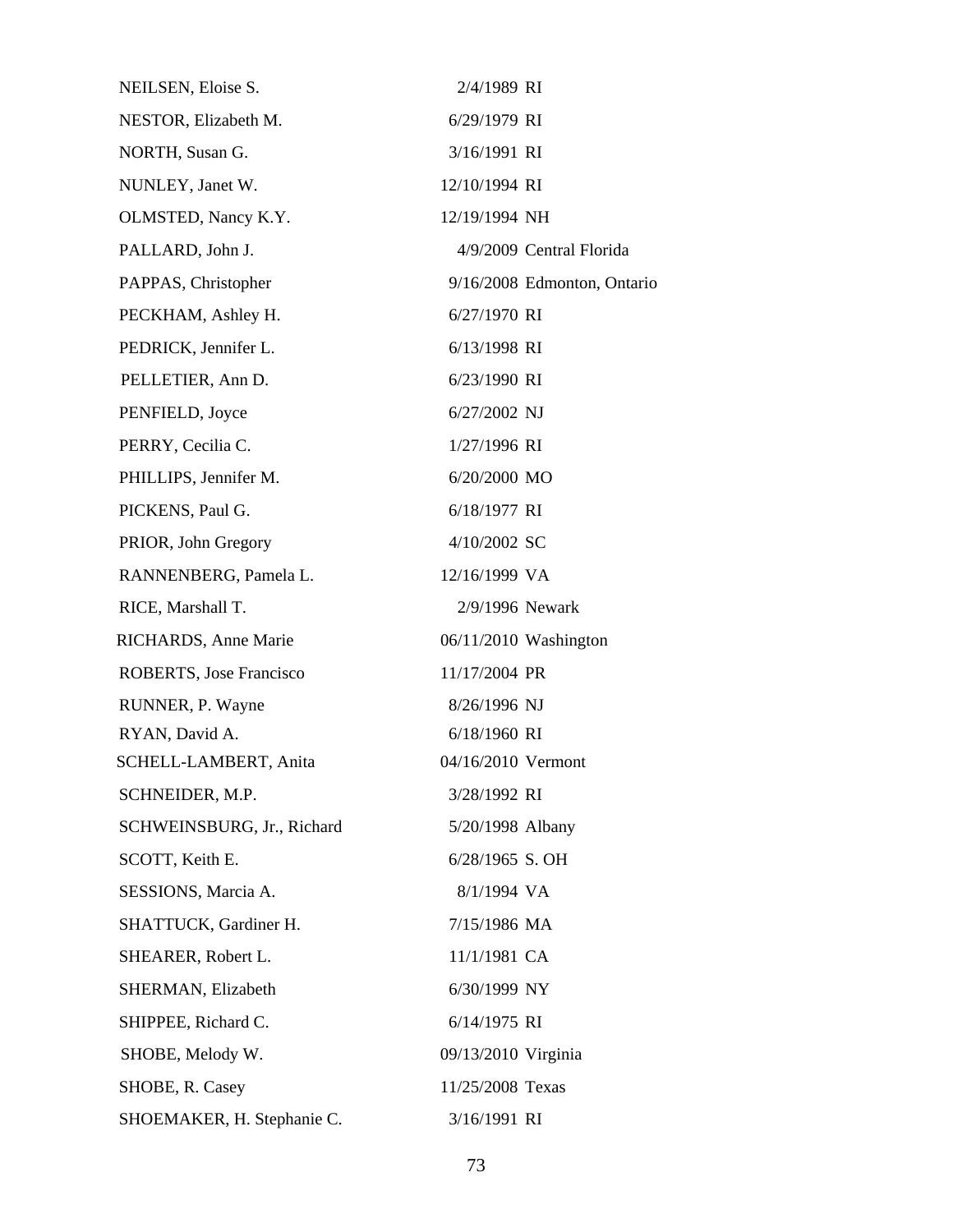| SIMONIAN, Marlene             | 6/23/1990 RI         |
|-------------------------------|----------------------|
| SIMPSON, Richard R.           | 8/26/1997 Western KS |
| SPENCER, Peter L.             | 6/19/1965 RI         |
| SPULNIK, Frederick J.         | 6/26/1984 MA         |
| STAHL, Daryl W.               | 8/15/1990 IA         |
| STENNING, Gordon J.           | 6/24/1955 RI         |
| STILES, Susan R.              | 1/27/1996 RI         |
| STRAHAN, Linda C.             | 2/21/1984 VA         |
| TARRANT, Paul                 | 2/23/1995 MA         |
| THORNE, Joyce                 | 5/22/2010            |
| TIERNEY, Peter G. III         | 06/30/2010 MA        |
| TIERNEY, Phillip J.           | 1/31/2005 NC         |
| TRAFFORD, Edward J.           | 4/5/1986 RI          |
| TUCK, Michael                 | 1/23/2010            |
| TURNBULL, Henry G.            | 6/23/1956 RI         |
| TWELVES, Paul D.              | 12/17/1996 Newark    |
| ULANOWSKI, Paula H.           | 4/17/1983 RI         |
| VANDERAU, Robert J., Jr.      | 3/17/1994 Cent. FL   |
| VERBER, James L.              | 7/13/1985 RI         |
| WARREN, George H              | 12/7/2005 Westerm MA |
| <b>WARTER, Mark Wilkinson</b> | 6/14/2008 RI         |
| WESTHORP, Peter H. G.         | 6/24/1968 RI         |
| WHEELOCK, L. Gail             | 2/4/1989 RI          |
| WILLIS, Nancy A.              | 6/15/1996 RI         |
| WINSOR, Edward S.             | 6/7/1958 RI          |
| WOLF, Geralyn                 | 2/17/1996 Kentucky   |
| WRATHALL, Susan Lynn          | 5/25/2006 RI         |
| WRIGHT, Elizabeth L.          | 2/4/1989 RI          |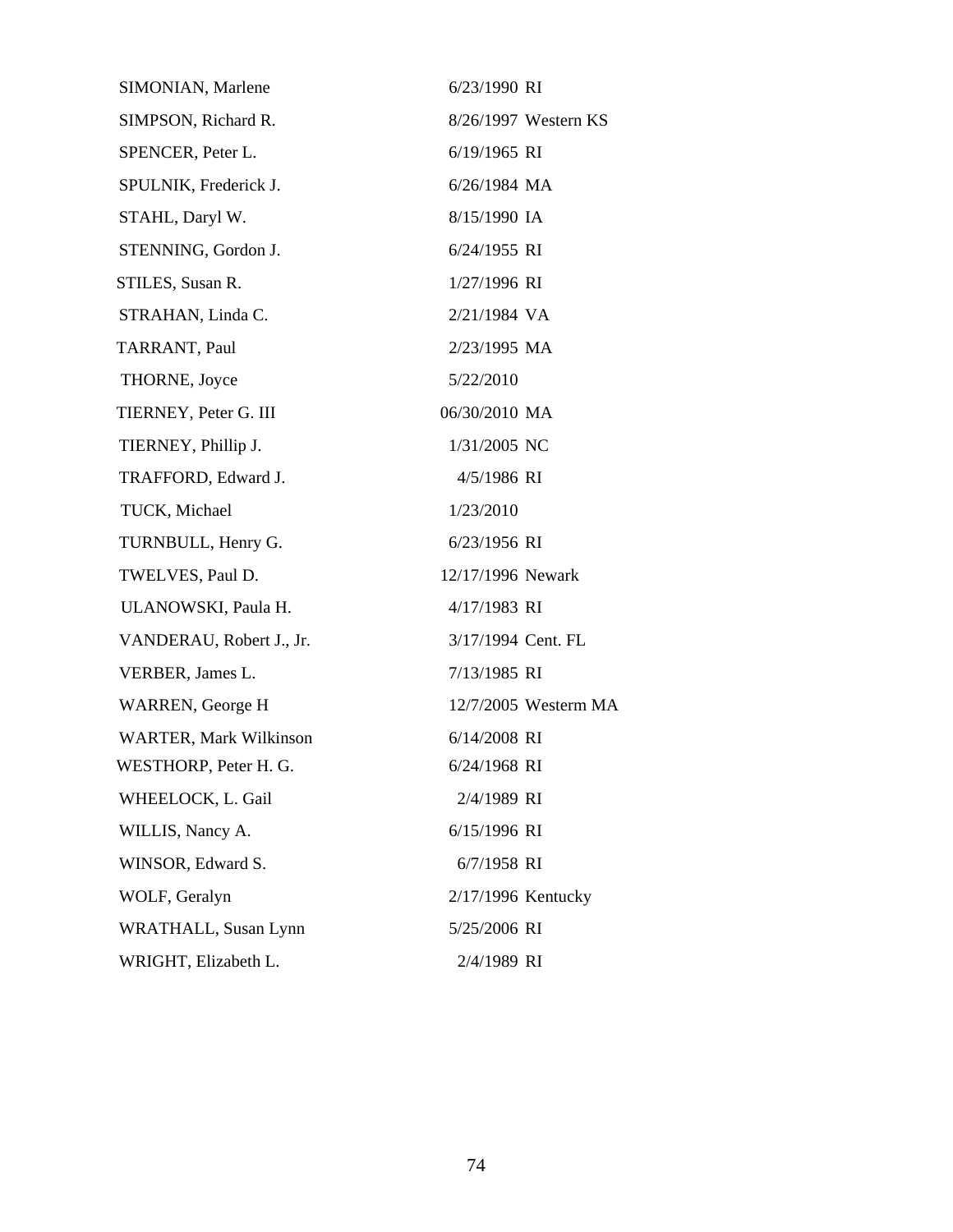## **COURTESY RESOLUTIONS AS PRESENTED TO DIOCESAN CONVENTION OCTOBER 23, 2010**

**Resolved**, that the 220th Diocesan Convention expresses its appreciation to our Bishop, the Rt. Rev. Geralyn Wolf, as she completes her 15th year of ministry among us, and assures her and her husband Tom of our affection, prayers and support, and be it further

**Resolved**, that this Convention expresses its appreciation to the Rt. Rev. David Joslin, Assisting Bishop of Rhode Island, as he celebrates the 45th anniversary of his ordination to the priesthood, for his continued ministry within our diocese, and be it further

**Resolved**, that this Convention extends its greetings and prayers to our Presiding Bishop, the Most Reverend Katharine Jefferts Schori, and to the Archbishop of Canterbury, the Most Reverend Rowan Williams, and be it further

**Resolved**, that this Convention sends its greetings to the people of our companion Diocese of Louisiana and its new bishop, the Rt. Rev. Morris Thompson, and to the people of our companion Diocese of Ezo and its Bishop, the Rt. Rev. John Zawo, and be it further

**Resolved**, that this Convention sends its greetings of affection and prayers to the Rt. Rev. George Hunt, retired bishop of the Diocese of Rhode Island, and his wife Barbara, and be it further

**Resolved**,that this Convention thanks the Rev. Canon Andrew White, our Preacher last night, and hopes that the work of the Foundation for Relief and Reconciliation in the Middle East will be successful, and be it further

**Resolved**, that this Convention sends greetings and congratulations to Emmanuel Church in Cumberland on its 175th anniversary, to the Church of the Redeemer in Providence on its 150th anniversary, and to Trinity Church in Pawtuxet on its 125th anniversary, and be it further

**Resolved**, that this Convention congratulates the Rev. David Ryan, the Rev. Kenneth Franklin, the Rev. John Hall and the Rev. Daryl Stahl on the 50th anniversaries of their ordinations to the priesthood, and offers prays for healing for the Rev. Herbert Bolles and the Rev. Donald Hastings, and be it further

**Resolved**, that this Convention expresses its heartfelt thanks for the ministry of the parishioners of recently closed St. Mark's Church in Warren, and be it further

**Resolved**, that this Convention expresses its appreciation to all the committed Episcopalians across this state who work so diligently with the various commissions, committees, and institutions of this Diocese, and be it further

**Resolved**, that this Convention expresses its thanks to all those who have offered their ministry of hospitality and support for this Convention, and especially to Ed Bennett who has completed 30 years as Chancellor of the Diocese and Bob Batchelor who has completed 15 years as Treasurer of the Diocese, and be it further

**Resolved**, that this Convention expresses its appreciation to all the members of the Bishop's staff for their continued, faithful ministry to all of us and for our Diocese.